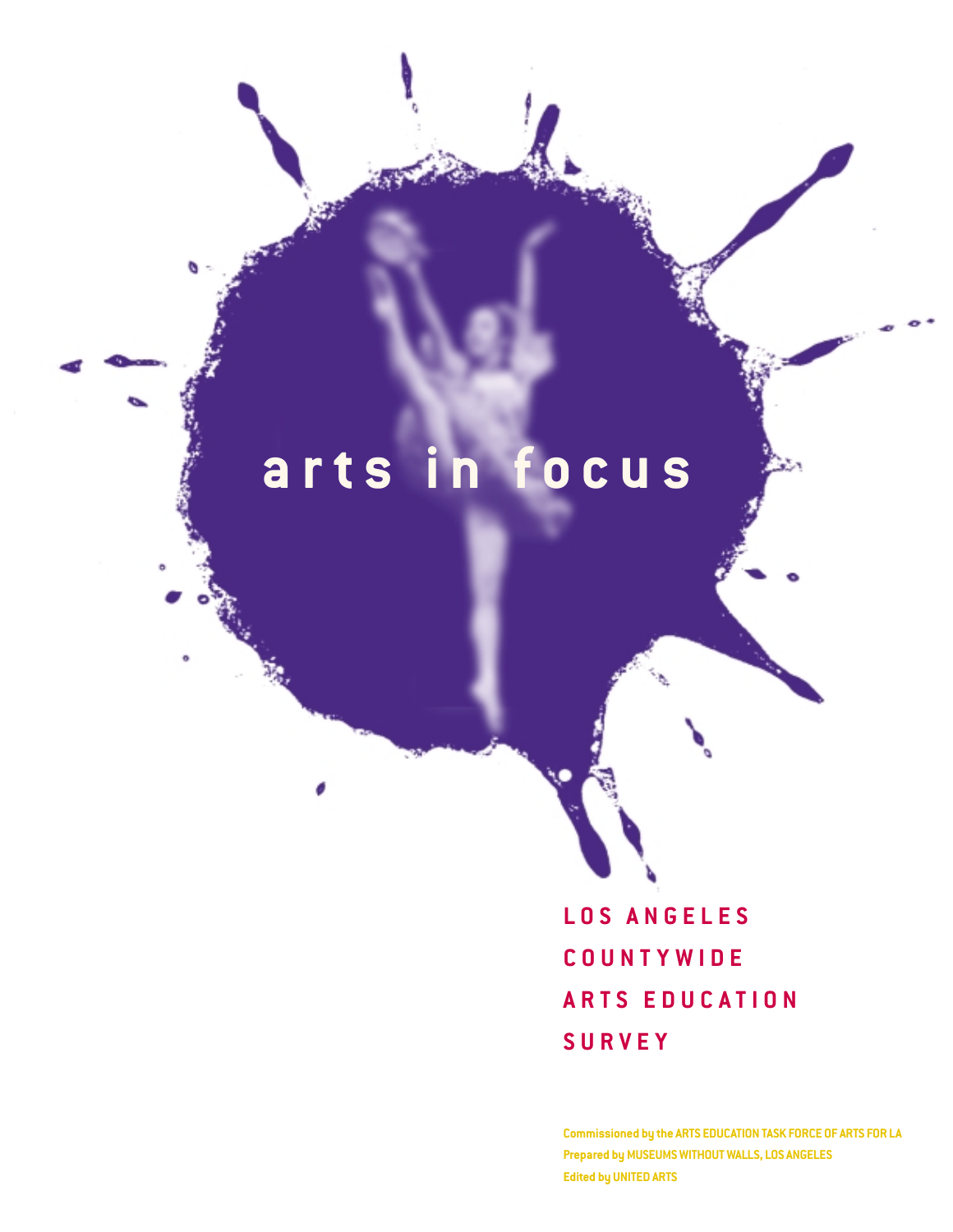The Arts Education Task Force of Arts for LA is composed of leaders in the arts and public education communities. Its focus is the advancement of quality arts education curriculum and programming in K-12 public schools throughout Los Angeles.

#### **ARTS EDUCATION TASK FORCE STEERING COMMITTEE**

*Co-Chairs* Kendis Marcotte, Independent Consultant Hope Tschopik Schneider, Independent Consultant

#### *Committee Members*

Carlos Barron, Los Angeles County Arts Commissioner Tim Benge, Executive Director, California Alliance of Arts Education Joan Boyett, Vice President Education, The Music Center of Los Angeles County Leonardo Bravo, National Faculty of Coaches, Galef Institute Kym Eisner, Executive Director, A.S.K. Theater Projects Robin Kramer, Senior Fellow, California Community Foundation Paul Minicucci, Deputy Director, California Arts Council Josephine Ramirez, Program Officer, Getty Grant Program Bo Vitolo, Coordinator Regional Services, Los Angeles County Office of Education Laura Zucker, Executive Director, Los Angeles County Arts Commission

#### **THE SURVEY WAS FUNDED BY**





ÌΤΥ THE J. PAUL **GETTY TRUST** 



For information about this survey contact: Los Angeles County Arts Commission 374 Kenneth Hahn Hall of Administration 500 W. Temple Street Los Angeles, CA 90012 Tel: (213) 974-1343

The full report can be downloaded at www.lacountyarts.org.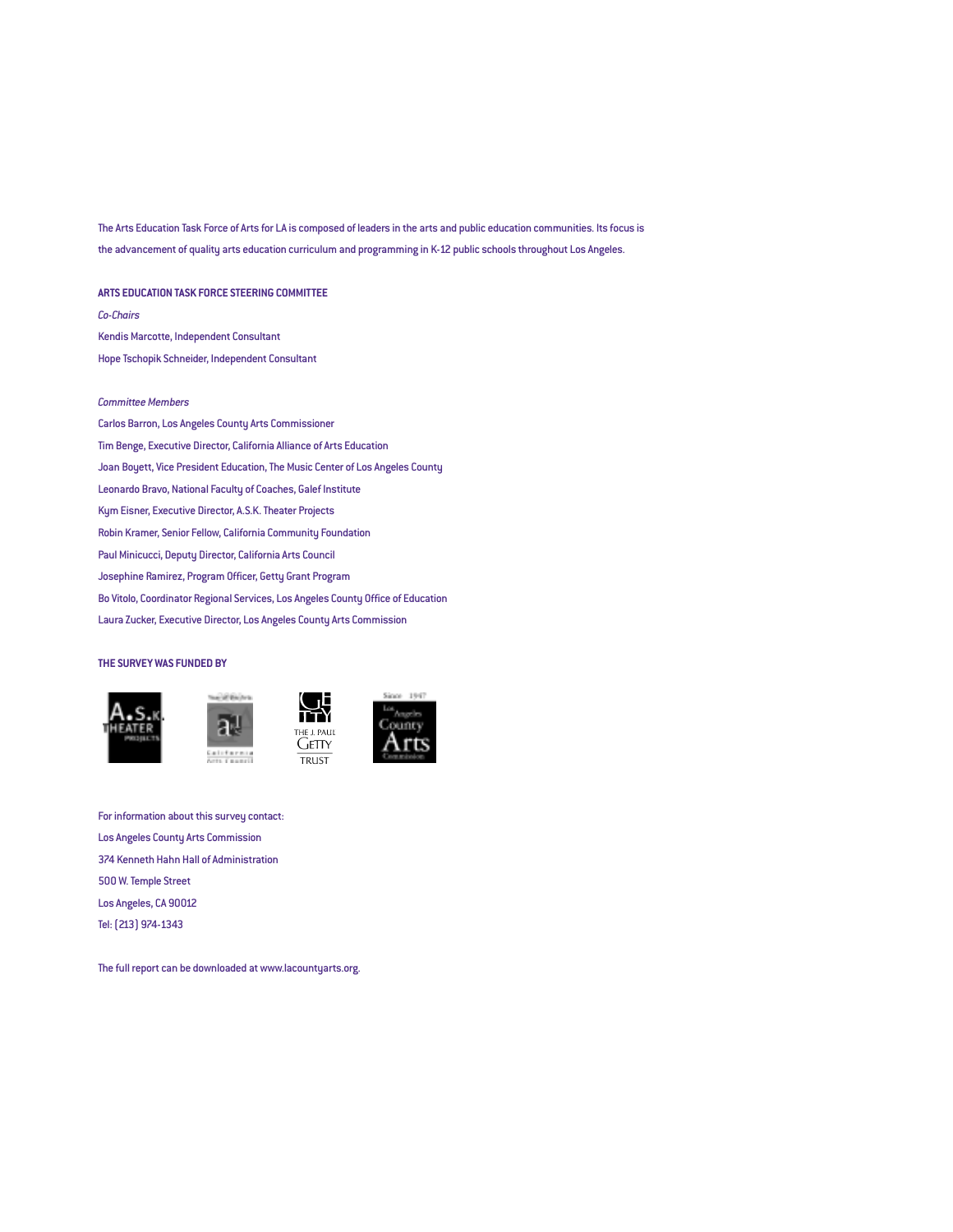# arts in focus

ŕ

 $\mathbf{I}_{\mathbf{A}}$ 

# CONTENTS

| Long Beach Unified School District, Long Beach Symphony Orchestra & Long Beach Museum of Art30 |  |
|------------------------------------------------------------------------------------------------|--|
|                                                                                                |  |
| Pasadena Unified School District, Armory Center for the Arts,                                  |  |
|                                                                                                |  |
|                                                                                                |  |
|                                                                                                |  |
|                                                                                                |  |
|                                                                                                |  |
|                                                                                                |  |
|                                                                                                |  |
|                                                                                                |  |
|                                                                                                |  |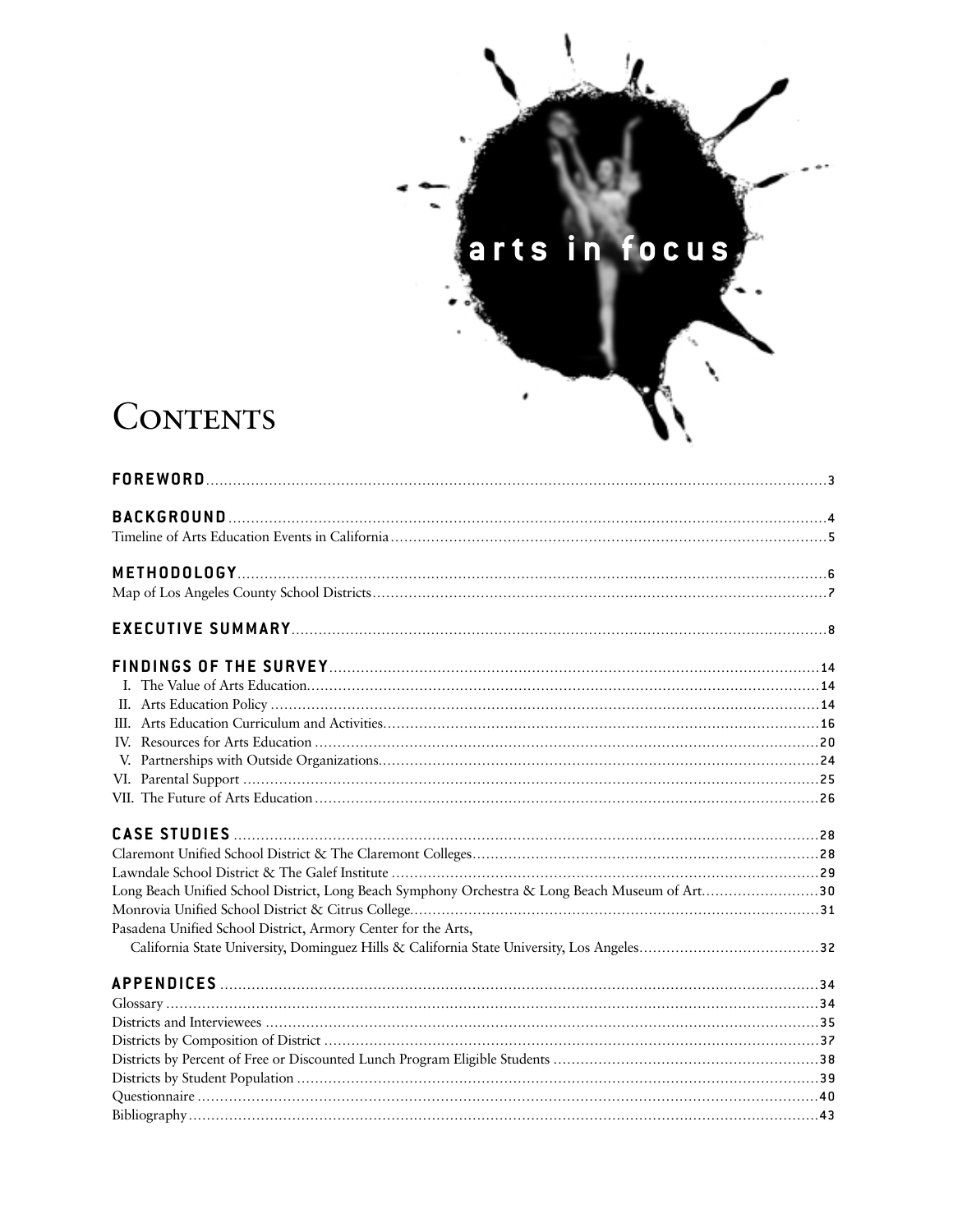# **arts in focus**

"This is a district that knows what the arts can do. Years ago we had wonderful award-winning arts programs and gifted teachers. Children did better academically. Now the focus has shifted to 3R's and meeting standards. Art has fallen by the wayside."

—School District Superintendent, Fall 2000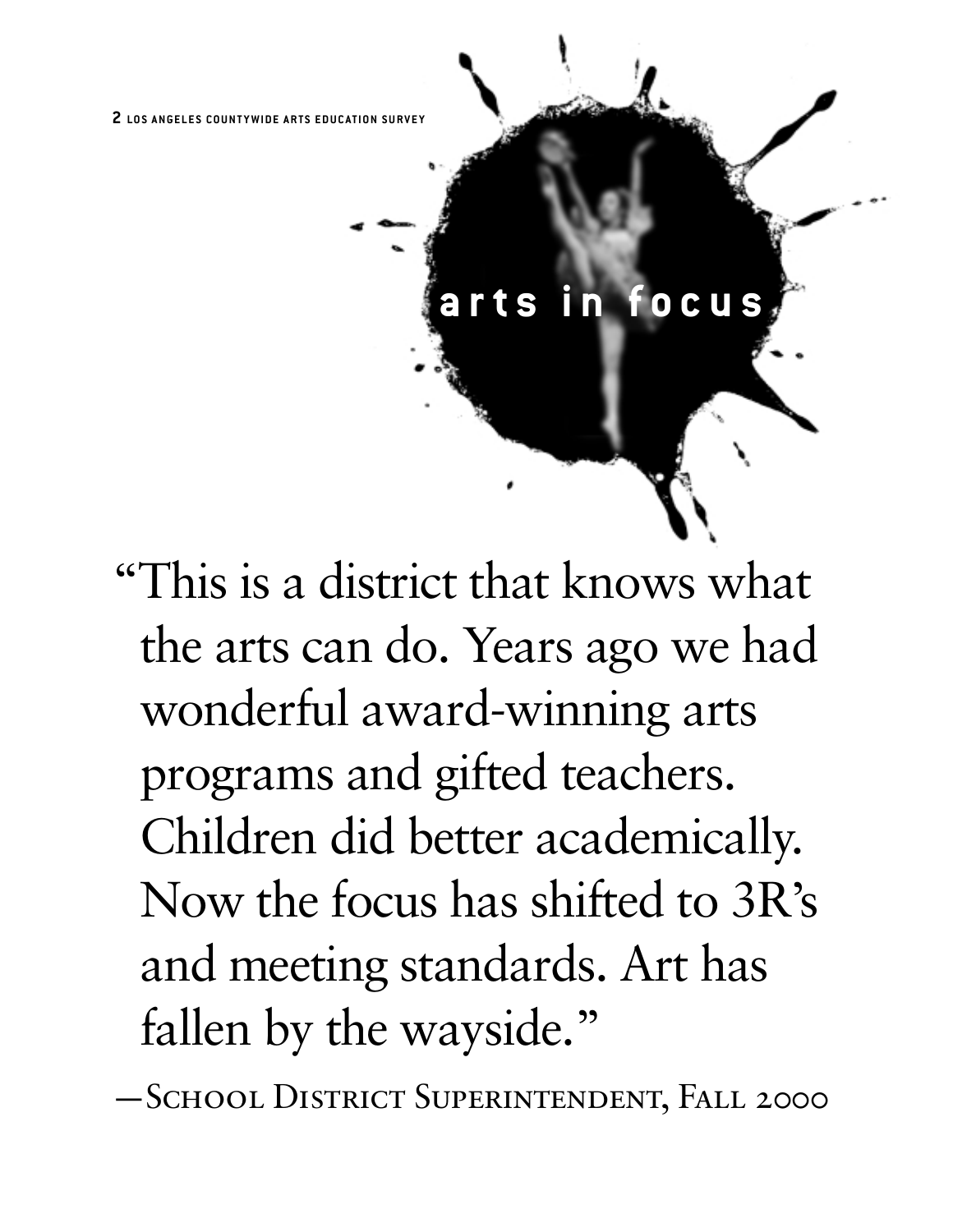# **FOREWORD**

The findings of this study on arts education in the public schools of Los Angeles County are sobering. As with any objective research, this report is not meant to provide either good news or bad news, per se. Its purpose is to provide data, useful data. Many of the findings validate what we expected; some findings are far better and some far worse. But research always contains seeds of optimism.

When the Los Angeles Arts Education Task Force of Arts for LA, an all-volunteer group of arts and arts education leaders in Los Angeles County, convened for the first time in 1999 we had a sense that the prospect for arts education in the public schools was changing, but we were not sure in which direction. We wanted to determine if there was a helpful role for the task force to play, but we lacked a fundamental understanding of the current reality of arts education in our public schools. The commissioning of this research was a result of these deliberations.

There was much in the way of contradictory and anecdotal information. There was good news: the establishment of Framework and Standards for arts education by the state of California, an arts requirement for entrance to schools in the University of California and California State University systems, the state Parent Teacher Association focus on arts education and increased funding for arts education through the California Arts Council and the California Department of Education.

Nevertheless, there was abundant evidence that the schools were struggling and that it was difficult for them to

incorporate arts education in their curriculum. Over the last three decades, the arts community has been developing partnerships with the public school districts in Los Angeles County. As times have changed, policies have changed, priorities have changed. While we have been able to understand the effects of these changes on our program or our school, it has been difficult to perceive these changes as part of a greater whole.

This research provides both the Los Angeles County Office of Education and the Los Angeles County Arts Commission with baseline data on districts in the county. Goals can now be articulated and progress bench-marked. Further, this report forces us to recognize that arts education is not the focal priority of the educational system. Therefore, there is a lack of centralized information or coordinated activity. This can and is already being addressed by establishing an Arts Education Hub for Los Angeles County, a joint administrative effort staffed by both the Los Angeles County Office of Education and the Los Angeles County Arts Commission.

This report is a beginning, a point of departure. It is a snapshot of reality as it exists today. It provides information for all who are concerned about arts education: policy makers, school administrators, teachers, parents, students, business leaders and the community at large. It is information that can be used to improve what is undesirable, support what is working, and sustain a forward momentum toward continued positive change.

Imall W Supporson

**Donald W. Ingwerson** *Superintendent, Los Angeles County Office of Education*

.<br>Narcotte

**Kendis Marcotte** *Co-Chair, Arts Education Task Force Steering Committee*

**Hope Tschopik Schneider** *Co-Chair, Arts Education Task Force Steering Committee*

**Laura Zucker** *Executive Director, Los Angeles County Arts Commission*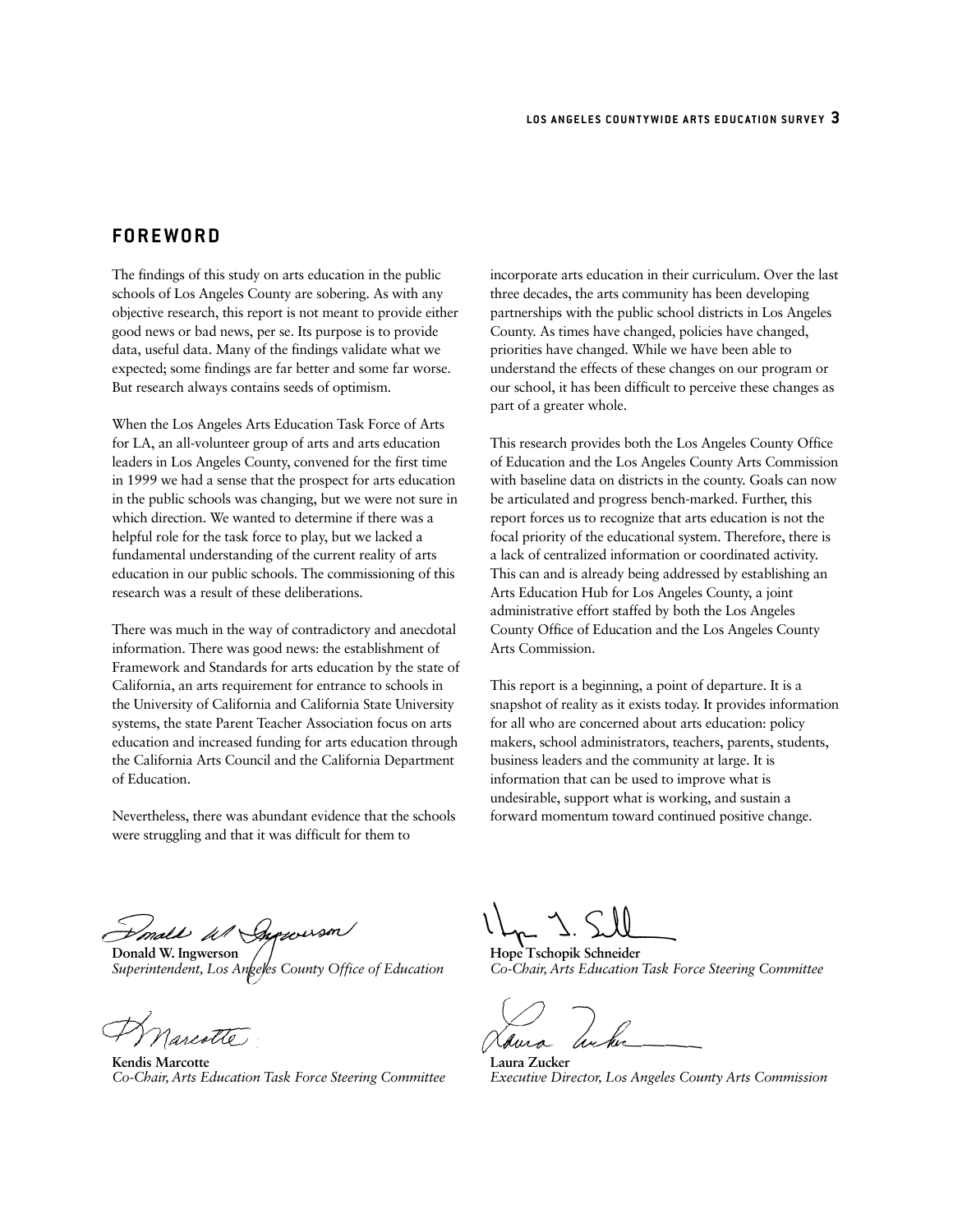

# **BACKGROUND**

*Arts in Focus: Los Angeles Countywide Arts Education Survey* is the baseline study of the state of arts education in the most populous county in the nation. The students in the districts covered in this survey represent 27% of all students enrolled in public schools K-12 in the state of California and 3.4% of all students enrolled in public schools K-12 in the nation. Clearly **this report has significance beyond the borders of the County** and is an important contribution to the growing body of arts education research.

**There is a growing consensus that arts education does make an important contribution towards the whole learning process**.

Until the 1990's few research projects looked at arts education. Project Zero at Harvard Graduate School started to publish books and papers that focussed specifically on this area. Books such as *Smart Schools* and *The Intelligent Eye: Learning to Think by Looking at Art* by Dr. David Perkins made educators curious about the role of arts education in developing wider learning skills. The College Entrance Examination Board started to analyze past profiles of SAT and Achievement Test Takers and publish the results. There was now **an emerging body of evidence that students who study the arts score significantly higher than those who do not.**

Several more studies were done in the mid-1990's, including a paper, "The Arts And School Achievement" by Dr. James Catterall at UCLA, which **documented the strongest ties yet between involvement in the arts and academic achievement for middle and high school students**. It was the first research of its kind to provide high-quality, nationally based numbers showing that the arts matter. In 1999 came the publication of *Champions of Change: The Impact of Arts on Learning* by Edward B. Fiske, which has become a handbook for arts educators.

The State of California's Visual and Performing Arts Framework provides a cogent summary of the impact of arts education—

"The most important contribution of the arts to education is their ability to improve the way we teach and learn… Here's why:

- The arts inspire self-confidence and help keep kids interested in school.
- The arts help energize the school environment.
- The arts help kids develop critical skills for life and work.
- The arts improve student performance in other areas.
- The arts expose kids to a range of cultures and points of view.
- The arts can reach hard to reach students.

And let's not forget that the arts are something a child should learn to understand and appreciate in and of themselves—not necessarily as a means to an end but for the sheer enjoyment of a great play, a dance, a painting, or a song."

(Adapted from *Performing Wonders, Kids and the Arts: A Broadcaster Guide to Teaching Children About the Arts*. Washington, DC: The Kennedy Center and National Association of Broadcasters.)

While the idea that arts education is of value to the entire educational process has gained wide acceptance, the likelihood of the concept being put into practice in schools is influenced by many other factors. The following timeline is a precis of events that affect the environment in which California's school administrators and teachers operate and lends perspective to the report's findings.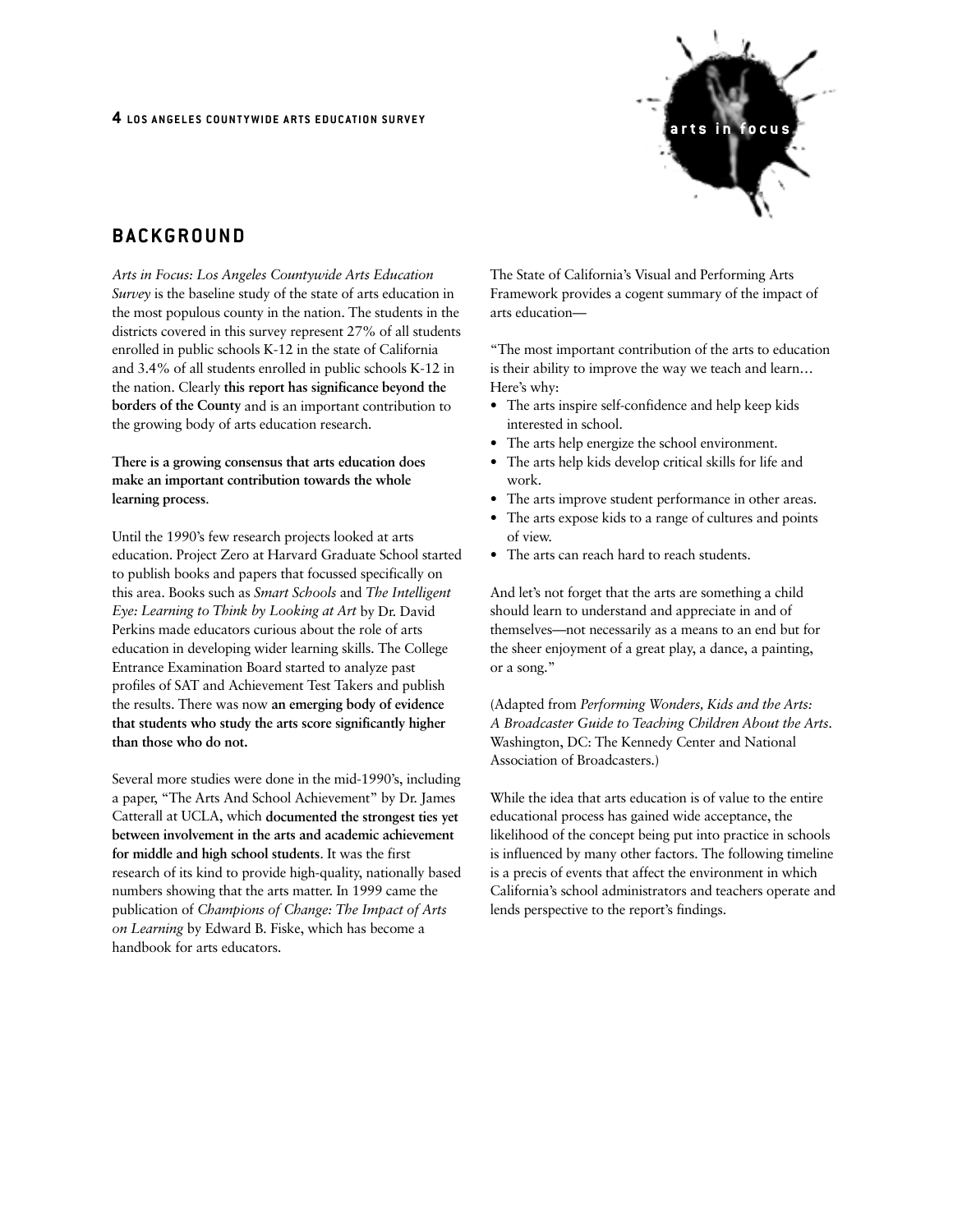# **TIMELINE OF ARTS EDUCATION EVENTS IN CALIFORNIA**

- 1969 Miller-Unruh bill limiting classroom size passed by the California Legislature, reducing the number of district arts coordinators
- 1973 California Alliance for Arts Education founded to promote, support and advocate quality arts education for all California students, pre-K through post-secondary
- 1978 Proposition 13 passed, destabilizing school funding and eliminating many electives including music and visual art classes
- 1982 First California Visual and Performing Arts Framework published
- 1984 Fine Arts Curriculum Implementation Center established. This would later evolve into The California Arts Project, California's subject matter project for arts education.
- 1989 California's Visual and Performing Arts Framework updated
- 1993 California Legislature passed the California Arts License Plate bill. Proceeds from the sale of the plates fund the California Arts Council's Local Arts Education Partnership grant program.
- 1994 Goals 2000: Educate America Act signed into law, establishing the National Standards for Arts Education
- 1995 California Senate Bill 265 created the Standardized Testing and Reporting (STAR) Program. Subjects listed to be assessed are English language arts, mathematics, history and science. The arts are not included.
- 1996 California's revised Visual and Performing Arts Framework published
- 1997 ARTSWORK Task Force started by State Superintendent of Public Instruction
- 1998 California's Challenge Standards for Arts Education published
- 1998 California Department of Education ARTSWORK Grant Program (funded through proposition 98) established, providing seed money to school districts and county offices of education to begin implementing or improving comprehensive visual and performing arts programs for all students.
- 1999 Los Angeles Unified School District established tenyear plan for development of arts education programs in which the arts are part of the core curriculum, K–12.
- 1999 CDE (California Department. of Education) / CAC (California Arts Council) /CAAE (California Alliance for Arts Education)/ TCAP (The California Arts Project) Model Arts Program Project established, providing a statewide network for supporting districts as they implement standardsbased arts education programs, begins.
- 1999 California Arts Assessment Network established by CDE to develop and pilot district level arts assessment.
- 1999 One, one-year course in the visual or performing arts required for entrance to University of California and California State University schools beginning in 2003. Courses must provide an experience in the arts that implements the intent of the State Visual and Performing Arts Standards.
- 2000 Governor Gray Davis allocates an additional \$10 million to the California Arts Council for arts education.
- 2001 State Academic Content Standards for the Visual and Performing Arts adopted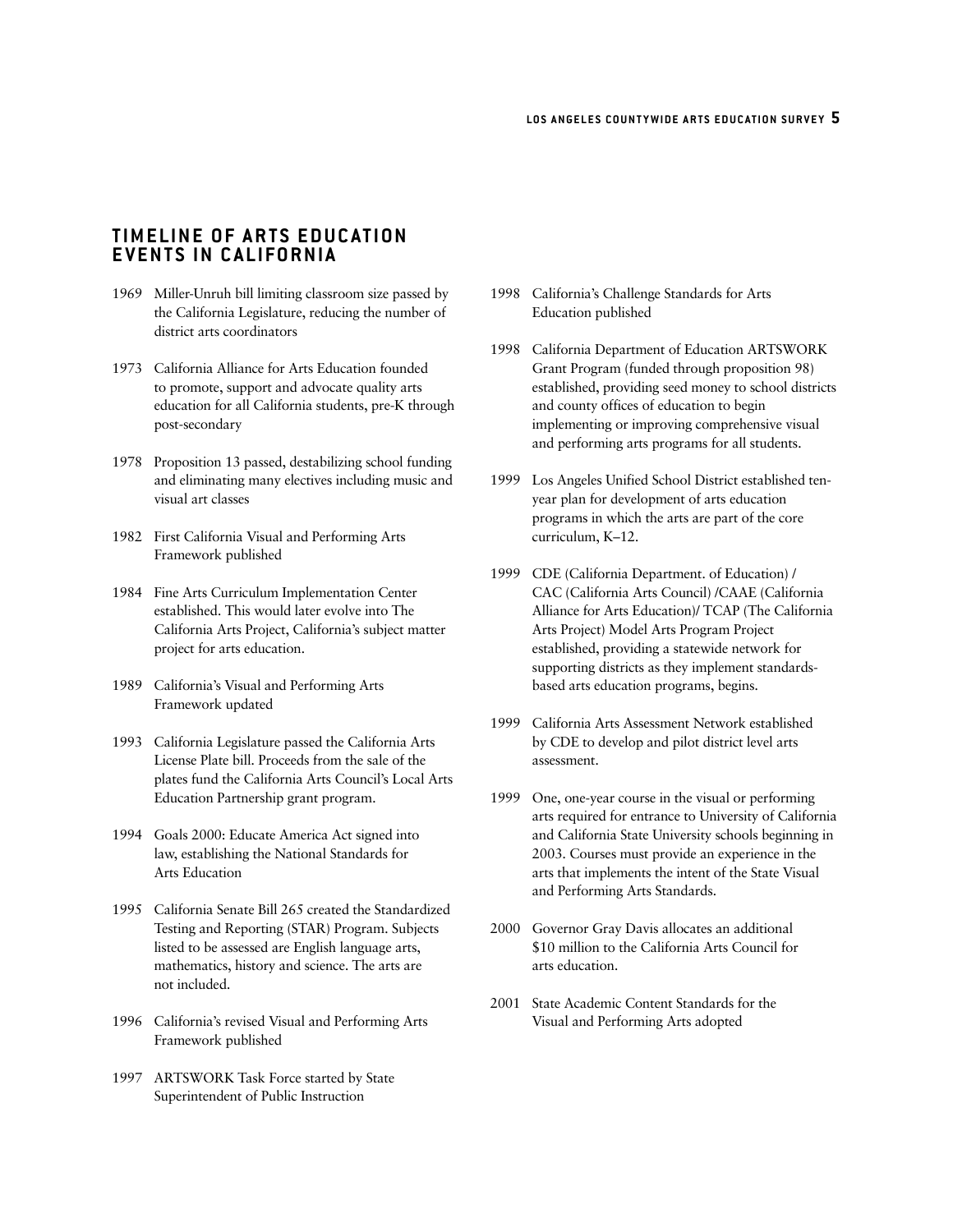

# **METHODOLOGY**

Los Angeles County is the most populous county in the United States. It has 1,745 schools with 1.7 million students in 82\* school districts (including the Los Angeles County Office of Education Educational Programs\*\* as a separate district). The goal of the survey was to establish current information about arts education across the districts and obtain a panoramic view of this diverse landscape.

### **Collecting Information at the District Level**

In-depth interviewing at the district level was identified as the most practical option. Directors of curriculum are the fastest route to a broad view of the arts education within a district. While one or two people cannot have a detailed knowledge of individual school policy and what is being taught in classrooms, especially in very large districts, this approach was the most effective for obtaining information within the time-money parameters.

It would have been useful to discover the numbers of students who have access to the arts and report percentages of students rather than percentages of districts, but this information is difficult to obtain. More than a thousand principals would have to conduct original research in their schools.

#### **Oral Questionnaire Administered in Personal Interviews**

Questionnaires were administered orally in personal interviews lasting 1 to 3 hours. In-person interviews were conducted because self-completion questionnaires are likely to produce insufficient returns and might render biased results because only those committed to the arts would respond.

In creating the questionnaire it was necessary to define arts education. Two singularly important documents in use by schools in the state of California - the Visual and Performing Arts Framework and Standards for arts education established by the California Department of Education - were used as a guide. A review group comprised of the Arts Education Task Force Steering Committee and others experienced in many different aspects of arts education were consulted as well. (A copy of the questionnaire can be found in the appendices to this report.)

Interviews were conducted October-December 2000 by the three principals of Museums Without Walls: Sue Runyard, Virginia Gembica and Barbara Pflaumer. Interviewees were told that their opinions would remain confidential. Therefore, quotes from respondents have not been attributed by name.

#### **Qualitative as well as Quantitative Data**

Personal interviews allowed for discussion and amplification of interesting points. The subject matter is complex and the districts vary widely. Answers had to be placed in context. The questionnaire combined a sequence of 31 closed response and 8 open-response questions.

#### **Analysis**

The purpose of the survey is to capture the big picture, not compare one district with another.

Once gathered, the information was analyzed in several different ways: in total and by district types

- nature (Some districts were elementary schools only; some were high schools only; etc.)
- size (Districts varied in size between those serving about 1,000 students and those serving more than 700,000.)
- locale (urban or remote rural)
- income levels (high and low\*\*\*)

Information on the make-up, student populations and parental income levels of districts can be found in the appendices to this report.

\*Two school districts, Palmdale and East Whittier declined to participate, leaving 80 districts to be surveyed. In the case of Alhambra, two school districts—the elementary and middle district and the high school district provided one interviewee who knew the curriculum for both, so throughout this report the number of interviews appears as 79, representing 80 school districts.

\*\*The Los Angeles County Office of Education Educational Programs include the Division of Special Education, the Division of Alternative Education and the Juvenile Court and Community Schools. In this survey, these programs are represented solely by the Los Angeles County High School for the Arts, part of the Division of Alternative Education.

\*\*\*Wherever low parental income is referred to, the survey uses the indicator of eligibility for free or discounted school lunches. A district having eligibility of 60% or above was classified as having low parental income. Some districts had 95% or higher, and some had below 1%.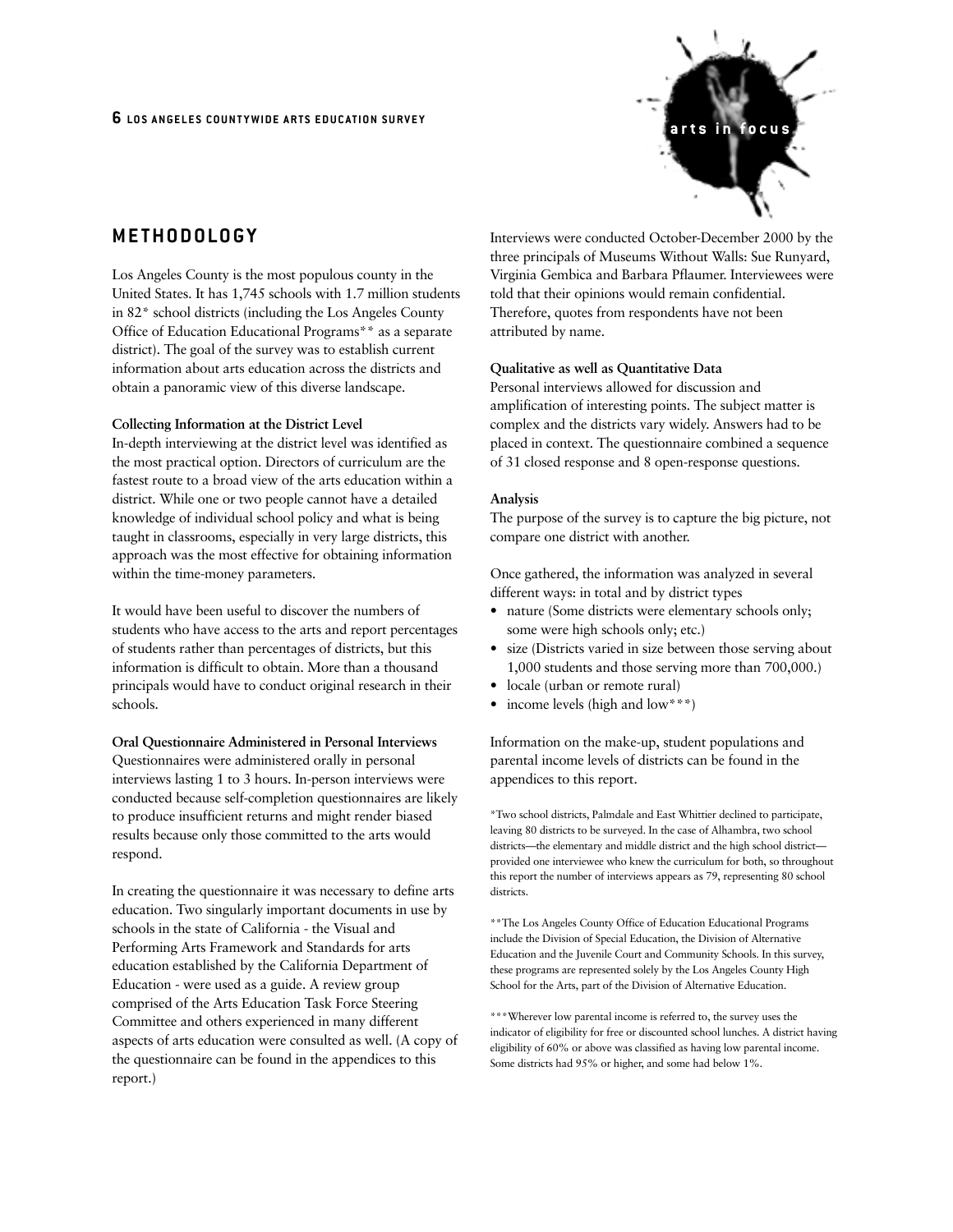# **ELEMENTARY, HIGH SCHOOL AND UNIFIED DISTRICTS— LOS ANGELES COUNTY**

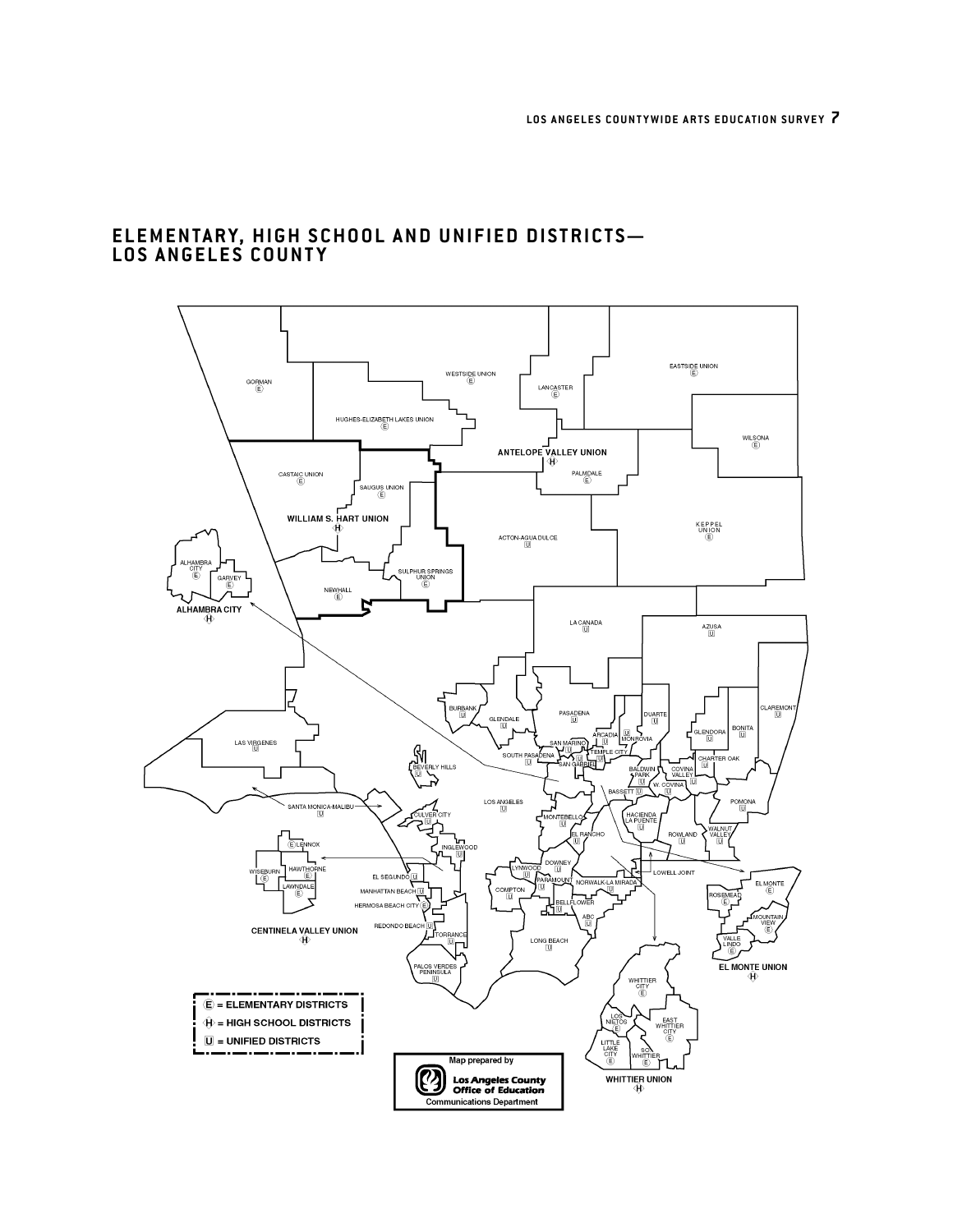

# **EXECUTIVE SUMMARY**

*Arts in Focus: Los Angeles Countywide Arts Education Survey* is the largest, most detailed survey on arts education in Los Angeles County, the most populous county in the United States. The county has 1,745 schools with 1.7 million students in 82 school districts.

The goal of the survey was to obtain a panoramic view of arts education across this diverse landscape. Data was obtained through in-depth interviewing at the district level, just one part of the chain of educational provision. **The students in the districts covered in this survey represent 27% of all students enrolled in public schools K-12 in the state of California and 3.4% of all students enrolled in public schools K-12 in the nation.** The survey reveals several fundamental contradictions.

# CONTRADICTION #1

There is a universal belief among respondents in the value of arts education to classroom learning, yet public schools do not provide sequential arts education to all children consistently throughout the county.

Every respondent answered yes to the question, *"Do you think that arts education is of value to all students?"* This was the only unanimous response in the survey and reflects the growing national consensus that arts education does make an important contribution towards the whole learning process.

**"Arts education is of value to all students. It's not open for debate. It allows some students to be successful in an otherwise unsuccessful academic school career. It builds self-esteem." —Head of Visual & Performing Arts Department**

Most of the children in the county's educational system experience arts education in an ad-hoc fashion rather than sequentially, that is, as a progression from one level to the next, building towards identified educational goals. The arts in Los Angeles County schools are not an integrated part of the learning process.

In answer to the question "*Does a sequential curriculum of arts education take place in your district?"* **37% of districts report NO defined sequential curriculum of arts education in any discipline, at any level, in any of their schools**.

**The Visual and Performing Arts Framework and Standards for arts education established by the California Department of Education is implemented fully or partially in less than one-third of the districts.**

31.7% report that the Framework is implemented either fully or to a large extent within their current policies.

17.7% report that the Standards are implemented either fully or to a large extent within their current policies. (The lower percentage for implementation of the Standards is understandable. The Standards were not adopted until January 2001, after this survey was completed, although they were available in draft form prior to that date.)

**An examination of resources for teaching arts education shows a shortage of personnel.**

Only 32.9% of districts have an arts education supervisor or coordinator.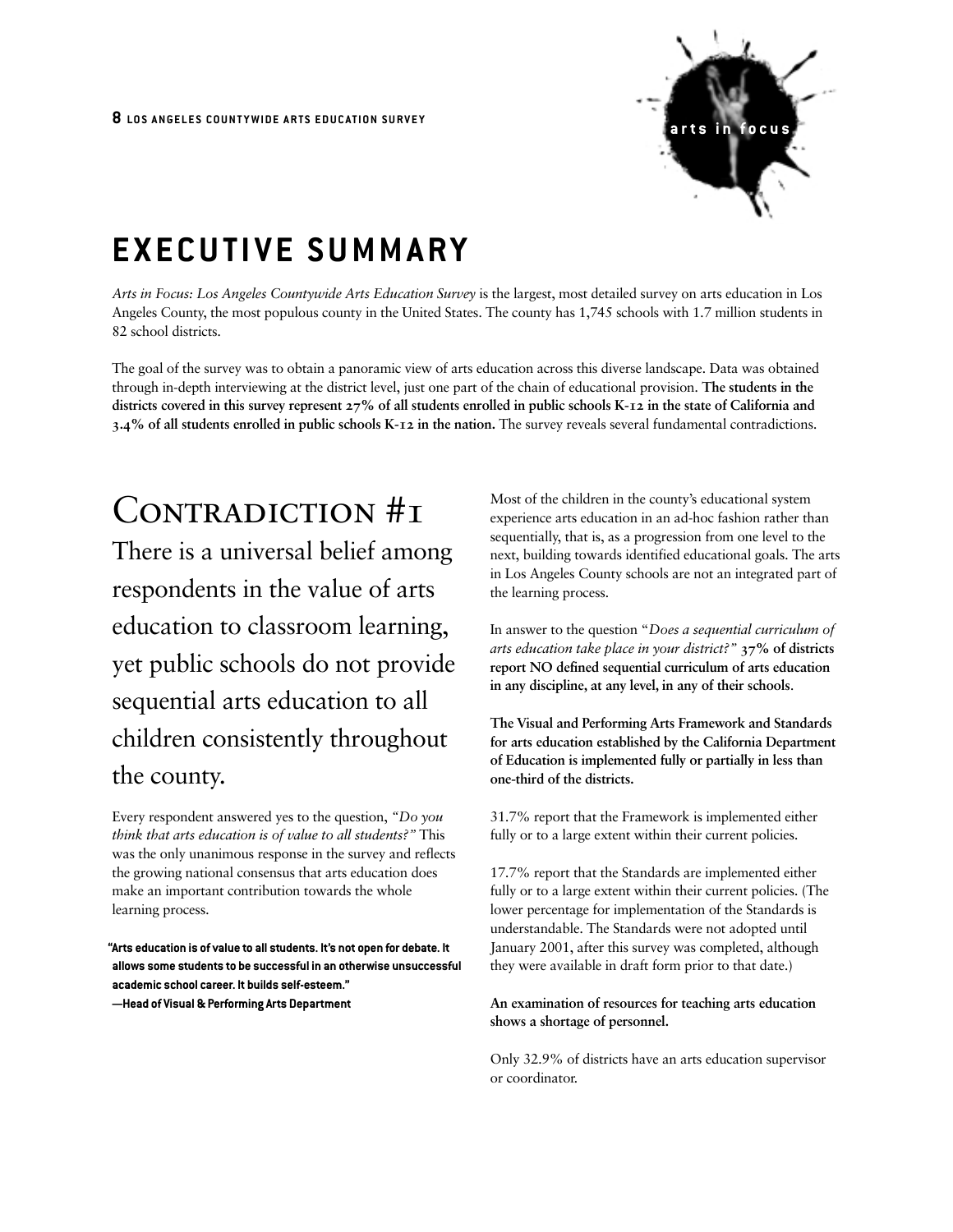The following data is based on the total number of arts specialists in each of the 80 districts covered in this survey. Data includes both arts specialists, who are fully qualified teachers of the arts possessing arts credentials, and general education teachers with an interest in art, assigned to teach it full-time.

|  | <b>NUMBERS OF ARTS SPECIALISTS</b><br>(Percent of districts) |      |
|--|--------------------------------------------------------------|------|
|  | 21.5% O arts specialists                                     |      |
|  | 26.5% 1-5 arts specialists                                   |      |
|  | 20.5% 6-10 arts specialists                                  |      |
|  | 11.4% 11-20 arts specialists                                 |      |
|  | 12.6% 21-40 arts specialists                                 |      |
|  | 5% 41-60 arts specialists                                    |      |
|  | 2.5% 61 or more arts specialists                             | 100% |

The following data examines the number of arts specialists in relation to the number of students in each of the 80 districts covered in this survey. Ratios range from 1 arts specialist per 300.5 students to 1 arts specialist per 7086 students. The countywide ratio is 1 arts specialist per 1221 students.



**The supply of tools for teaching arts education is not uniform throughout the County.**

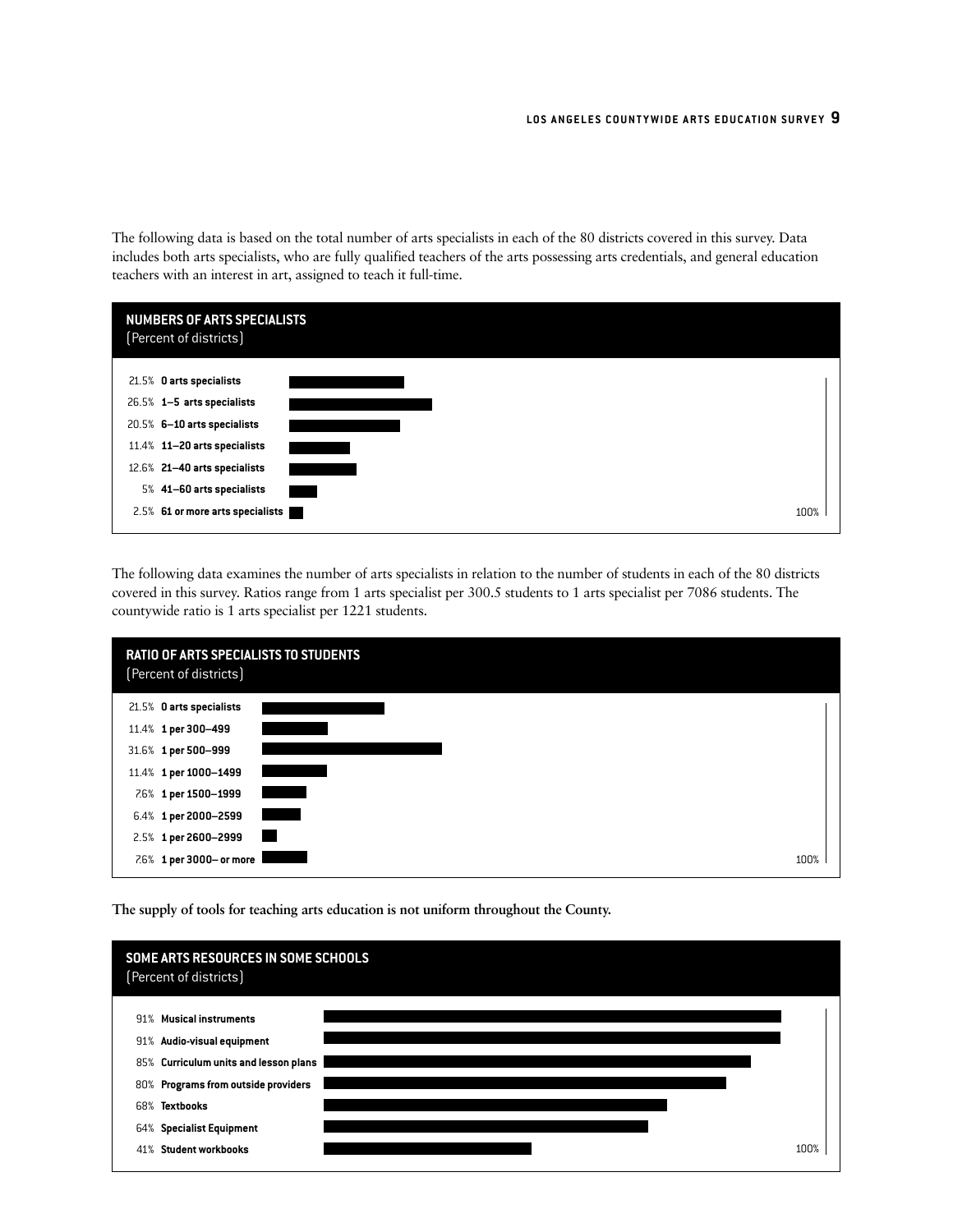# CONTRADICTION #2

There is a strong desire among district leaders to improve arts education in the county, however there are no real incentives in place to drive their desire toward action.

A gauge of the willingness of districts to improve the delivery of arts education is the desire to partner with non-profit organizations to provide services**. An overwhelming majority showed interest in pursuing partnerships.**

| <b>PURSUING PARTNERSHIPS</b><br>(Percent of districts)                           |      |
|----------------------------------------------------------------------------------|------|
| 59.5% Very willing<br>31.6% Willing to consider<br>8.9% Not a priority right now | 100% |

**There is no mandatory testing for arts.** Basic skills (English language arts, mathematics, history, science) are measured by state standardized tests mandated in 1995. Schools receive bonuses for high test scores. Arts are not included on the tests.

When asked *"What are the main challenges facing your district in increasing arts education for all students at some time in their school career?"* **46.8% placed "lack of instructional time in students' schedules" as the most significant challenge.** No other factor approaches it in importance.

Through discussion of funding sources for arts education, interviewees became aware that **districts/schools eligible for various state and federal funds are not taking advantage of them to the degree they might.** Shortage of time and lack of dedicated staff to research and apply are cited as reasons.

**There is now one state requirement regarding arts education.** Starting in 2003 one, one-year course in visual or performing arts will be required for entrance to schools in the University of California and Cal State University systems. All but two of the districts with high schools report that at least some of the high schools in their districts offer arts courses recognized by UC or CSU as entrance requirements.

**"If we had to increase arts education we'd need more time, money and training—but you can always find the resources for what you are required to do."**

**—Asst. Superintendent, Instructional Services**

**"At the moment, securing the core areas of math and reading is the priority. Even with the evidence that arts education has been shown to have a positive effect on overall learning, it is secondary in importance. Once the core curriculum has been secured, the state will have to make arts education a goal." —Director of Curriculum**

**"This report confirms that what gets tested gets taught, and that the fabric of arts education—and other subjects—continues to weaken. The message is clear to everyone: if API scores go up then so does money to the school. The only way for arts education to win back a place on the curriculum is for it to be tested." —Paul Minicucci, Deputy Director, California Arts Council**

**"It is ironic that the state has put much more money into the arts this year, (via the California Arts Council), yet their testing program has put so much pressure on schools that it has reduced the amount of time left in a school day to teach the arts."**

**—Mark Slavkin, Vice President, Education, The Music Center of Los Angeles County**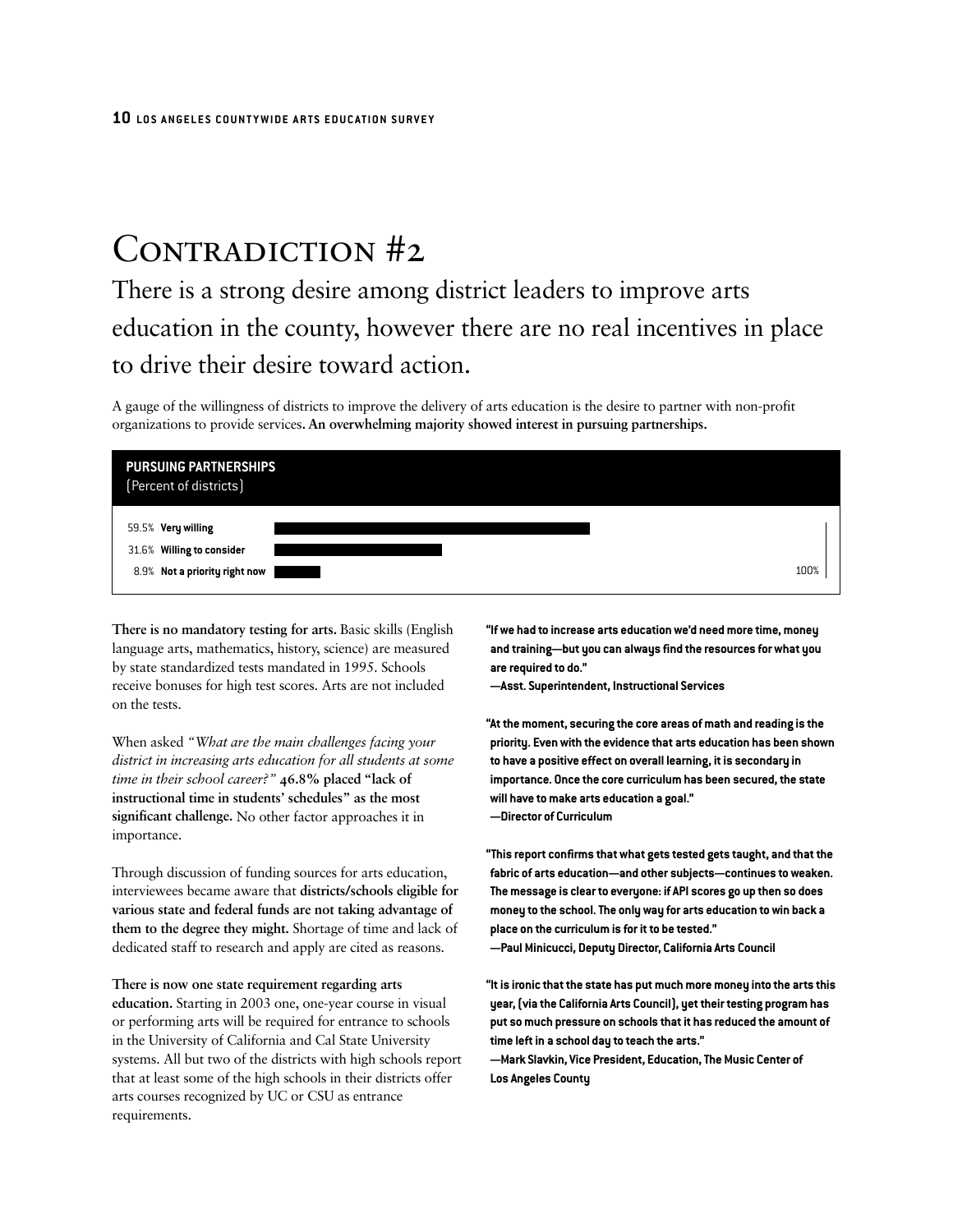# CONTRADICTION #3

79.7% of districts seek financial input and stability from future partnerships, but non-profit arts organizations, which have a high level of involvement in partnerships, are even more resource strapped than public education.

58.2% of districts report expenditure of less than 1% of the total general budget on arts education.



In answer to the question "*What are the sources of funding being used for arts education in your district?"* **financial support provided by associations or groups and fundraising activities is the most cited source of funding for arts education.** Many districts say that they would not have arts programs without support from parents.

Notable in the tools for teaching arts education listed in Contradiction #1 is **the penetration achieved by outside providers in 80% of the school districts.** Interviewees constantly mentioned the input of non-profit arts providers.

**82.3% of districts use professional artists.** "Professional artists" range from experienced artists who provide performances, workshops or residencies in schools to parents or community members who are arts professionals or have a strong interest in the arts.

**79.7% of districts want financial input and stability from a partnership.** This is the most often cited reason for partnering, placing above community connections (60.8%), similarity in programs/mission (59.5%) and geographic proximity (53.2%).

All districts with arts partnership experience are fairly cautious about sustaining them. They want to make sure the time invested will be worthwhile. One district cited an example of two years invested in a partnership that eventually expired just as it was starting to produce benefits and found it daunting to begin all over again.

**"One of the problems that we have with partnerships is finding time to follow through on ideas ... we don't have enough personnel." —Asst. Superintendent, Instructional Services**

**"At first it all seems do-able, but then two years later achieving the goals seems impossible. It takes a long-term commitment." —Asst. Superintendent**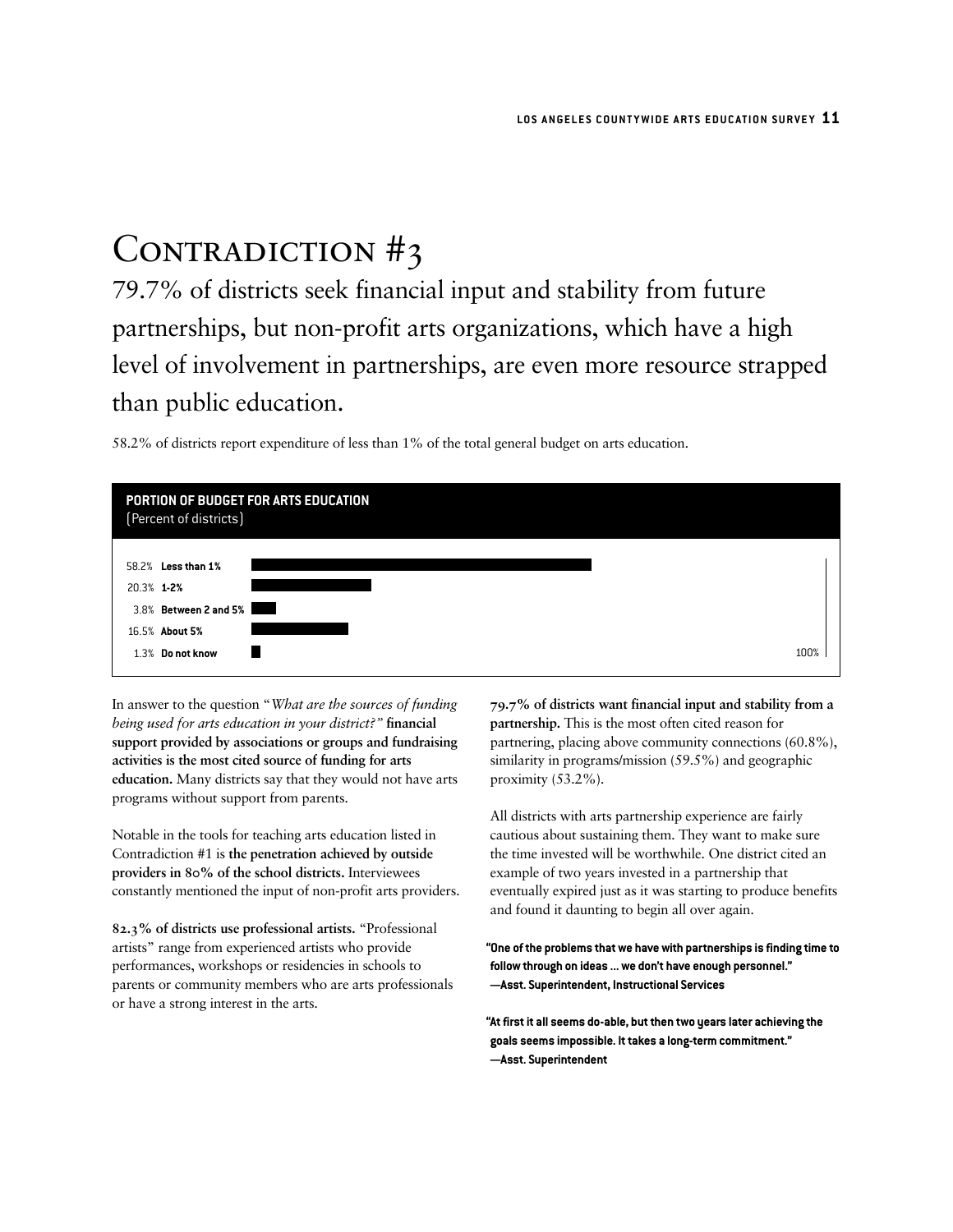**"Partnerships present key opportunities for improvement. However, developing productive partnerships between teachers and artists is a slow process. It can take up to three years before they will become equal collaborators in an artist-in-residency program. In collaborations, it is essential that all partners bring resources into play. Schools need to invest financially in the arts in order to be truly committed partners, and they do have some sources of money that can be applied towards arts education."**

**—Joan Boyett, former Vice President, Education, Music Center of Los Angeles County**

**"I am also concerned about the lack of continuity of school district leadership. When an enthusiastic school administrator leaves, programs often go back to square one. Non-profit arts resources are therefore unable to work systematically and systemically with a district. Programs tend to be "project" based as the momentum required for authentic partnership development is gone. This "whip-sawing" works against secured leadership to oversee the structural issues of program maintenance and expansion." —Elisa Greben Crystal, Program Officer, the Ahmanson Foundation, formerly Executive Director at the Armory Center for the Arts, Pasadena**

CONTRADICTION #4 There are numerous obstacles to delivering a structured, integrated approach to arts education in the county, yet outstanding, if isolated, programs do exist, demonstrating that the obstacles can be overcome.

In spite of a lack of universal sequential curriculum, shortage of trained personnel, inadequate time in the school day and lack of incentives to teach arts, arts education is taking place in a meaningful way in some places.

**Five of the most populous school districts in the county, representing 54.5% of the county's student population, have both an arts education policy and notable future plans.**

The following examples represent partnerships between school districts, or in one case, one school, and non-profit organizations. Full-fledged partnerships - an alliance between two or more organizations with agreed aims, clearly stated mutual goals, close collaboration and moreor-less equal input - are scarce. These are examples of partnerships that are moving in this direction.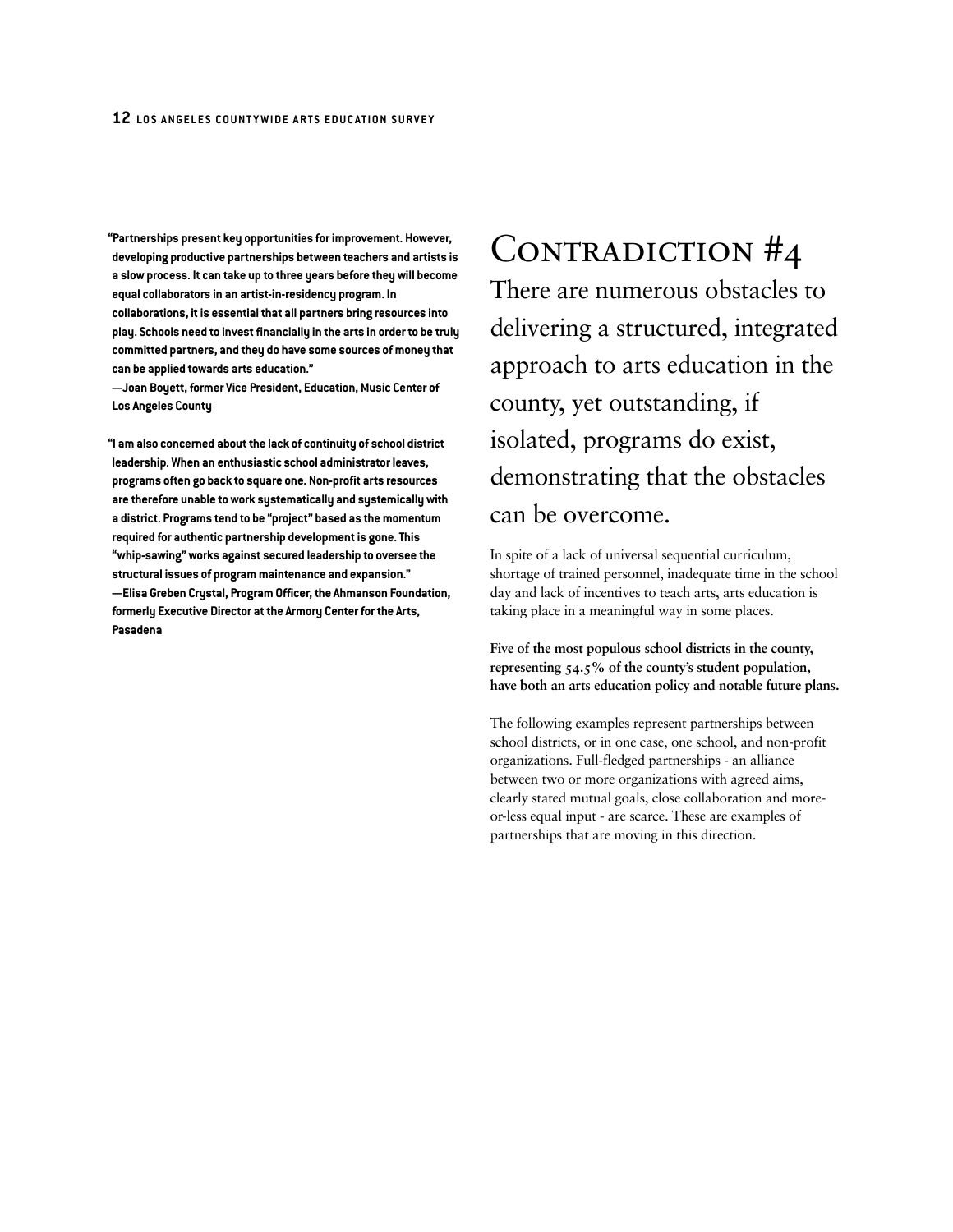#### **CLAREMONT UNIFIED SCHOOL DISTRICT**

Size: 6,599 students Partner(s): **The Claremont Colleges** Date: 1995–present Support: In return for the many considerations offered by the Claremont Colleges, warehouse space and use of other district facilities is provided to the colleges by the school district.

The Claremont Educational Partnership is a joint agreement between the Presidents of the Claremont Colleges and the Board of Education for the Claremont Unified School District. The partnership includes all seven Claremont Colleges and all twelve schools in the Claremont USD. The partnership earned the (California School Board Association) CSBA Golden Bell Award for excellence in promoting cooperative programs.

The collaboration extends to all subject areas of the curriculum. Arts education efforts focus on the following areas:

- Providing staff development to the district's art teachers, both in the district and on the college campuses
- Allowing teachers to take art courses at the colleges at no cost
- Permitting high school students to take advanced art classes at the colleges at a reduced student cost
- Sending college art students to intern in elementary classrooms and assist with student art projects
- Inviting students at all grade levels to attend art exhibits, musical performances and theater productions at the colleges, at no cost
- Permitting elementary and high school theater productions to be held at college theaters
- Providing district teachers with free access to college libraries, art collections, and other art resources including technology, at the colleges.

## **LONG BEACH UNIFIED SCHOOL DISTRICT** Size: 93,000 students

### Partner(s): **Long Beach Museum of Art, Long Beach Symphony Orchestra**

#### Date: 1995-present

Support: The arts organization partners are responsible for fundraising although the school district supplies supportive documentation for grant applications. The district has made an investment in sequential curriculum textbooks in music and visual arts and training classroom teachers how to use these materials.

In 1995 the district created the position of Performing Arts Special Events Coordinator, whose job it is to help create the structure for partnerships with local organizations and to maintain and coordinate all district-wide performing arts programs.

The district identified what outside organizations could do to supplement what is taught in the classroom. District representatives worked with both the Symphony and the Art Museum, which have been active in the schools for many years, to plan programs that specifically address curriculum issues and objectives. Part of the process was to match partners' talents and assets with the needs of schools. All of these programs are offered district-wide and completely free of cost to the schools.

The partnership programs are constantly being fine-tuned. Classroom teachers evaluate programs very carefully and often participate in redesigns.

At present the district does not test the results or effectiveness of these partnerships, but intends to do so within the next 2-3 years.

The school district would like to expand its interactions with other organizations, particularly in the areas of dance and theater. Finding the right person to work with in each organization is key to building long-term relationships that can be sustained.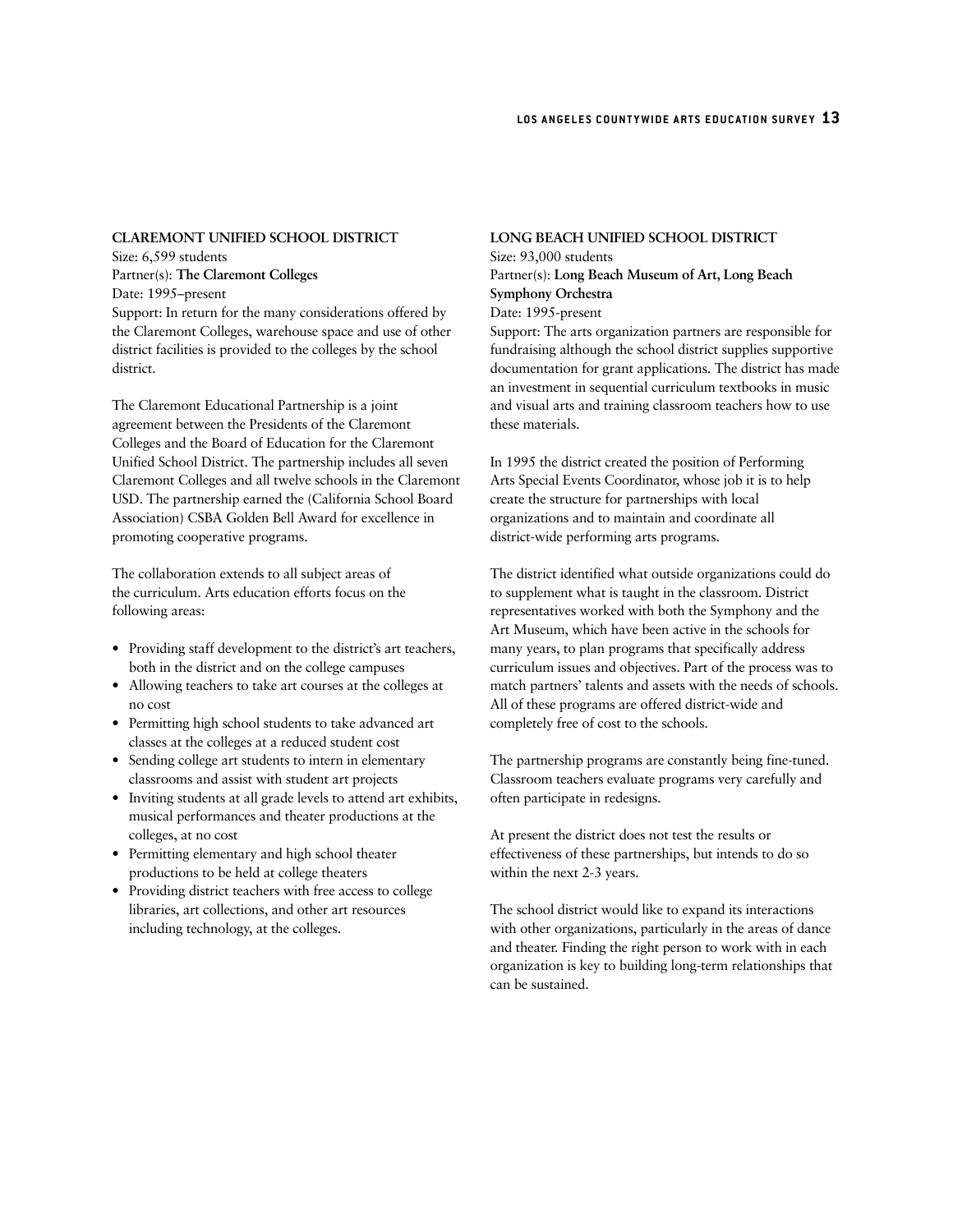

# **FINDINGS OF THE SURVEY**

# **I. THE VALUE OF ARTS EDUCATION**

Only one question in the survey received a unanimous answer:

#### *Do you think that arts education is of value to all students?*

100% of interviewees say "yes."

In answer to the follow-up "Why?" respondents noted:

- *"We have observed the arts in action and seen the benefits to students and the community."*
- *"We know from published research that exposure to arts education assists learning in other areas."*
- *"We have directly observed how the arts can add focus to the learning process and build confidence in students who might not excel in other subjects."*
- *"We have seen the arts build confidence in students when they achieve a product that can be appreciated by others."*
- *"We recall the 1970's before financial cuts struck the arts, and the late 1980's, early 1990's, before the next round of cuts hit—there were great achievements in arts education."*

Exploration of another follow-up question—*If you value arts education, why isn't it a higher priority in this district? —*produced numerous comments about testing.

- *"Time pressures on the student schedule caused by testing and accountability is the reason why we do not use arts education more."*
- *"I feel so sad. Art has got lost in the shuffle. All the emphasis is on test scores."*
- *"Look, you've seen how small our staff is. We're very focussed on State standards in reading, math, history and science. Art is not a priority… art is not our problem. Of course arts education is of value. By not teaching it we're not addressing a common culture. Students need a wellrounded education. We have no music teacher and no instruments. If music was mandatory, we'd be screwed."*
- *"The state puts the emphasis on testing. There is a real pull on teachers not to do anything that isn't related to the tests. Scores might go down, and individual teachers feel great pressure."*

# **II. ARTS EDUCATION POLICY**

A policy or mission statement, written plan and arts education committee are indicators of a district's commitment to arts education. Responses to the following questions demonstrate the lack of a strategic approach towards arts education in the majority of districts. High school districts—which must satisfy the UC and CSU requirements—are least likely to have a policy or plan.

*Does your school district have a current policy or mission statement on the provision of arts education?*

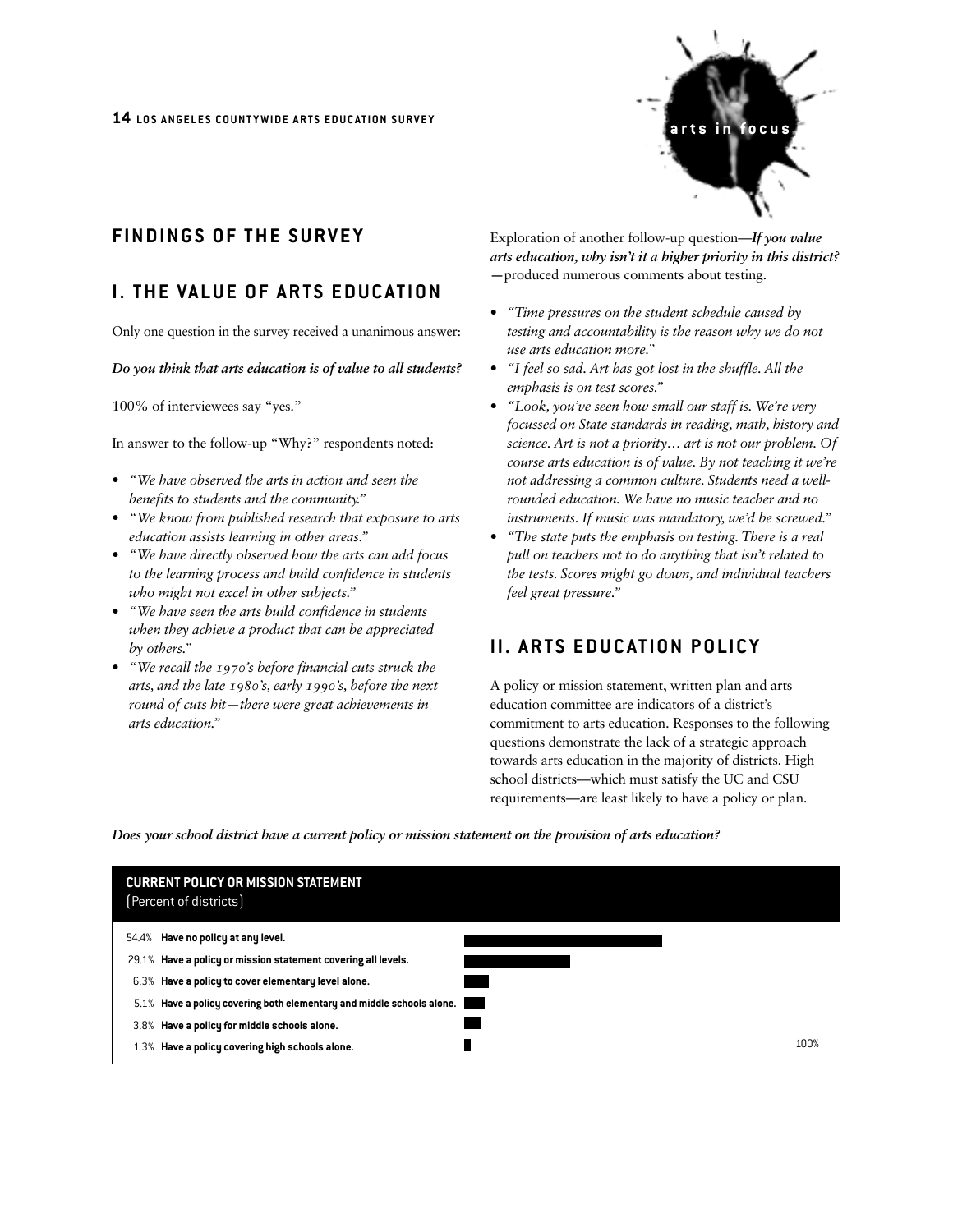In most instances the policy or mission statement

- consists of a *brief* reference in a more general policy document.
- is several years old and was retrieved from the files with some difficulty.

Yet

31.7% report that the *"Visual and Performing Arts Framework for California Public Schools"\** is either fully or partially implemented within their current policies.

17.7% report that the *"Challenge Standards for Student Success: Visual and Performing Arts"\** are either fully or largely implemented within their current policies. (The lower percentage for implementation of the Standards is understandable. The Standards were not adopted until January 2001, after this survey was completed, although they were available in draft form prior to that date.)

Districts with high schools are slightly less likely to have implemented the Standards.

\*For information and more data on the Framework and Standards, see pp. 16–20 in III. Arts Education Curriculum and Activities.

#### *Does your district have a written plan for implementing arts education?*

| WRITTEN PLAN FOR IMPLEMENTING ARTS EDUCATION<br>(Percent of districts)                                         |      |
|----------------------------------------------------------------------------------------------------------------|------|
| 53.2% Have no written plan for implementing arts education.<br>45.6% Have a written plan.<br>1.3% Do not know. | 100% |

Where written plans exist, they invariably cover all of the grade levels in the district, cover more than one year, are approved by the board, and, to some extent, are implemented in the classroom.

However, when copies of written plans were requested by interviewers, few were supplied. Interviewees often indicated that decisions to develop plans are taken at the school level.

There is a wide range in districts' definitions or concepts of what constitutes a "written plan." Some are based on grade level standards, others on middle and high school level course outlines or the arts components of School Improvement Plans.

Where written plans do not exist the most common reason given is lack of priority coupled with lack of time to develop such a plan.

#### *Is there any kind of district-wide committee for arts education?*

(For the most part, standing committees for other areas of the curriculum **do** exist. A committee is usually a mix of teachers, a director of curriculum, sometimes parents and sometimes a school principal.)

| DISTRICT-WIDE COMMITTEE FOR ARTS EDUCATION<br>(Percent of districts)                                   |      |
|--------------------------------------------------------------------------------------------------------|------|
| Have no committee for arts education.<br>58.2%<br>39.2% Do have such a committee.<br>2.5% Do not know. | 100% |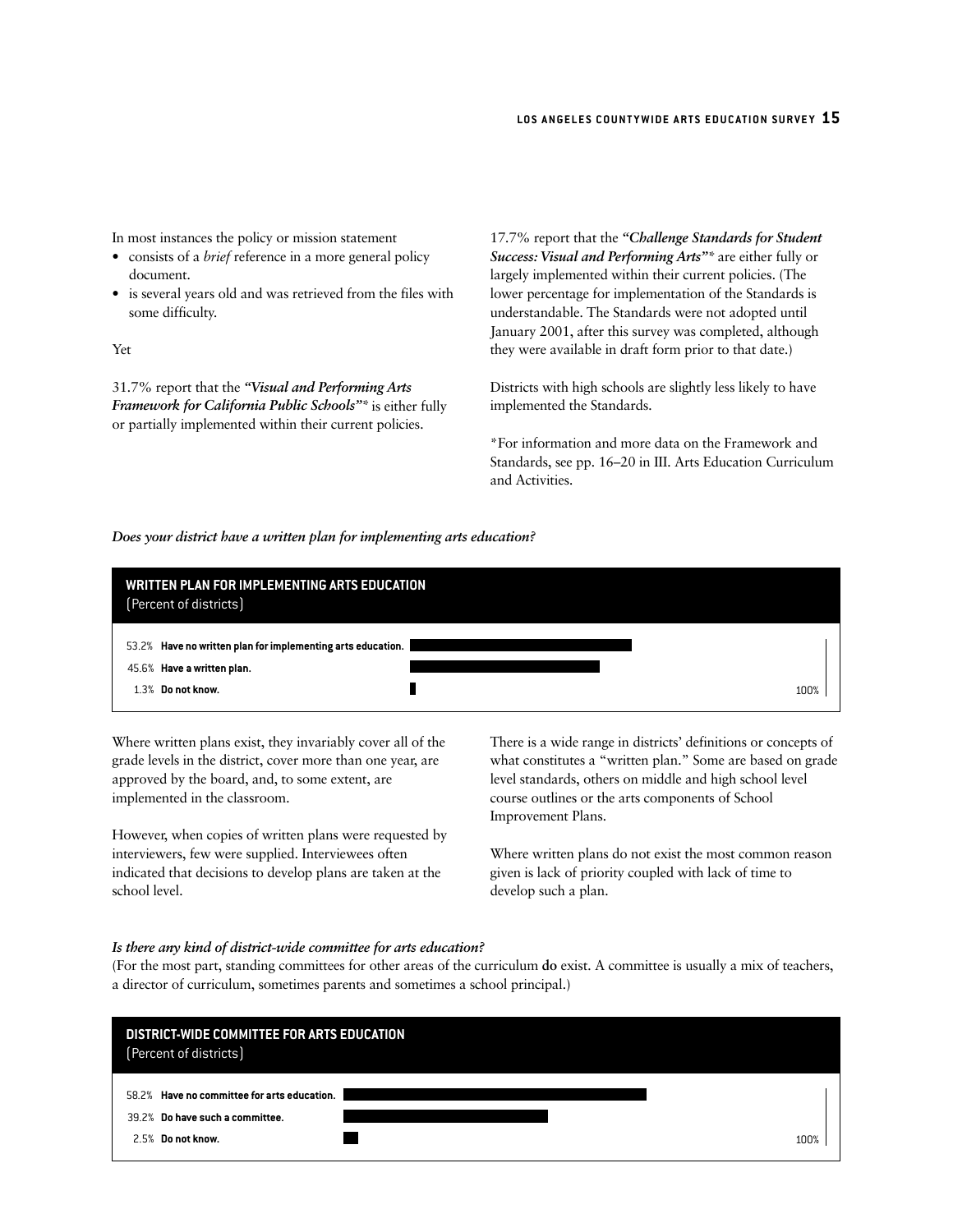Small districts and districts with low parental income are less likely to have a committee. Districts with high schools are more likely to have one than those without.

Existence of a committee is often a characteristic of those districts with active arts programs. Some districts have committees but they do not meet very often or have been absorbed into bigger committees.

Respondents in districts with committees often mentioned that Art Adoption year was the spur to form the committee. Art Adoption occurs every seven years under the State Textbook Fund system. During the adoption year the

discipline considers its needs for books and other instructional materials and draws upon a state fund from which they purchase state-approved textbooks for K-8. Committees formed for the Art Adoption program may not outlive that year. (There is indication that the California Department of Education Curriculum Commission is considering issuing a new Framework that includes the arts standards in 2002 with a textbook adoption following.)

In all the districts that indicated they already have or are in the process of writing district standards for the arts, committees have been formed to handle that assignment.

# **III. ARTS EDUCATION CURRICULUM & ACTIVITIES**

The survey explored the status of arts education by asking questions about its place in the curriculum, the adoption of the California Department of Education's framework and standards for arts education and methods of evaluation.

#### *Does a sequential curriculum of arts education take place in your district?*

Sequential arts education, i.e. a program in which there is a progression from one level of understanding or experience to the next,. demonstrates commitment to educational goals, planning and use of resources. An absence of sequential education in any subject demonstrates an ad hoc approach in which there is no measurable progression.

37% of districts report no defined sequential curriculum of arts education in any discipline, at any level, in any of their schools.

When asked this question on a discipline by discipline basis, respondents were able to recall pockets of sequential arts education that increased the general level of activity. The following graph reflects their responses, but describes the presence of **some** sequential arts education in **some** schools, not a pattern throughout the county.

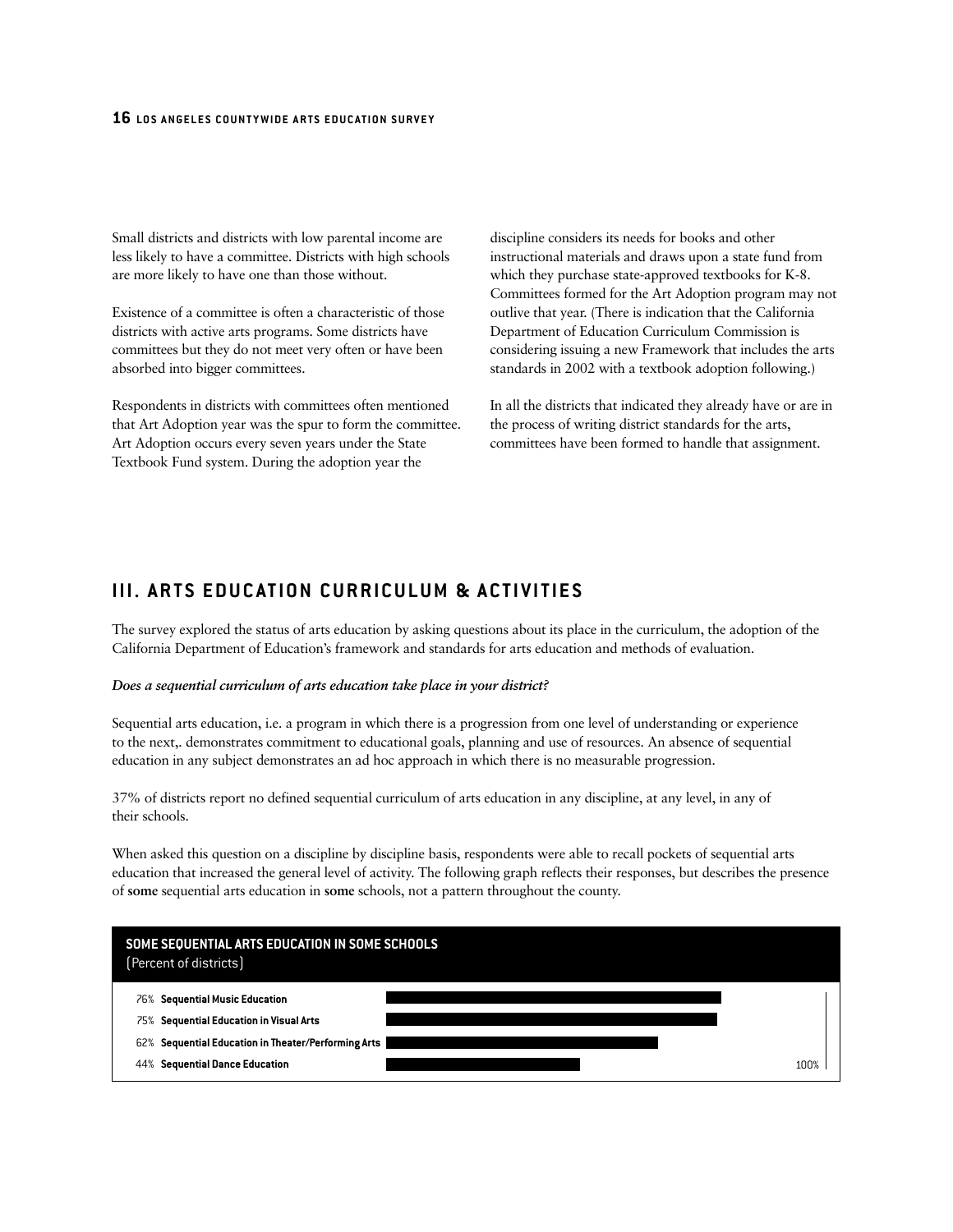Dance is the most under-served discipline. In addition to

#### *within your district?*  The following choices were offered: • specific classroom instruction • assembly programs • after-school programs • field trips • artist-in-residency programs. Most districts are unable to offer all four disciplines in all forms of education listed above. (A few districts report having no space large enough for big assembly programs.) 11.5% reporting no forms of dance education many districts say that the only dance they offer is occasional inclusion in physical education or cheerleading programs. Where a wide variety of forms of arts education is offered, it is most usually in larger school districts and districts with high schools. In middle and high schools in particular, visual arts education was weakly represented. Many districts reported that the nature of their visual arts education was lacking in focus and structure.

*Do you use professional artists to provide arts education activities for school students in your district?*

|       | PROFESSIONAL ARTISTS USED FOR ARTS EDUCATION ACTIVITIES<br>(Percent of districts)     |      |  |
|-------|---------------------------------------------------------------------------------------|------|--|
|       | 82.3% Use professional artists.<br>[16.5% often; 62% occasionally; 22% infrequently.] |      |  |
| 16.5% | Do not use professional artists.                                                      |      |  |
| 1.3%  | Do not know.                                                                          | 100% |  |

Low parental income districts were more likely to use professional artists.

*Which of the following forms of arts education take place*

"Professional artists" range from experienced artists who provide performances, workshops or residencies in schools to parents or community members who are arts professionals or have a strong interest in the arts. Among outside organizations providing artists to work directly with students, the Education Division of the Music Center of Los Angeles County is mentioned most frequently. In 2000-2001 the division was active in 71 of the 82 county school districts.

#### *If professional artists participate, does your district provide paid time for teachers to collaborate in preparation, guidance or training?*

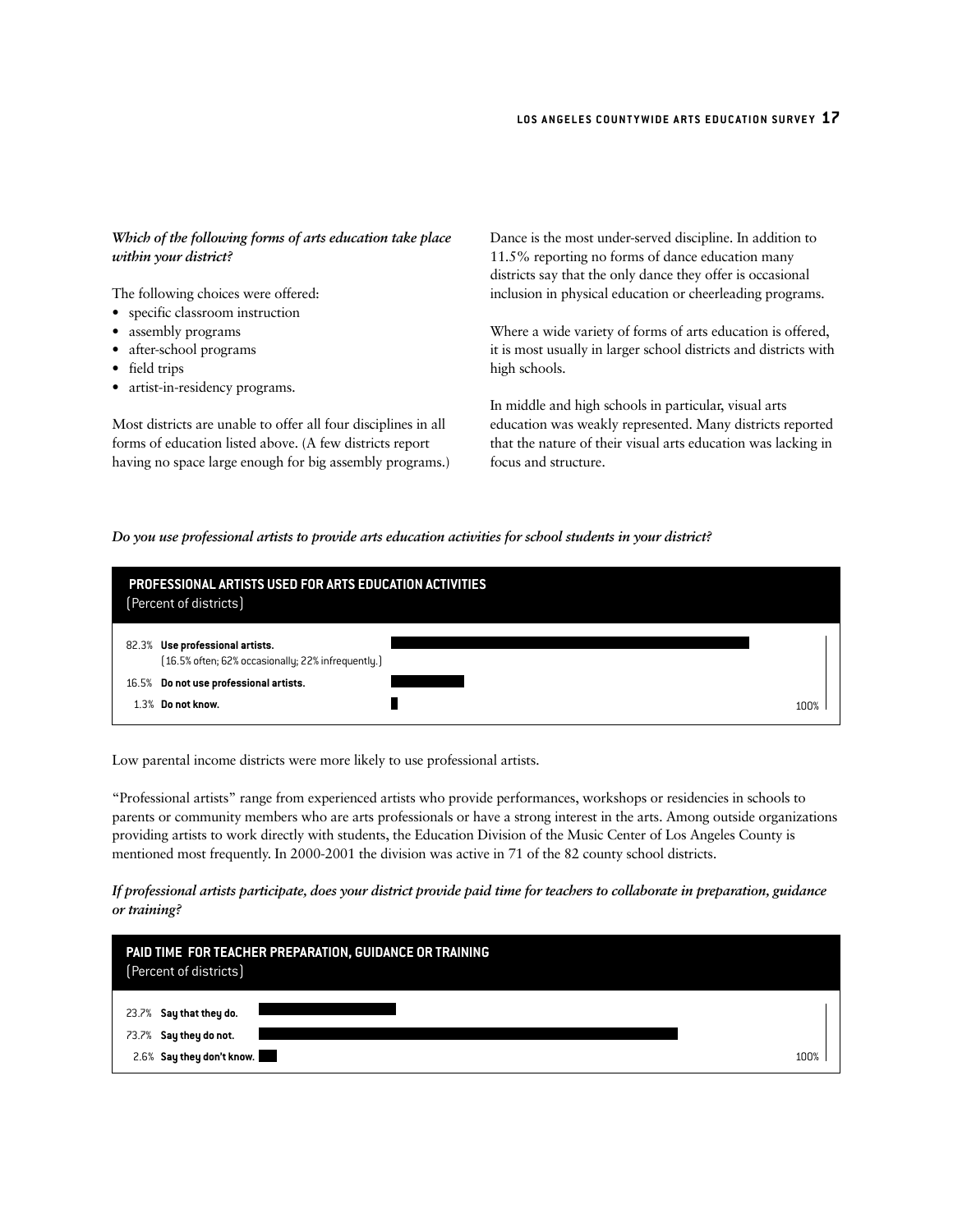Districts not providing paid time are more likely to be low parental income.

The majority of districts do not see collaborative preparation between artists and teachers as necessary. Many interviewees express the view that preparation time between teachers and artists would rarely be needed because most artists provide stand-alone demonstrations that are not designed to be collaborative.

#### **State Framework and Standards**

In 1995 the California Department of Education published a new detailed framework for arts education in California schools. It provides a rationale for arts education K-12, with definitions and examples for each of the four disciplines: visual arts, theater, music and dance.

To accompany the Framework, the Department issued a set of "Challenge Standards for Student Success" containing detailed guidelines for organizing instruction, developing curriculum, and implementing assessment in the four disciplines.

With regard to the Framework, respondents fell into two categories

- those who were fully aware of what the Framework is and that it is supposed to be implemented in policy and practice ( whether or not they were able to do so)
- those who, although aware of the Framework, did not appear to have had time to absorb it or to see a way towards implementation. "Other priorities" were constantly cited as reasons for lack of implementation.

#### *Has the district provided the "Visual and Performing Arts Framework for California Public Schools" to teachers?*

| STATE FRAMEWORK PROVIDED TO TEACHERS<br>(Percent of districts) |      |
|----------------------------------------------------------------|------|
| 65.8% Distributed the Framework to arts specialists.           |      |
| 19% Distributed to some arts teachers.                         |      |
| 12.7% Had not distributed the Framework.                       |      |
| 2.5% Had no recollection or awareness of having done so.       | 1በበ% |

There is far less awareness of the Standards than of the Framework. The Standards had been available in draft form since 1998 and had not been adopted by the State at the time of the survey. Some districts asked where they were available. (They can be downloaded free from the Department of Education web site, but the procedure requires Internet access and can be time consuming.)

#### *Has the district provided the "Challenge Standards for Student Success: Visual and Performing Arts" to teachers?*



Districts with high schools were slightly less likely to have distributed the Standards.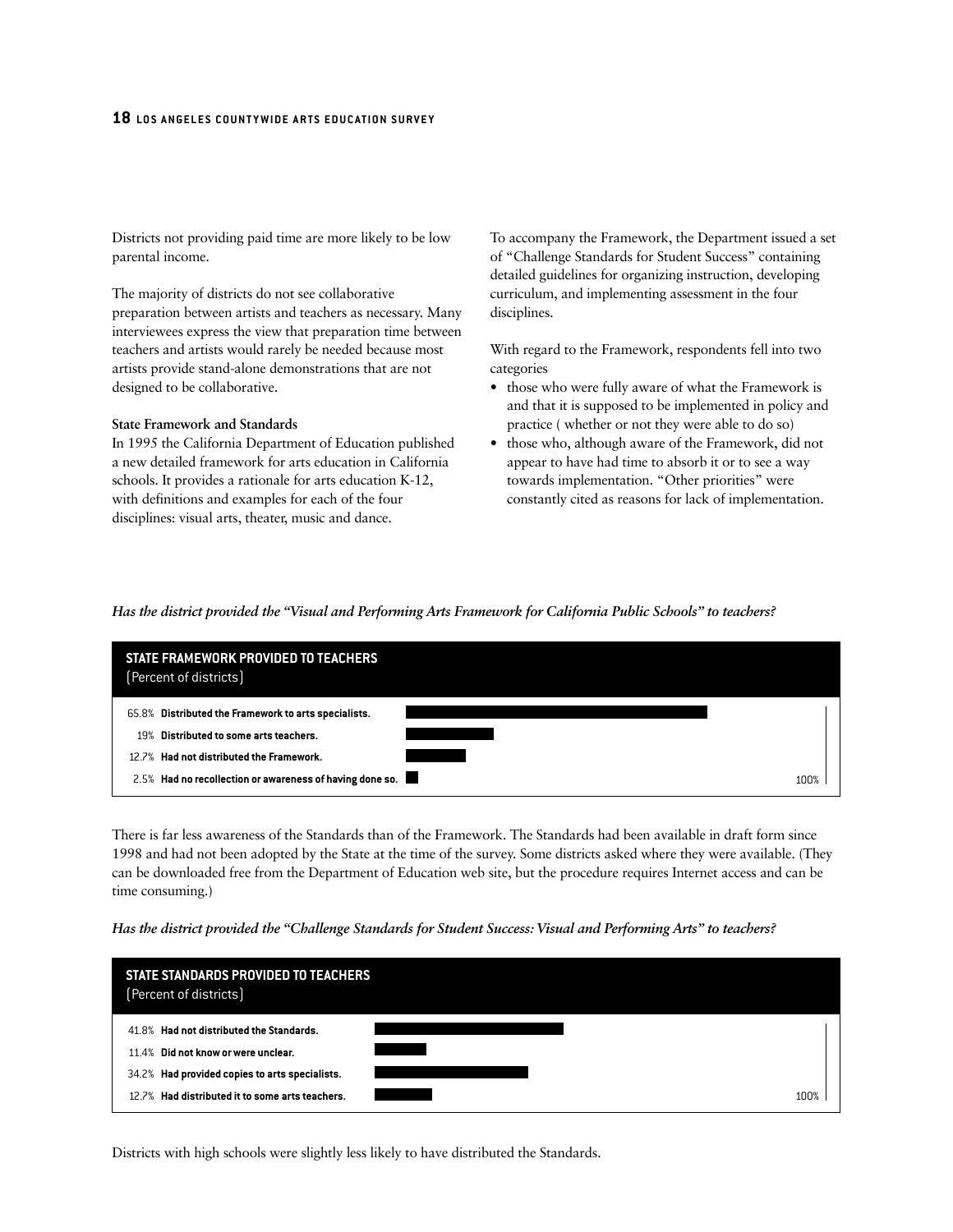|      | STATE STANDARDS IMPLEMENTED IN THE CLASSROOM<br>(Percent of districts) |      |  |
|------|------------------------------------------------------------------------|------|--|
|      | 35.4% Responded that they did not know.                                |      |  |
|      | 25.3% Considered that it is not at all implemented in the classroom.   |      |  |
|      | 22.8% Considered that it is implemented to a small extent.             |      |  |
|      | 12.7% To a large extent.                                               |      |  |
| 2.5% | To some extent.                                                        | 100% |  |

#### *To what extent are the Challenge Standards implemented within classroom teaching?*

Elementary school districts were less likely to have implemented the Standards.

#### *What arts courses do you provide that meet the UC or CSU entrance requirement?*

(Starting in 2003 one, 1-year course in visual or performing arts will be required for entrance to schools in the University of California and Cal State University systems.)

All but two of the districts with high schools reported that at least some of the high schools in their districts offer arts courses recognized by UC or CSU as entrance requirements. All districts are at different stages of development: some have a few courses that have been accepted and are in process of gaining acceptance for others. It is safe to say that the majority of districts are on their way to gaining recognition for at least some arts courses.

The lack of arts specialists at high school level (see pp. 20–24 in IV. Resources for Arts Education) casts doubt on the ability of all high schools to offer sufficient courses to meet the 2003 deadline in a satisfactory way.

#### *Are there arts magnet or arts focussed charter schools in your district?*

| ARTS MAGNET OR ARTS FOCUSSED CHARTER SCHOOLS<br>(Percent of districts) |      |
|------------------------------------------------------------------------|------|
| 12.7% Have such schools.                                               |      |
| 87.3% Had none.                                                        | 100% |

Low parental income generally indicates no such schools in the district.

Districts bordering or close to other districts with such schools report that their students gifted in the arts attend schools in neighboring districts. Clusters of districts with access to such schools are in the western and central areas of the county.

#### *Does the district evaluate arts education?*

| <b>EVALUATION OF ARTS EDUCATION</b><br>[Percent of districts] |      |
|---------------------------------------------------------------|------|
| 39.2% Say they evaluate arts education.                       |      |
| 60.8% Say they do not.                                        | 100% |

Low parental income districts are less likely to evaluate.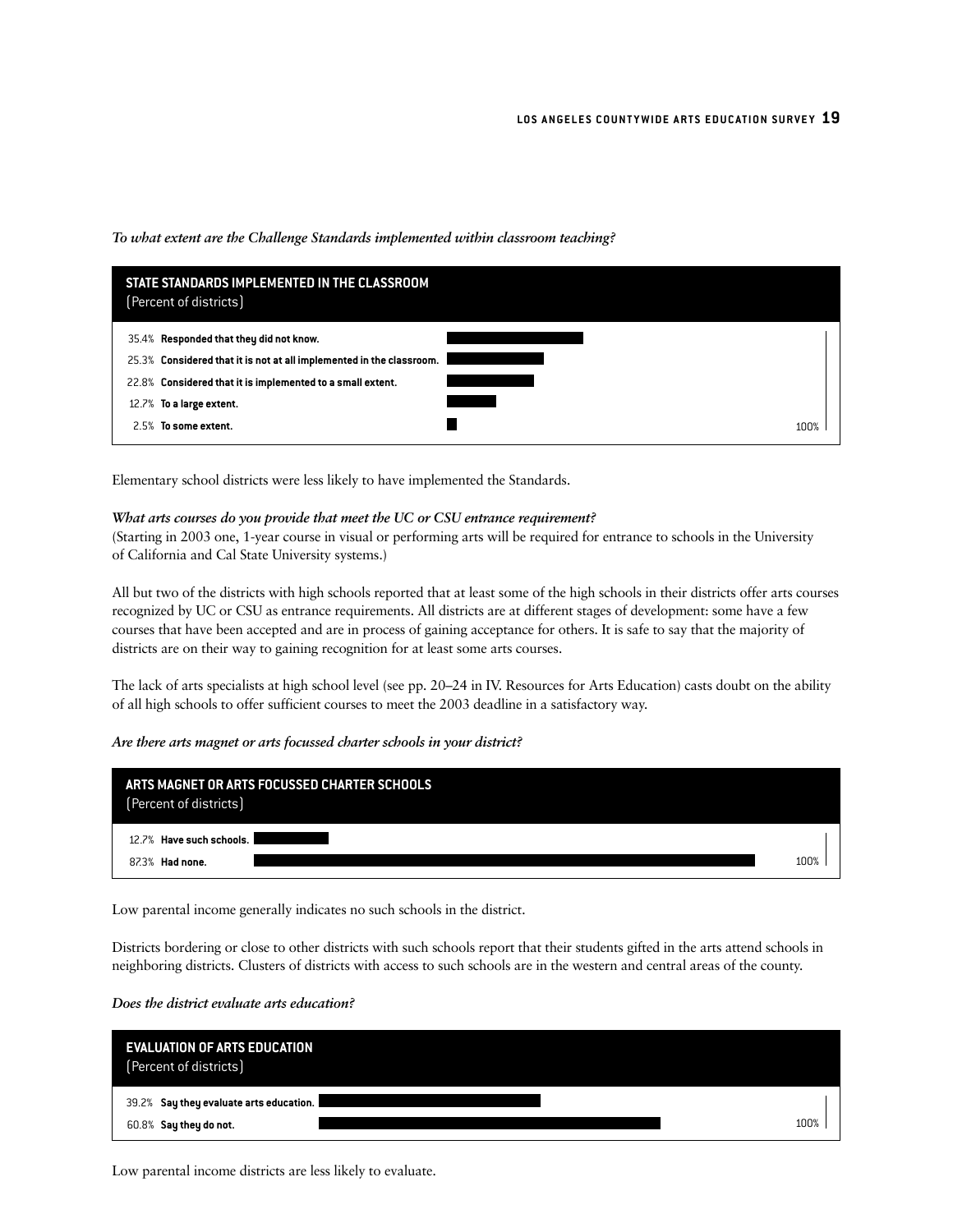Evaluation was usually described as being informal discussion. LAUSD has the assistance of a specialist department within the district. Many districts say that only the basic skills are tested, but that they do know how their students are faring in the arts.

# **IV. RESOURCES FOR ARTS EDUCATION**

*Approximately what percentage of the district's general budget is allocated for arts education?* 

| PORTION OF BUDGET FOR ARTS EDUCATION<br>(Percent of districts)                 |      |
|--------------------------------------------------------------------------------|------|
| 58.2% Report expenditure of less than 1%.<br>20.3% Report expenditure of 1-2%. |      |
| 3.8% Report expenditure of between 2 and 5%.                                   |      |
| 16.5% Report expenditure of about 5%.                                          |      |
| Do not know.<br>1.3%                                                           | 100% |

Low spending districts are districts with low parental income. Larger districts and districts with elementary, middle and high schools are more likely to spend higher proportions of their budget.

No districts had this figure at hand. The figures quoted were usually the result of rough calculation.

*Is your arts education expenditure sufficient to introduce the "Visual and Performing Arts Framework for California Public Schools" and "Challenge/State Standards for Student Success: Visual and Performing Arts" into policy and practice?* 



The situation in many districts could be summarized as "the money we have for arts education is sufficient because we don't do very much, but it's not sufficient for what we should do."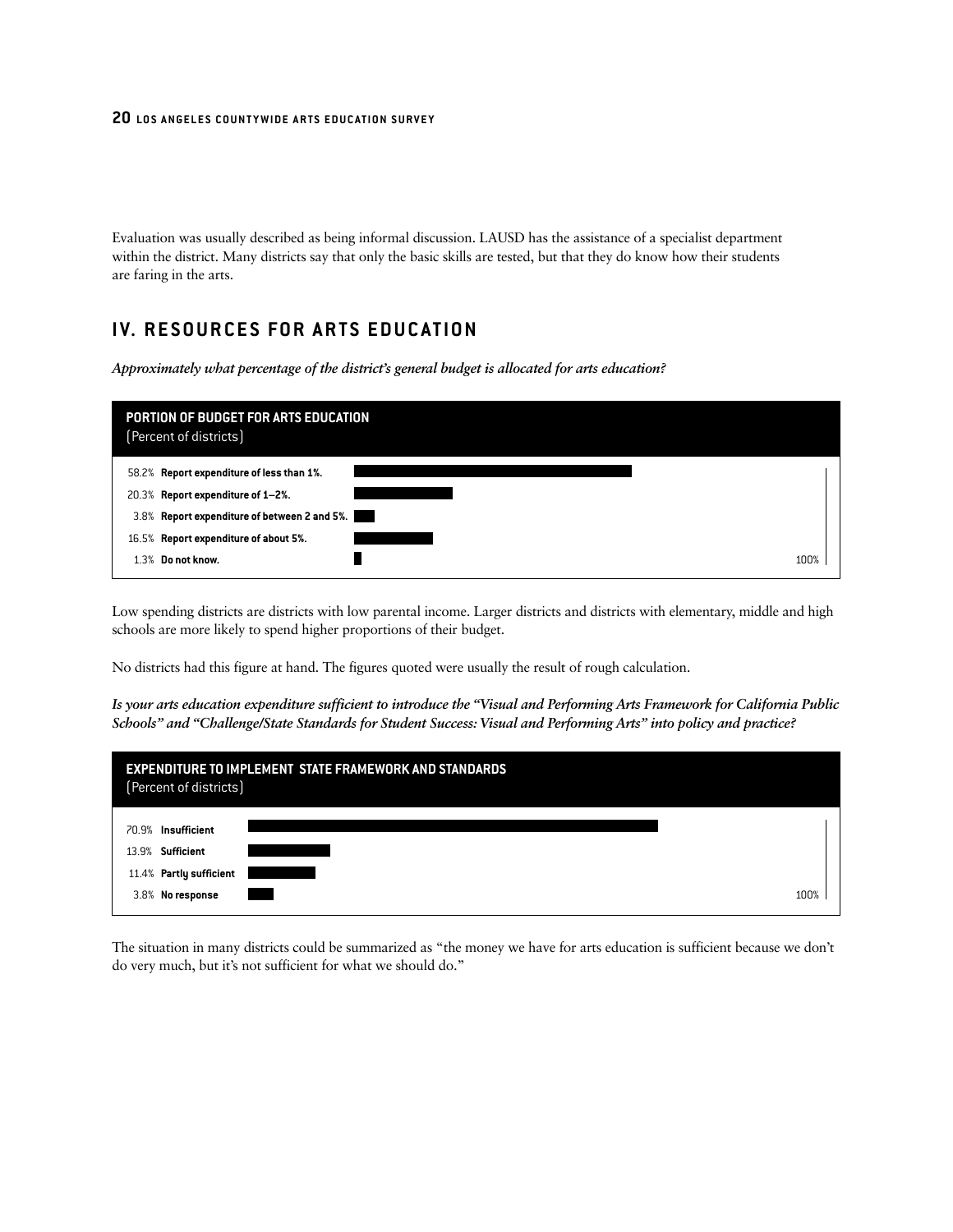#### *Does your district have an arts education supervisor or coordinator?*



Large districts and high school districts are more likely to have an arts supervisor. Low parental income districts are less likely.

Almost invariably, where a district has no arts education supervisor, the interviewee—i.e. the assistant superintendent or the director of curriculum—has district-level responsibility for arts education.

#### *How many arts specialists are teaching in your district at each level\*?*

The following data is based on the total number of arts specialists in each of the 80 districts covered in this survey. Data includes both arts specialists, who are fully qualified teachers of the arts possessing arts credentials, and general education teachers with an interest in art, assigned to teach it full-time.

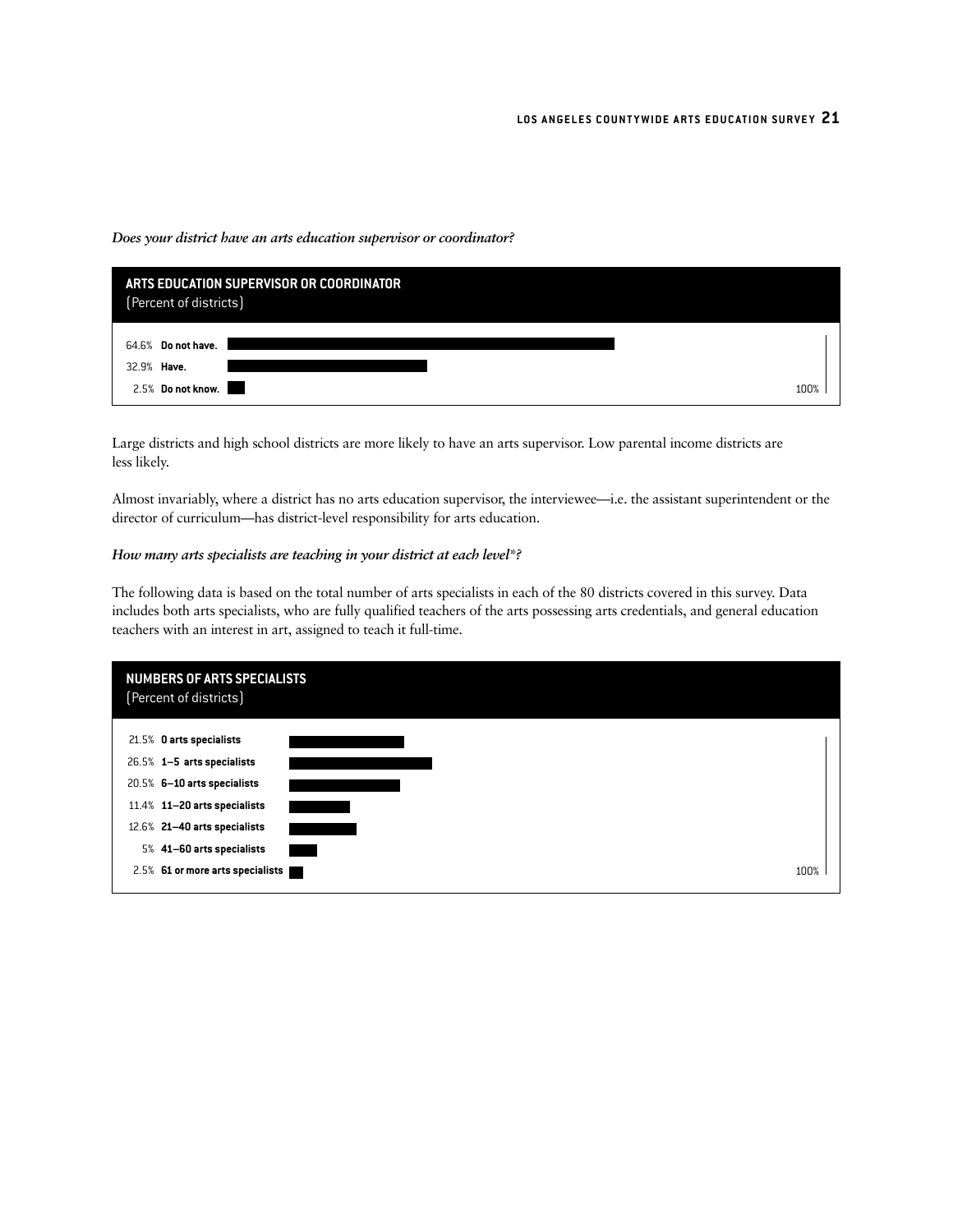There are too few arts specialists for the number of students. Ratios range from 1 arts specialist per 300.5 students on the low end to 1 arts specialist per 7086 students on the high end. The countywide ratio is 1 arts specialist per 1221 students.



Districts with low parental income are more likely to have few or no arts specialists.

Districts with very limited provision for arts education are most likely to report use of arts specialists as **band teachers at high school level**. Success of high school bands in competitions is a source of pride and regarded as proof of arts achievement, even when no other forms of arts education are offered.

\*Not all respondents could supply the numbers of specialists by level elementary, middle or high school. The total number for each district is represented here.

#### *What are the sources of funding being used for arts education in your district?*

(Responses are based on the number of times a source was named not dollar figures from written budgets.)

Financial support provided by **parent associations and groups and fundraising activities** is the most cited source of funding for arts education and has considerable significance in all forms of arts education. Many districts say that they would not have arts programs without support from parents.

**"Parents—we wouldn't make it without them. They raised \$300,000 in one school alone."**

**—Respondent**

### **"In the last 20 years, the PTAs have kept arts in the schools from dying totally."**

**—Joan Boyett, Vice President, Education, Music Center of Los Angeles County**

Other sources in descending order according to frequency mentioned:

#### General Fund

School Improvement Discretionary School Site Funding Other Resources (State Lottery, Adopt-a-School programs, California Arts Council grants) Gifted-Talented Student Body Funds Individual Donors Title I, II & VII Funds Corporations/Foundations California Department of Education ARTSWORK Grants Local, State, Federal (development monies, VIF, Goals 2000, Bi-Lingual Funds)

Through discussion of funding sources interviewees became aware that **districts/schools that are eligible for various state and federal funds are not taking advantage of them to the degree they might.** Shortage of time and lack of dedicated staff to research and apply are cited as reasons.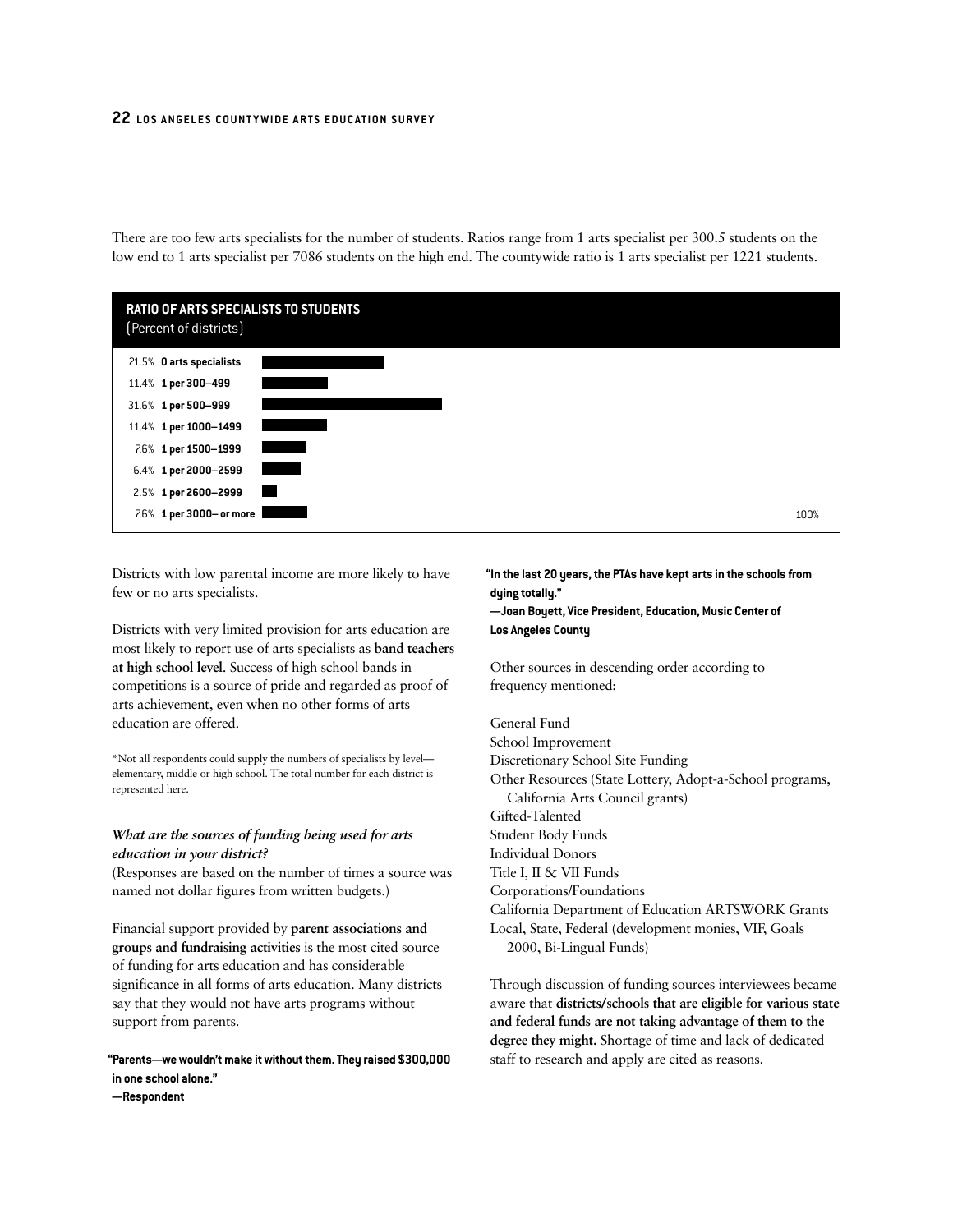*Funding for various forms of delivery of arts education* (Responses are based on the number of times a source was named not dollar figures from written budgets.)

#### *Classroom Instruction*

68.4% general fund 11.4% parent generated funds 10.1% discretionary school site funding.

#### *Assembly Programs*

31.6% general fund 31.6% discretionary school site funding 17.7% parent generated funds

#### *After-school Programs*

31.6% discretionary school site funds 19% parent generated funds 19% general fund

#### *Field Trips*

32.9% discretionary school site funds 25.3% parent generated funds 17.7% categorical fund sources

#### *Artist-in-Residency Programs*

59.5% general fund 20.3% discretionary school site funding 8.9% parent generated funds

#### *In which of the following professional development opportunities do arts teachers in your district participate?*

| The order of frequency is as follows:                      |       |
|------------------------------------------------------------|-------|
| Paid workshops and attendance at conferences               | 51.9% |
| Professional development art institutes                    |       |
| including summer institutes                                | 40.5% |
| District-level professional development                    | 35.9% |
| On site, in-service programs                               | 29.5% |
| These opportunities are completely absent in the following |       |
| percentage of districts:                                   |       |
| On-site, in-service programs                               | 44.9% |
| District-level professional development                    | 39.7% |

| Professional development art institutes      |          |
|----------------------------------------------|----------|
| including summer institutes                  | 28.2%    |
| Paid workshops and attendance at conferences | $15.4\%$ |

**Nearly half the districts do NOT have on-site, in-service programs** for arts education, and more than a third offer no district level professional development in arts education. To obtain development opportunities teachers must make specific requests. Funds would be available if they did so, but teachers are not making requests as often as they might.

#### *Which of the following arts resources are in regular use throughout your school district?*

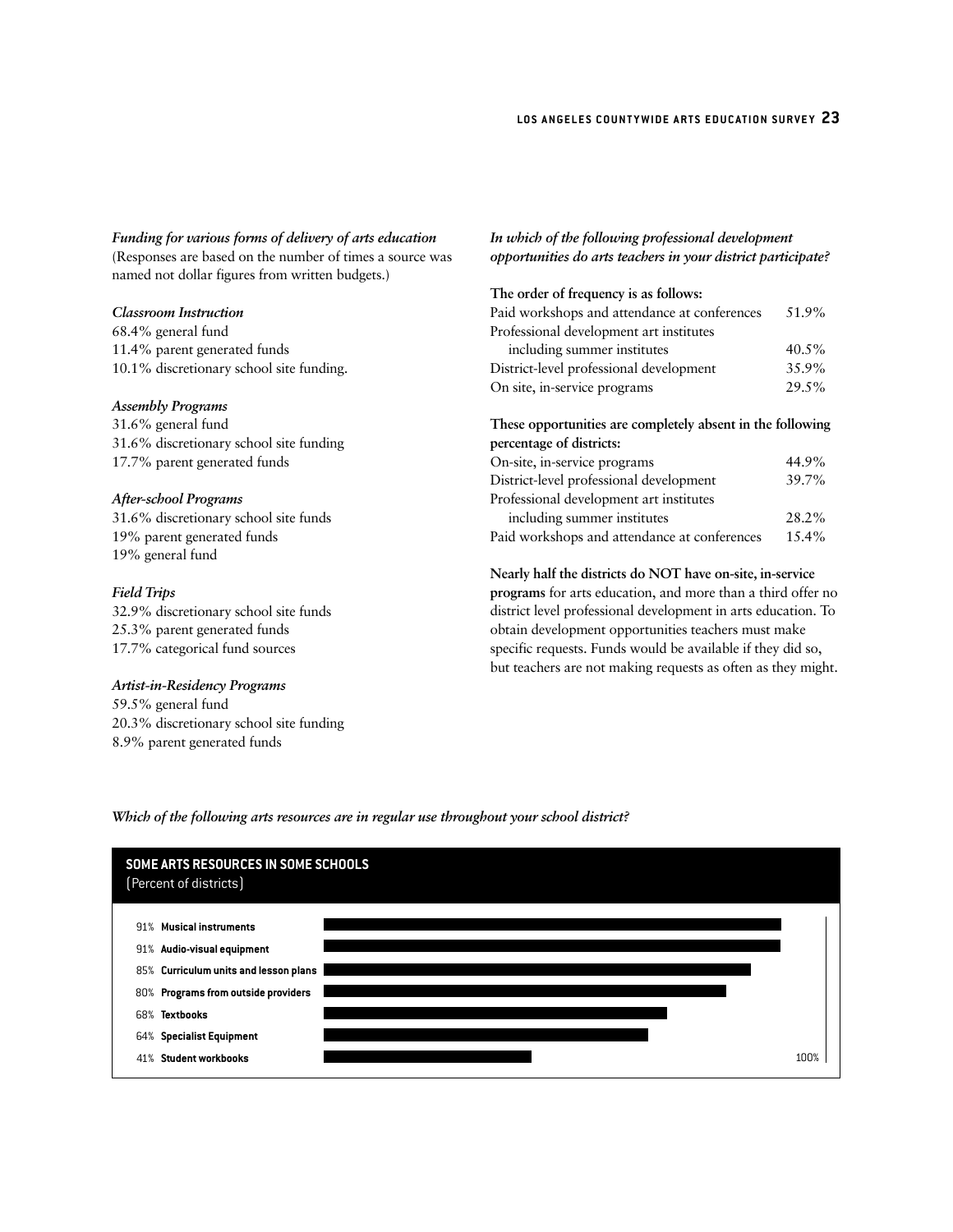**The supply of tools for teaching arts education is not uniform throughout the County.**

Musical instruments are generally believed to be in short supply and are often the subject of fundraising campaigns. Six districts had no musical instruments. (One district stated that only homemade percussion instruments are available throughout the district.) One district had a supply of instruments but no music teachers. One outlying district with a thin scattered population has fitted out an old school bus as a practice room with instruments and circulates it among district schools on a regular basis.

Many other resources are in even shorter supply. **Notable here is the penetration achieved by outside providers - usually non-profits - into 80% of the school districts.** Interviewees constantly mentioned the input of non-profit arts providers. Of the 20% of districts reporting no programs by outside providers on a regular basis, most were in outlying areas.

Many interviewees say that in the past teachers prepared their own lesson plans and curriculum units. Those with arts supervisors or coordinators say that they prepare such materials.

# **V. PARTNERSHIPS WITH OUTSIDE ORGANIZATIONS**

The role of outside help in the form of joint projects with local organizations or provision of arts programs by non-profit groups is of increasing significance if district resources do not provide rich, varied, structured programming.

*Are there any existing or very recent arts education partnerships involving outside organizations such as non-profits or the business community?* 



The term partnership was subject to various interpretations. Most districts considered it a simple sponsorship arrangement: "the partner" provides a cash sum with no further involvement and the school uses the money and provides some kind of report. About half of the partnerships counted under the 54.4% above fall under this description. **True partnerships, where participants stated and agreed upon joint goals and worked together to achieve them, were hard to find.**

The larger the district, the more likely it is to have recently participated in a partnership.

#### *What do you look for—or would you look for—from future partners in arts education?*

| Financial input and stability  | 79.7% |
|--------------------------------|-------|
| Community connections          | 60.8% |
| Similarity in programs/mission | 59.5% |
| Geographic proximity           | 53.2% |
| Other*                         | 20.3% |

\*The need for better communications; to discuss and agree on objectives at the start; and the desirability of having a designated contact/liaison person on the partner side.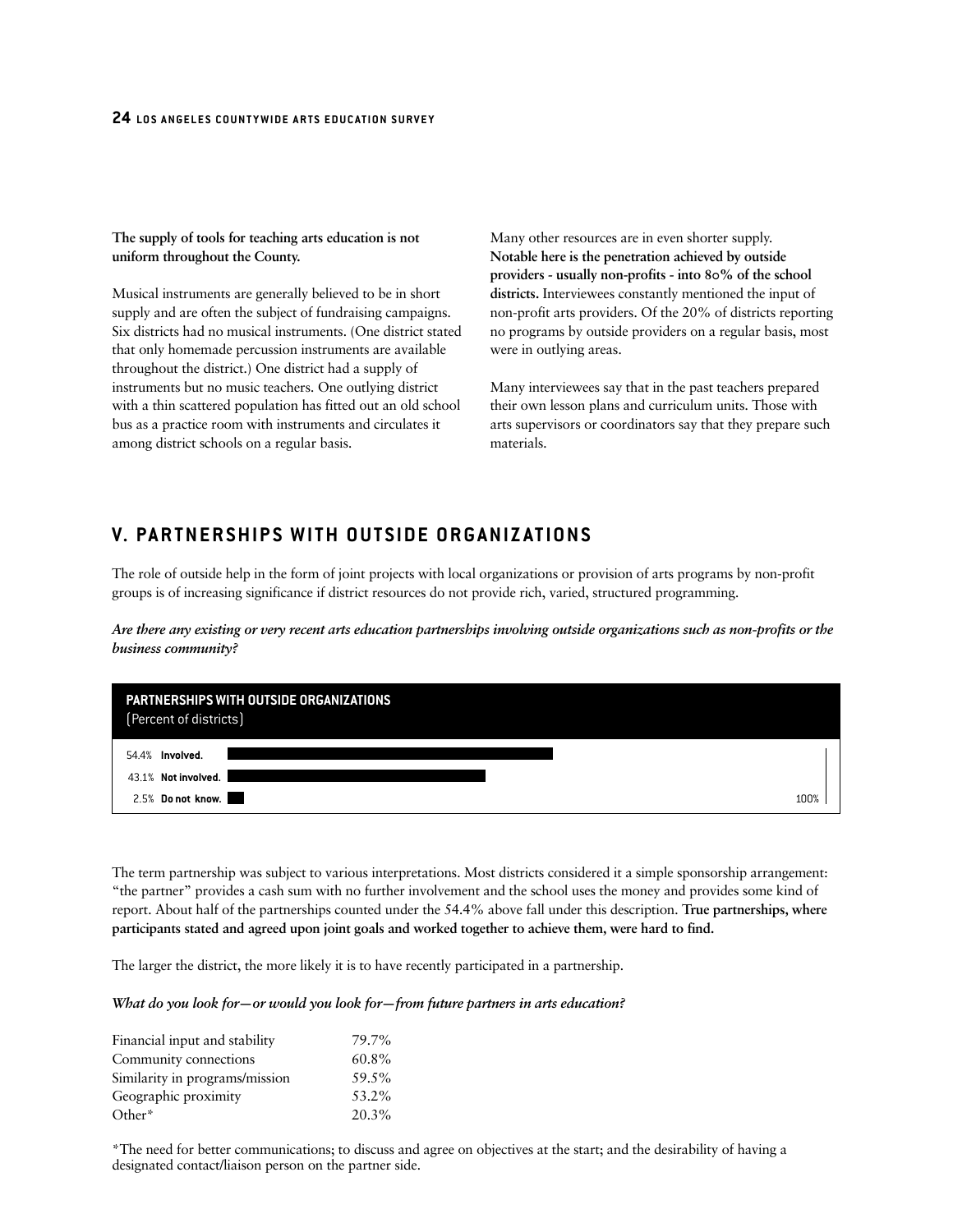#### *How willing is your district to collaborate in more education partnerships?*



There is a small indication that low parental income districts are more likely to be willing to enter partnerships. More reservations are expressed by those with higher parental incomes.

All are fairly cautious about sustaining their partnerships and the need to be sure that the time taken would be worthwhile. One district cited an example of two years invested in a partnership that eventually expired just as it was starting to produce benefits and found it daunting to begin all over again.

# **VI. PARENTAL SUPPORT**

The involvement of parents is viewed as critical to the provision of arts education in many schools. The key factors impacting involvement, as reported by respondents, appear to be lower income levels and lack of parental time due to long commuting distances. However, nearly every district speaks of one or more schools with parents who are unusually active.

*To what extent do parent or community volunteers participate in providing arts education?* 

| PARENT OR COMMUNITY VOLUNTEER PARTICIPATION<br>(Percent of districts) |  |
|-----------------------------------------------------------------------|--|
| 30.4% Active throughout the district.                                 |  |
| 27.8% Active in some schools.                                         |  |
| 8.9% Active in only a few schools.                                    |  |
| 29.1% Activity is very little/patchy or sporadic.                     |  |
| 3.8% Not active at all.                                               |  |

- Large and small districts have less parental involvement than medium sized districts.
- Districts with low parental income have very low levels of parental involvement.
- Districts with high schools only also have very low levels of parental involvement.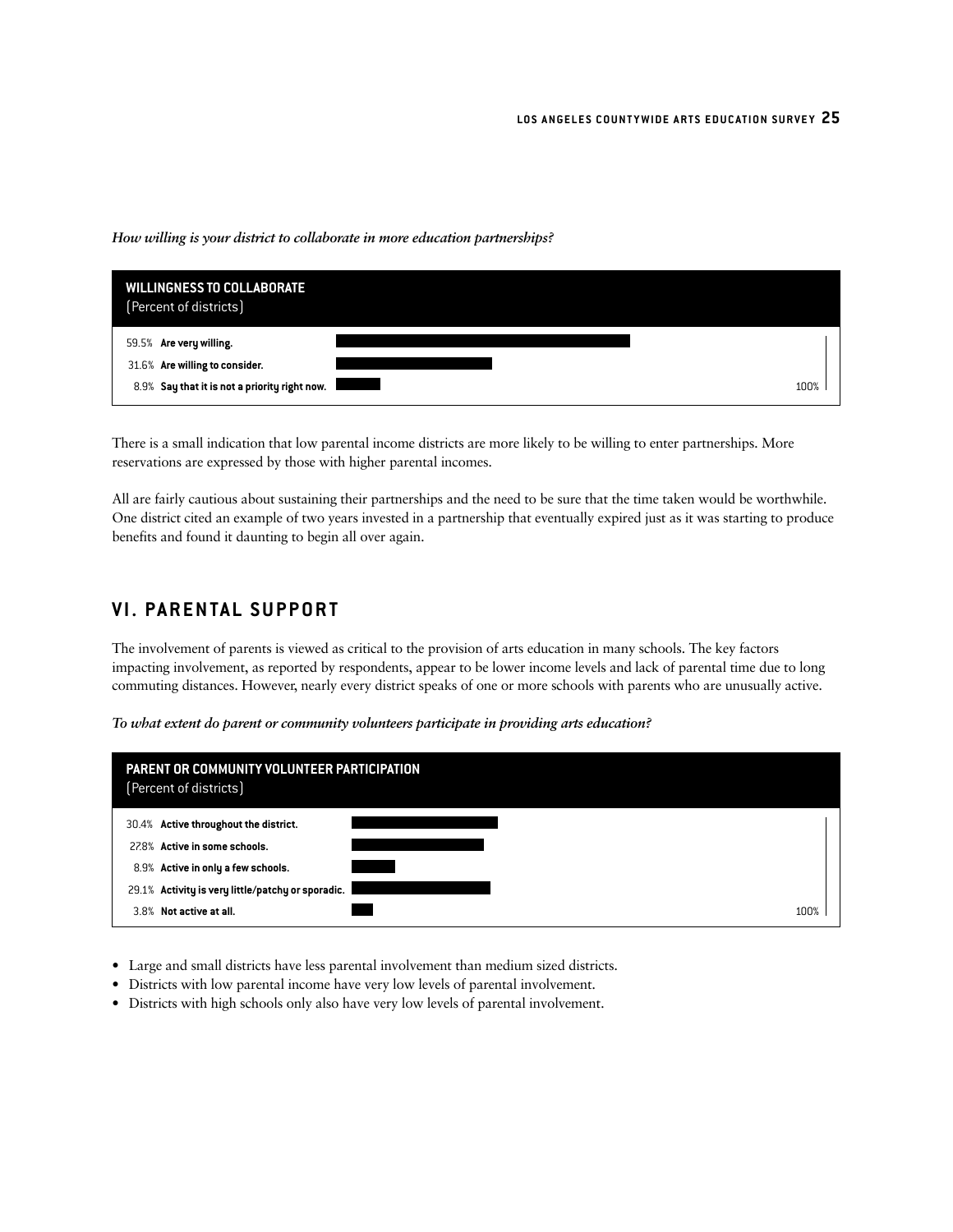*If parents are active in your district, which of the following roles do they play?* 

**Where parents are active, they are most likely to play the following roles:**  $5\%$ 

| Financial Support        | $40.5\%$ |
|--------------------------|----------|
| Booster and other clubs  | 38%      |
| Advocacv                 | 29.1%    |
| Classroom volunteer time | 27.8%    |

**Where parents are not very active, they are most likely to be inactive in the following roles:**

| Advocacy                 | 36.7%    |
|--------------------------|----------|
| Booster and other clubs  | $26.6\%$ |
| Financial support        | $17.7\%$ |
| Classroom volunteer time | $15.2\%$ |

- Both higher and lower income districts describe particularly active parent organizations that achieve impressive fundraising goals and provide a high level of support, BUT low parental income districts with high achieving parental support are the exception rather than the rule.
- School bands that are successful in competitions seem to attract a remarkable amount of parental support.

# **VII. THE FUTURE OF ARTS EDUCATION**

#### *What are the main challenges facing your district in increasing arts education for all students at some time in their school career?*

46.8% place "lack of instructional time in students schedules" as the most significant challenge. Others that appear as first choices:

| Lack of trained teachers                    | $15.2\%$ |
|---------------------------------------------|----------|
| Arts not a high priority because not tested | 11.4%    |
| Lack of paid time for teachers              |          |
| to develop the curriculum                   | 7.6%     |
| Lack of suitable space                      | $3.8\%$  |
| Lack of equipment and supplies              | $1.3\%$  |
| Lack of support at district level           | $1.3\%$  |

- Lack of instructional time is also the most significant second and third choice factor. No other factor approaches it in significance.
- Lack of support at district, board and community/parent level is the least significant factor.

No category was offered for "lack of funding" because it was felt to be an easy option though some respondents named this as a factor.

With regard to space, several districts say their schools have no large spaces where children can be gathered together. In some instances cafetoriums—cafeterias that double as auditoriums —had been developed.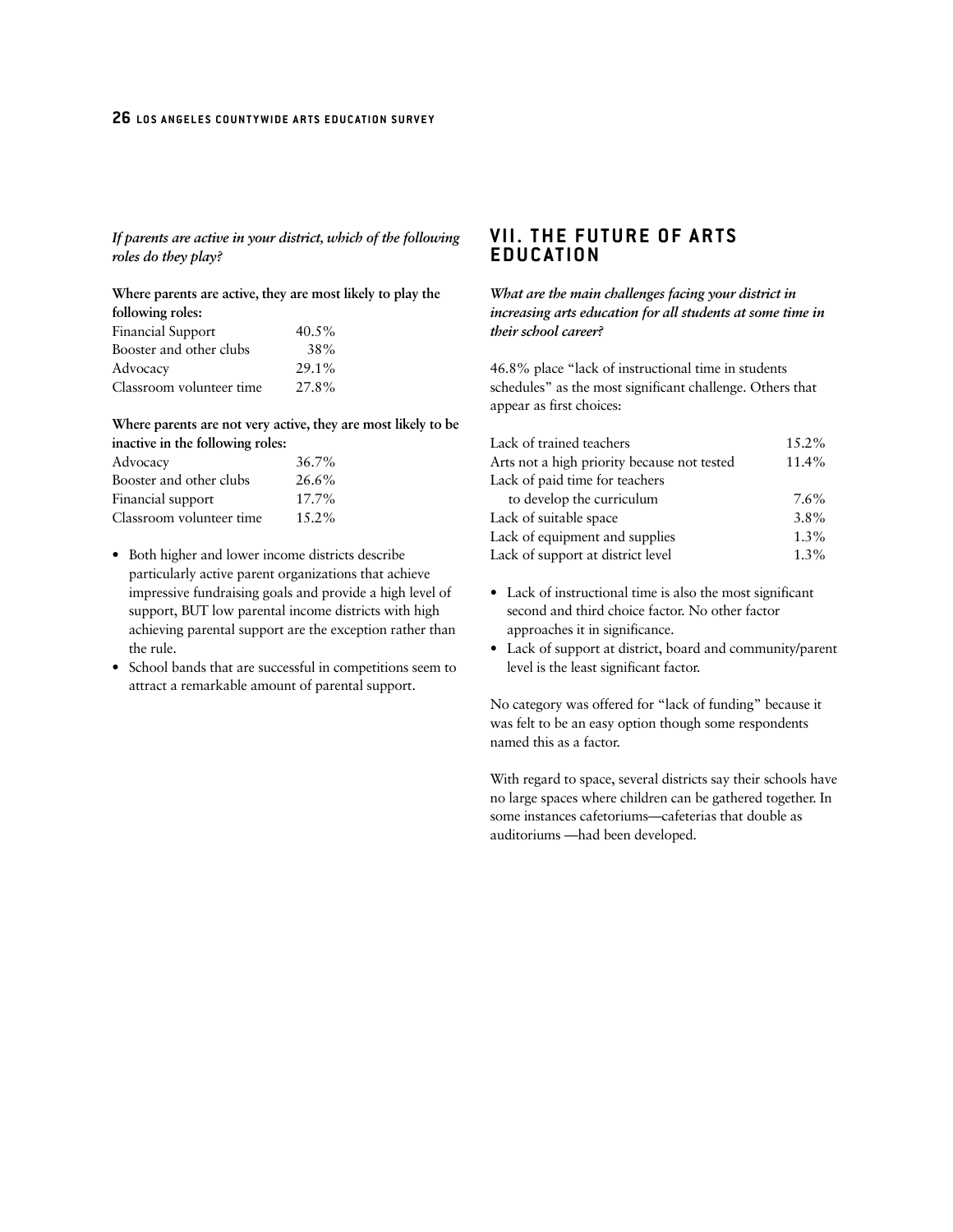#### *How would you go about increasing arts education for all students if required to?*

This was an open-ended response. Time was a significant factor in most of the possibilities mentioned:

- *We would have to extend the school day or school year.*
- *We would have to employ more teachers and offer outof-hours arts education.*
- *We would have to introduce more interdisciplinary work or DBAE (Discipline-Based Arts Education).*
- *We would have to hire an arts education coordinator and take a number of other steps.*

#### *Do you have any interesting plans for future arts education in your district that you would like to tell us about?*

- Districts that were already making a strong commitment to arts education have plans.
- Districts involved in the State of California Department of Education's grant-aided Model Arts Program Network have plans. This is a program whereby grantees agree to explore effective ways to self-assess their arts program and develop an action plan for implementing, improving and expanding their efforts. Los Angeles County Districts participating in the MAP program are:

Alhambra School District Los Angeles Unified School District Montebello Unified School District Palos Verdes Peninsula Unified School District Pasadena Unified School District Santa Monica-Malibu Unified School District Walnut Valley Unified School District

• 76% of districts have no plans for improving or increasing arts education.

**Five of the most populous school districts in the county, representing 54.5% of the county's student population, have both an arts education policy and notable future plans.**

Notable among the plans discussed were

**Arcadia**—redesigning high school arts curriculum

**Baldwin Park**—initiating 'art for life' program

- **Bellflower**—continuing and improving high school animation academy
- **Hacienda-La Puente**—writing arts plan, instituting staff development and creating an arts newsletter
- **Inglewood**—music and organization alliance, utilizing local art collaboration

**Los Angeles**—implementing comprehensive 10-year plan, appointment of new director of arts unit to roll out implementation

**San Gabriel**—working on a visual and performing arts plan for elementary education to be taught consistently through curriculum (K–12) and hire teachers

**San Marino**—completing performance standards, developing assessment instrument, monitor and improve current system

**Sulphur Springs**—checking on improvement of current arts education program, developing database of arts resources, continuing to develop integration lessons, implementing music enrichment program using two specialists

**Whittier City**—expanding music program; this is the first year that they have had a full time music teacher.

**Whittier Union**—in process of re-examination, offering courses with new standards and redesigning titles to meet UC/CSU requirements

**Wiseburn**—started education foundation and actively seeking support money for curriculum needs and for specialist teachers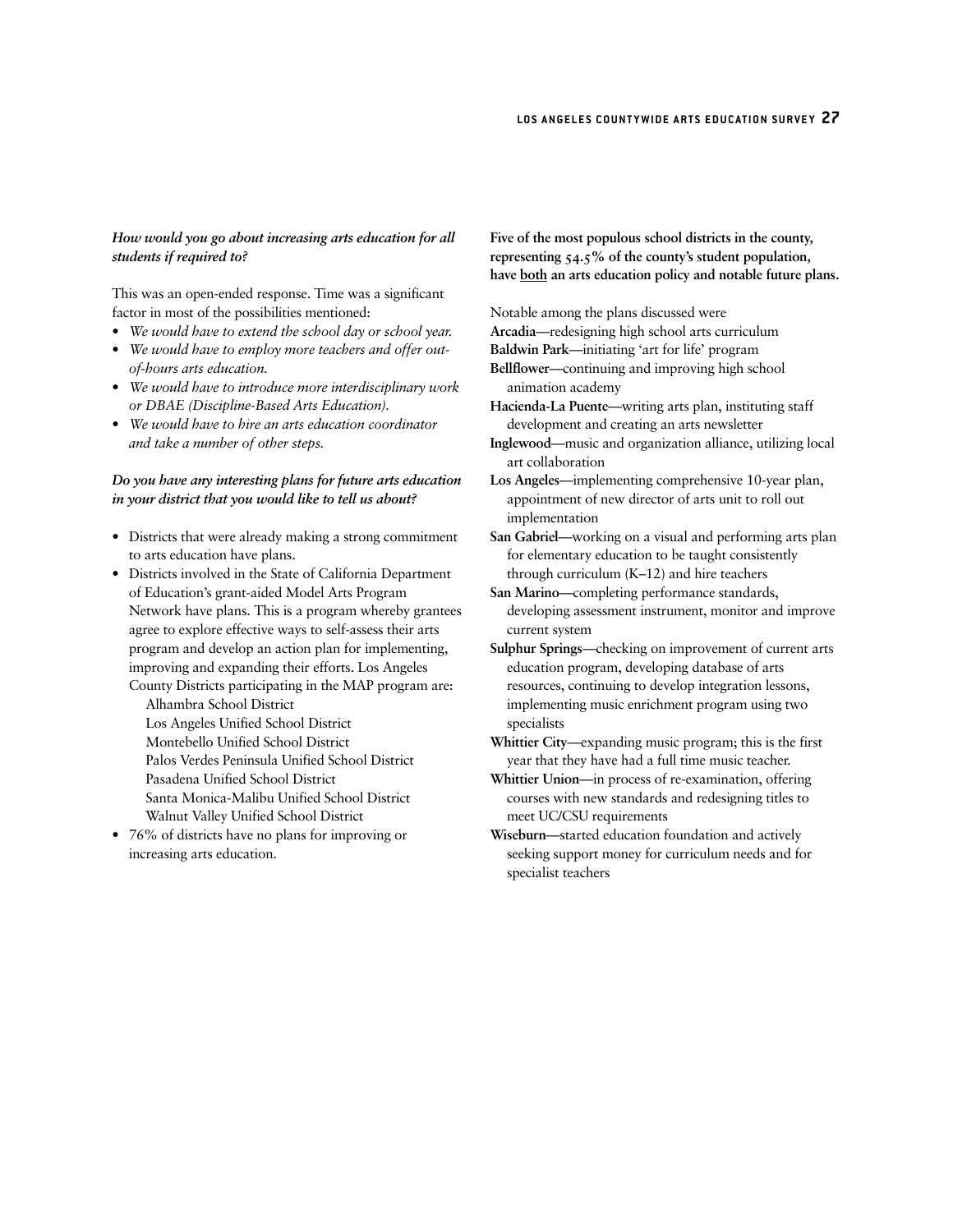

# **CASE STUDIES: PARTNERSHIP EXAMPLES**

*Full-fledged partnerships that demonstrate what a true partnership can be are scarce. Most partnerships consist of an outside partner supplying money and sometimes other resources to enable a school to accomplish a task. Partnerships in the fuller sense should be an alliance between two or more organizations with agreed aims, clearly stated mutual goals, close collaboration and more-or-less equal input — often a mixture of resources, know-how and money. Here are a few examples of partnerships that are moving in this direction.*

# **CLAREMONT UNIFIED SCHOOL DISTRICT**

SIZE: 6,599 students

#### PARTNER(S): **THE CLAREMONT COLLEGES**

DATE: 1995–present

SUPPORT: In return for the many considerations offered by the Claremont Colleges, warehouse space and use of other district facilities is provided to the colleges by the school district.

PROGRAM DESCRIPTION: The Claremont Educational Partnership is a joint agreement between the Presidents of the Claremont Colleges and the Board of Education for the Claremont Unified School District to promote cooperation between the two organizations for the mutual benefit of both. The partnership includes all seven Claremont Colleges and all twelve schools in the Claremont USD. The charter for the Educational Partnership was signed in June 1995. Some partnership activities were already underway, but many more have been initiated since then.

PARTNER ROLES AND RESPONSIBILITIES: The partnership is district-wide and includes collaborative programs for all subject areas of the curriculum, but, specific to the field of arts education, it has chosen to focus its efforts in the following areas:

- Providing staff development to the district's arts teachers, both in the district and on the college campuses, at no cost to the district
- Allowing teachers to take arts courses at the colleges at no cost to them
- Permitting high school students to take advanced arts classes at the colleges at a reduced student cost
- Sending college art students to intern in elementary classrooms and assist with student art projects
- Inviting students at all grade levels to attend art exhibits, musical performances and theater productions at the colleges, at no cost to the students or district
- Permitting elementary and high school theater productions to be held at college theaters
- Providing district teachers with free access to college libraries, art collections, and other arts resources including technology, at the colleges.

Some examples of specific arts activities currently taking place include:

- Chaparral elementary students take walking and sketching tours of gardens and galleries at Scripps and Pomona Colleges, and hold their musical productions in college theaters.
- Oakmont students take docent-conducted tours of Montgomery Art Gallery at Pomona College, and participate in interactive dance classes with the Pomona College Dance Department.
- Sumner elementary students participated in a cooperative theater program, "Shoes that Fit" with Harvey Mudd College students, and use the college's art facilities for student and staff workshops.
- Sycamore elementary students help set up exhibits and act as docents at the Montgomery Art Gallery.
- Vista del Valle elementary students used Pitzer College facilities for galleried art shows and for a staff development retreat.
- 8th grade El Roble Intermediate School students visit art departments at the colleges on "Career Exploratory" days.
- Claremont High School students hold their music and theater productions in college auditoriums, and are being assisted by college faculty members in setting up a High School Arts Academy.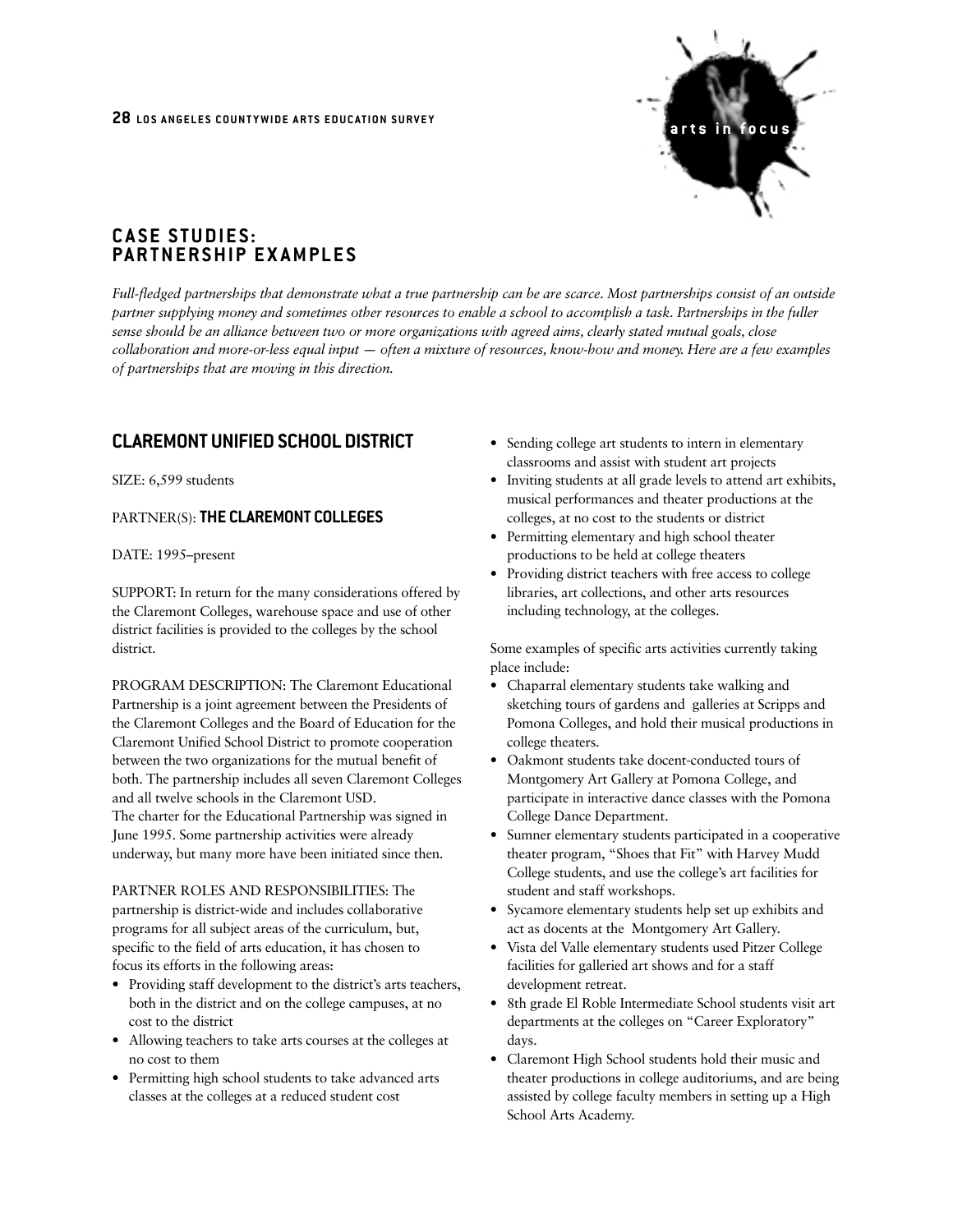• All the schools are invited, from time to time, to attend theater performances presented by the colleges' students, and by professional artists visiting the colleges.

#### EVALUATION/OUTCOMES:

- The community benefits when a strong public school system develops well-informed leaders for the next generation.
- The schools benefit when they receive greater access to the resources of the college through sharing in collegebased programs, volunteer services of college students, faculty development opportunities, use of advanced technology, advanced course work for students, expanded library resources and student monitoring programs.
- The colleges benefit by having direct contact with student education programs, hands-on experiences in classroom learning for their students, personal contact with leadership studies, and opportunities for personal growth for students and faculty through community service.

RECOGNITION: The many areas of cooperation and the new and innovative ideas being implemented have earned the partnership the (California School Board Association) CSBA Golden Bell Award for excellence in promoting cooperative programs.

## **LAWNDALE SCHOOL DISTRICT**

SIZE: 5,996 students

OTHER CHARACTERISTICS OF DISTRICT: Composed of 6 elementary schools and 1 middle school 84% of students qualify for free and reduced lunch. More than 80% of students are minority. More than one-third of students have limited English 21 languages are spoken by students in the district

PARTNER(S): **THE GALEF INSTITUTE**, a nonprofit educational organization whose primary goal is to work with educators to improve student achievement by strengthening the teaching profession.

DATE: 1990–present

#### SUPPORT:

Ahmanson Foundation (grant to Galef to launch program) Disney Learning Partnership (grant to district to expand program)

Optimist Club, Rotary and TRW (musical instruments in schools and StART SmART program for kindergarten) RAP (Realizing Amazing Potential), a Federal program (to include music experiences in afterschool programs in four schools)

PROGRAM DESCRIPTION: "Different Ways of Knowing" (DWoK) seeks to integrate the arts (visual, literary, media, theater, music, dance) into all areas of the curriculum, especially language arts and social studies.

PARTNER ROLES AND RESPONSIBILITIES: The district and Galef have a joint mission to explore how the visual and performing arts might lead to changes in teaching strategies that, in turn, would lead to increased student achievement of all children in a classroom.

The Director of Professional Development for the district as well as the Deputy Superintendent and a number of support staff are deeply involved in DWoK.

Galef developed the DWoK program and assists the district in supplying expertise. Galef artist coaches work with teachers in the classroom on a regular basis, including during summer school. This job-imbedded training is part of a three-year course of study which also includes four formal workshops during the year, a three-day institute in the summer, and support group meetings and online consultations with artist coaches.

EVALUATION/OUTCOMES: In 1995 the University of California at Los Angeles published a three-year comparison study of DWoK that documented

- Significant gains in vocabulary, comprehension and other measures of language arts—about 8 percentile points higher on standardized tests for each year of participation
- Higher student scores on written tests of social studies content knowledge
- Higher student grades by about one-half grade point for DWoK participants in comparison to nonparticipants
- Positive correlation between participation in DWoK and increased involvement in the use of problem-solving skills and intrinsic interest in the humanities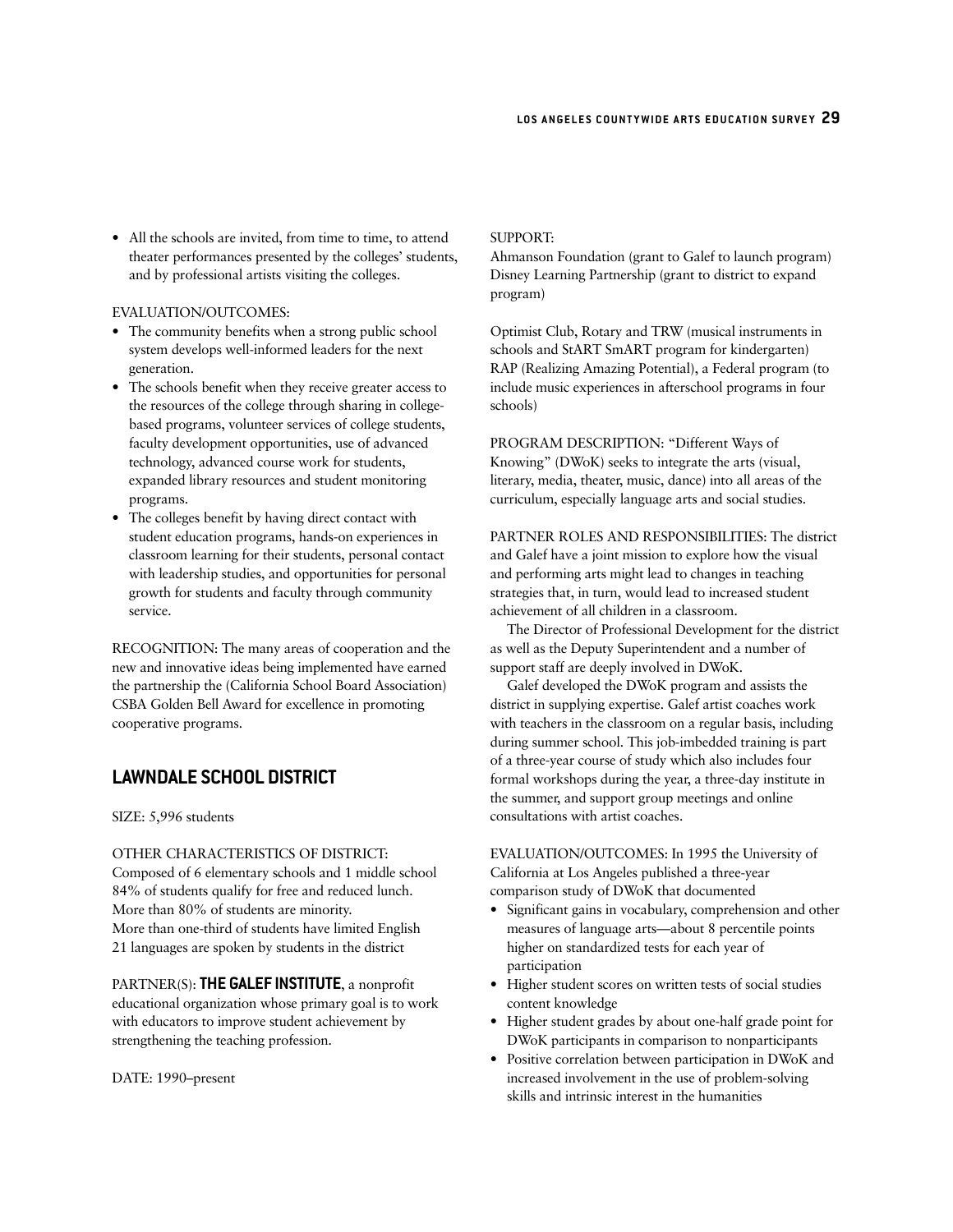District and Galef evaluate the program annually through test scores and teacher-parent-student surveys. A showcase day each June, focusing on work produced by students, informs the community of achievements of partnership goals.

District officials cite additional benefits of the program:

- Forces the district to focus on a vision for the arts
- Teachers learn cutting-edge teaching strategies and have opportunities to implement them
- Encourages conversations about improving education

#### RECOGNITION:

- Anderson Elementary School was named a Title I California Achieving Elementary School.
- Mark Twain Elementary School was selected as a California Distinguished School.

#### FUTURE PLANS:

- Parent component will create closer ties to community and build support for schools' goals and objectives
- Develop artist coaches in all arts components to work with classroom teachers to help them integrate arts into curriculum
- Develop instructional coaches (teachers already trained in DWoK) at every site to work with artist coaches to better support classroom teachers

#### **LONG BEACH UNIFIED SCHOOL DISTRICT**

SIZE: 93,000 students

#### PARTNER(S): **LONG BEACH MUSEUM OF ART, LONG BEACH SYMPHONY ORCHESTRA**

#### DATE: 1995–present

SUPPORT: The arts organization partners are responsible for fundraising although the school district supplies supportive documentation for grant applications. The district has made an investment in sequential curriculum textbooks in music and visual arts and training classroom teachers how to use these materials.

PROGRAM DESCRIPTION: Long Beach is a very large school district that has experienced its share of problems and challenges. During the 1980's there was diminishing provision for arts education throughout the district. The

early 1990's saw a change of policy that has achieved partnerships offering sustained benefits to all schools in the community.

In 1993 the district, which had already made a commitment to arts education, managed their arts programs by the use of consultants, i.e., two teachers from within the district (one each for music and visual arts). The community strongly supported arts education in the schools because many of their leaders with children in public schools were already involved with the arts through the local museum and the symphony. In 1993 there was a restructuring of the consultant concept (which existed in other curriculum areas as well), into a "'curriculum leader" approach. This was seen as offering the potential for superior program effectiveness, as long as there was an emphasis on professional development for teachers.

In 1995 the district created the position of Performing Arts Special Events Coordinator, whose job it is to help create the structure for partnerships with local organizations and to maintain and coordinate all districtwide performing arts programs.

PARTNER ROLES AND RESPONSBILITIES: The district has been able to identify what outside organizations can do to supplement what is taught in the classroom. They believe this is essential to the program's success. As a result, the school district began in-depth discussions with the symphony and museum to plan programs that really spoke to curriculum issues and objectives. Part of the process was to wisely match partners' talents and assets with the needs of schools. In some cases, longstanding programs like "Concerts for Young People," which had been in existence at the symphony for over 23 years, were revamped to make them more relevant to what was being taught in the schools. These renovated programs were coupled with teaching in the classroom that integrated content into the existing curriculum. These programs are offered district-wide:

Grades K–1 "Music and Art for the Millenium" (LB Symphony & LB Museum of Art) Grades 2–3 "Ensembles in Elementary Schools"

(LB Symphony)

Grades 4–5 "Concerts for Young People" (LB Symphony) Grade 5 "Kidvisions" (LB Museum of Art)

Grades 6–8 "Middle School Ensemble Program" (LB Symphony)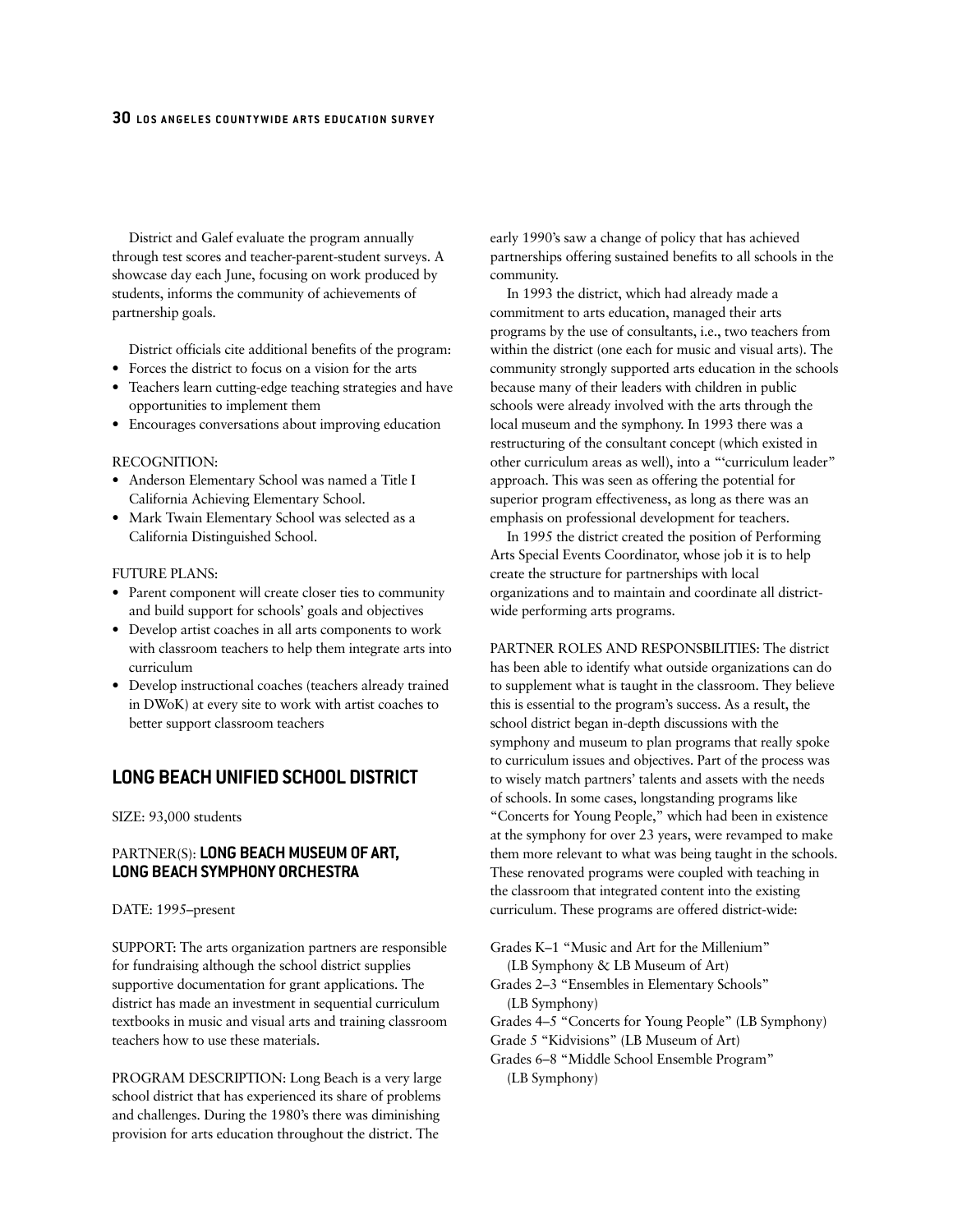One of the requirements that the school district has with its partners is that the district does not participate in fundraising. Partners are responsible for their own fundraising. The school district does write letters of support to assist with grant and sponsorship applications.

EVALUATION/OUTCOMES: The Long Beach Symphony and the Long Beach Museum of Art have proved to be model partners who have made a long-term commitment and are supportive of the district's sequential approach. School principals have been very enthusiastic about this district-wide program which is linked to the curriculum. The partnership programs are constantly being fine-tuned. Classroom teachers evaluate programs very carefully and often participate when things need to be redesigned. This can be particularly true when language is a barrier. Many of their programs come from arts organizations' concepts, which are then evaluated as to how they fit into the curriculum, what age group they are appropriate for, etc.

The District has bought the Silver Burnett sequential curriculum textbooks (1 set per two classrooms). The music texts, called "'Music Connection" consist of books for the students and teachers and include transparencies, CDs and a video. The District has purchased the same series for the Visual Arts called "'Portfolio" and a paperback series for instrumental music. Time is being invested in training classroom teachers how to use these materials to best effect through workshops conducted outside school, often during the summer, for which teachers receive either a modest stipend or a professional development credit.

FUTURE PLANS: At present the district does not test but intends to do so within the next 2-3 years. Methods of testing are currently being researched.

The school district would like to expand its interactions with other organizations, particularly in the areas of dance and theater, but is determined to be cautious about choosing additional partners. Finding the right person to work with in each organization is key and they will not do it in a haphazard fashion. They want to build more longterm relationships that can be sustained.

The district has experienced few partnership failures since they have been extremely careful when committing to long-term curriculum-based programs. To date they have worked only on a limited basis with smaller arts organizations with pre-existing programs, since these programs do not always complement the district's curriculum and the groups often lack funding and cannot

offer their program free of charge. The district is also willing to provide interested groups with the LBUSD Visual and Performing Arts Curriculum Standards to assist in the design of their programs. In such instances, future partnership opportunities can always be explored.

# **MONROVIA UNIFIED SCHOOL DISTRICT — Monroe Elementary School**

SIZE: 6,600 students in the district—648 students in school

### PARTNER(S): **PERFORMING ARTS DEPT. OF CITRUS COMMUNITY COLLEGE**

DATE: 1996–present

SUPPORT: Both the school and the college invest in the project. On the school side, some categorical funds are used; other support comes from the community and volunteers.

PROGRAM DESCRIPTION: Fourth grade has become a memorable year for students at Monroe School because they are all in the *Magical Musical*—all of them. This is a project that includes every fourth grader in the school, whether they are already taking music or dancing lessons, or have two left feet. Introverts, extroverts, those who are learning English or who have special educational needs; all have a role to learn and present in the annual musical.

The fourth grade musical is the result of a long-standing collaboration between the school staff and students, the Performing Arts Department of Citrus Community College, and four skilled and enthusiastic professional musicians who live locally. The partnership stemmed from a needs assessment prior to a Program Quality Review five years ago, when school staff realized that their fourth grade students needed better exposure to and involvement in the performing arts and fine arts, and a chance to participate in a wider variety of oral language opportunities than the typical classroom was providing. Discussion with the staff and members of the School Site Council led to the exploration of a possible collaboration between members of the Citrus College Performing Arts Department and the school. The college had a need of its own. They were trying to respond to a call from their President to engage in outreach activities with schools in the college's service area.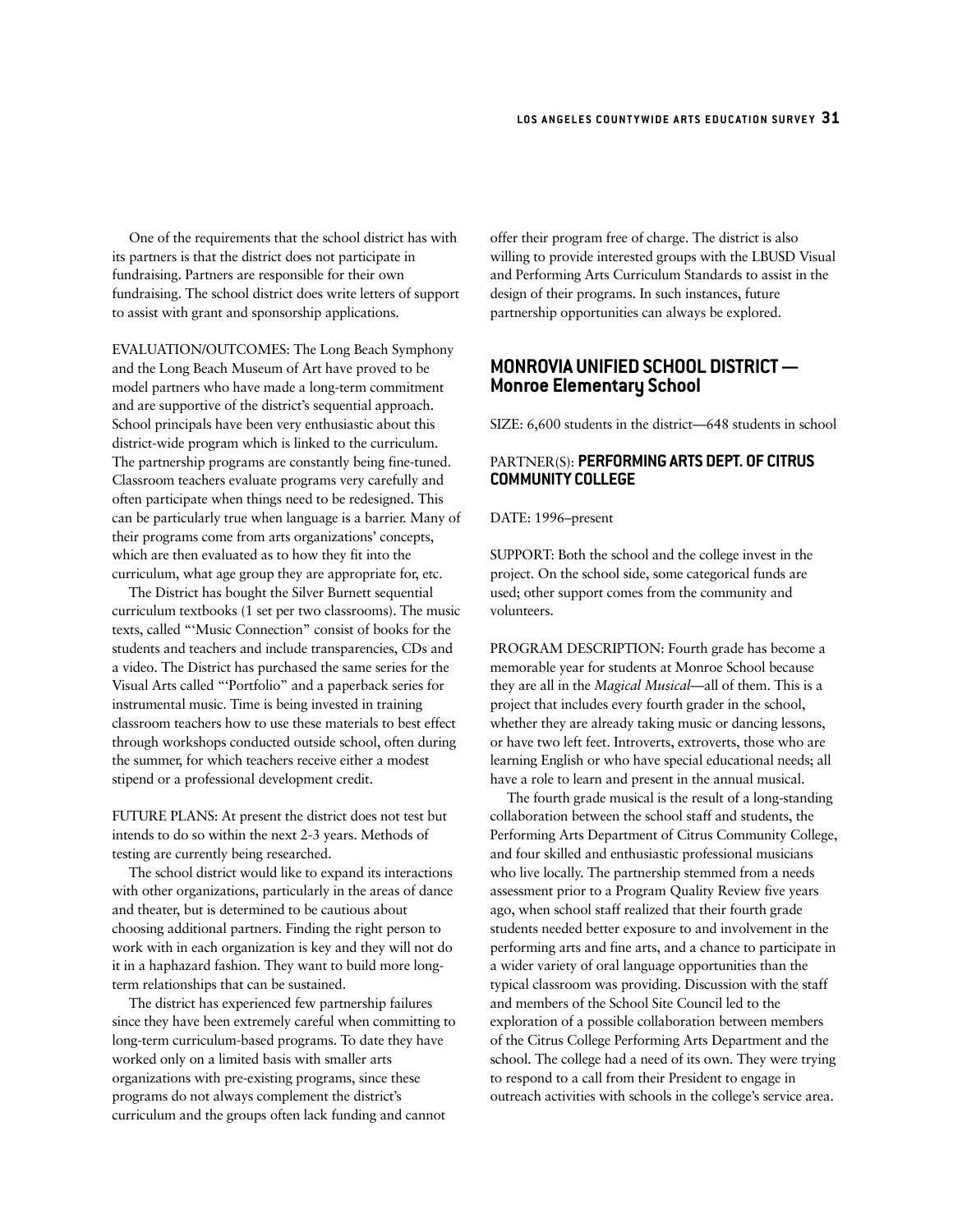PARTNER ROLES AND RESPONSIBILITIES: Four of the staff, professional musicians in their own right, were familiar with the ethnic and economic mix of students at Monroe School. The challenge that was mutually agreed upon was to develop a performing arts experience that would engage and focus students on beneficial kinesthetic development, oral language skills, and would help create positive self-esteem and opportunities for individuals and for group cooperation. The project took many months in discussion and development. It was finally decided to turn the musical into a cross-curricular project. Math and social studies activities, and reading and writing assignments were developed to tie into the musicals.

Each year a theme is chosen, a script is written, music and lyrics are developed and cross-curricular activities are formulated. Casting tryouts are held and each child appointed to a role, whether as a member of the huge chorus, or in a leading or prominent role. Each student knows that he/she will have a role to learn, will be required to learn various aspects of stage presentation and participate in the final production. All of this activity takes place outside normal school hours. The disciplines taught include the skills that go to make up stagecraft: dancing, voice projection and control, singing, body movement and makeup. Students get directly involved with developing choreography and working with parents on costumes. They learn about the construction of sets and all the backstage activities and responsibilities that go into a performance. They are also exposed to challenging teamwork and vocabulary and language development.

EVALUATION/OUTCOMES: Preparation takes place over several months and culminates in three performances in May. The audience is composed of parents, service clubs, PTA, staff from throughout the district, senior citizens, and other students.

## **PASADENA UNIFIED SCHOOL DISTRICT**

SIZE: 23,000 students

### PARTNER(S): **THE ARMORY CENTER FOR THE ARTS, CALIFORNIA STATE UNIVERSITY, DOMINGUEZ HILLS (CSUDH)** and **CALIFORNIA STATE UNIVERSITY, LOS ANGELES (CSULA)**

#### DATE: 1998–present

SUPPORT: The project is currently funded by grants to Armory Center for the Arts from the Clarence E. Heller Charitable Foundation, The James Irvine Foundation, Surdna Foundation, Wallace-Reader's Digest Funds and Washington Mutual Foundation, as well as direct financial support from the participating universities.

PROGRAM DESCRIPTION: "Partners in Professional Development" (PPD) offers an alternative means of providing professional development in arts education for pre-service teachers (university students who intend to become teachers) and in-service (i.e., emergency credentialed) teachers. It seeks to

- Centralize the role of artists in the development of effective arts education practice.
- Advance community arts centers as authentic and permanent resources for classroom teachers.
- Remove pedagogical barriers between the disciplines of arts education and fine arts, and between arts education as taught in the classroom and as practiced at the community centers.

This project is singular in its systematic review of three distinct "cultures"—public schools K-12, community-based arts centers and universities—to cull resources and address the needs of each institution.

PARTNER ROLES AND RESPONSIBILITIES: The Armory Center for the Arts, a visual arts center in Pasadena, is the lead agency in the project, which is coordinated by the Center's Director of Professional Development. The director has also been designated an Adjunct Professor at both participating California State schools, allowing a portion of her salary to be paid directly by the universities.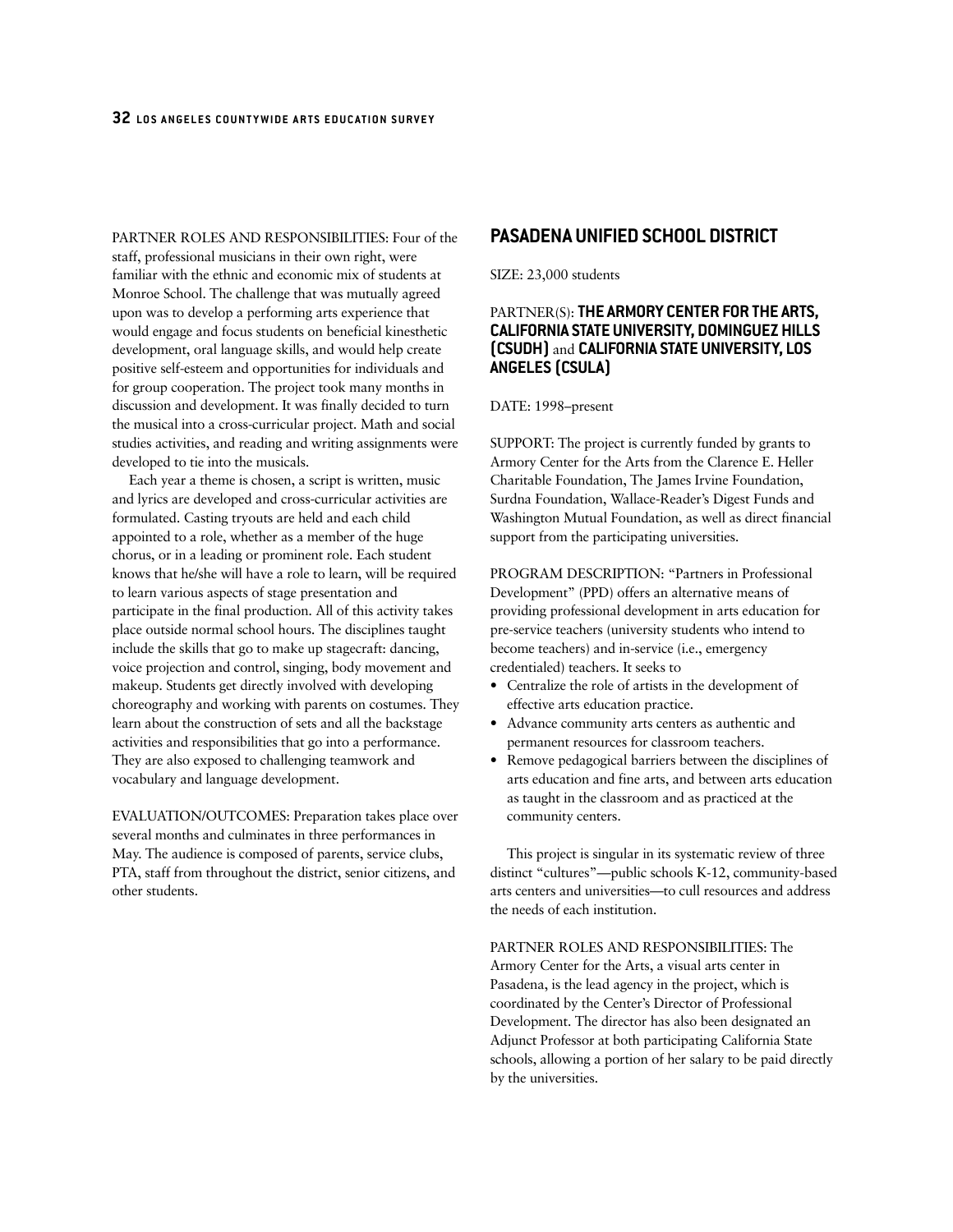Before embarking on PPD, the Armory had a 20-year relationship with the Pasadena Unified School District as well as a successful track record in training artists to be effective teachers. The small size of the Armory in relation to the universities gives the center the flexibility to develop the project carefully and cumulatively, with an emphasis on identifying obstacles and solving problems while the project scale is manageable. Another arts center, Inner-City Arts in downtown Los Angeles, also participates in PPD.

The program has been designated as an official course at CSULA. CSUDH uses Art Center staff to teach its regular elementary art methods class to Pasadena teachers in the site-based credential program offered in the district for Pasadena teachers working on their credentials.

CSUDH staffs the Professional Development Center for the Pasadena Unified School District along with master teachers from the district providing professional development for all areas of the curriculum, not only arts. This relationship has existed since 1997.

The partners meet regularly throughout the year to ensure effective communication and coordinate the recruiting of participants, scheduling teaching assistant assignments and mentoring time and grading. The program integrates three types of experience:

- *Training workshops* on arts education practice. Participants experience a number of different approaches to teaching practice, philosophy, and hands-on studio artmaking experiences with a variety of guest artists.
- *Experience as teaching assistants* in a community art center program. The CSULA students assist in and observe a class for a minimum of 6 to 7 meetings.
- *One-to-one mentoring* by artist/mentors from the community arts centers or the museum. CSULA students meet a total of 8 hours with the artists whom they assist to plan and review lessons, assess program experience, evaluate student achievement, and other relevant activities.

EVALUATION/OUTCOMES: The partners use several different methods of evaluation. These include questionnaires completed by the participants at the beginning of the course and at the conclusion; journals maintained by all the participants throughout the program; evaluations of each participant prepared by the mentor artists; grades and evaluations of each participant prepared by the Director of Professional Development; and meetings

of the partner institutions. The evaluation was aided by a high level of documentation. In preparing each participant's grade, the Director of Professional Development collected and documented journals, lesson plans, art projects, and essays. In summary, the Armory has found that participants start out with no awareness of the visual arts or the ability to include them in their teaching and, by the end of the course, gain not only the necessary skills but also the confidence to employ them in the classroom .

The project began with 100 participants in 1998–99 and increased to 118 in 1999–2000.

#### RECOGNITION:

- Representatives of PPD were invited by the National Arts Education Association to participate in a panel presentation at a conference on pre-service education.
- The Arts Education Partnership, a Washington, D.C. based organization formerly known as Goals 2000, invited them to give a similar presentation at their annual conference.

FUTURE PLANS: The partners would like to bring more visual arts institutions—museums as well as community arts centers—into PPD to widen the variety of experiences for participants.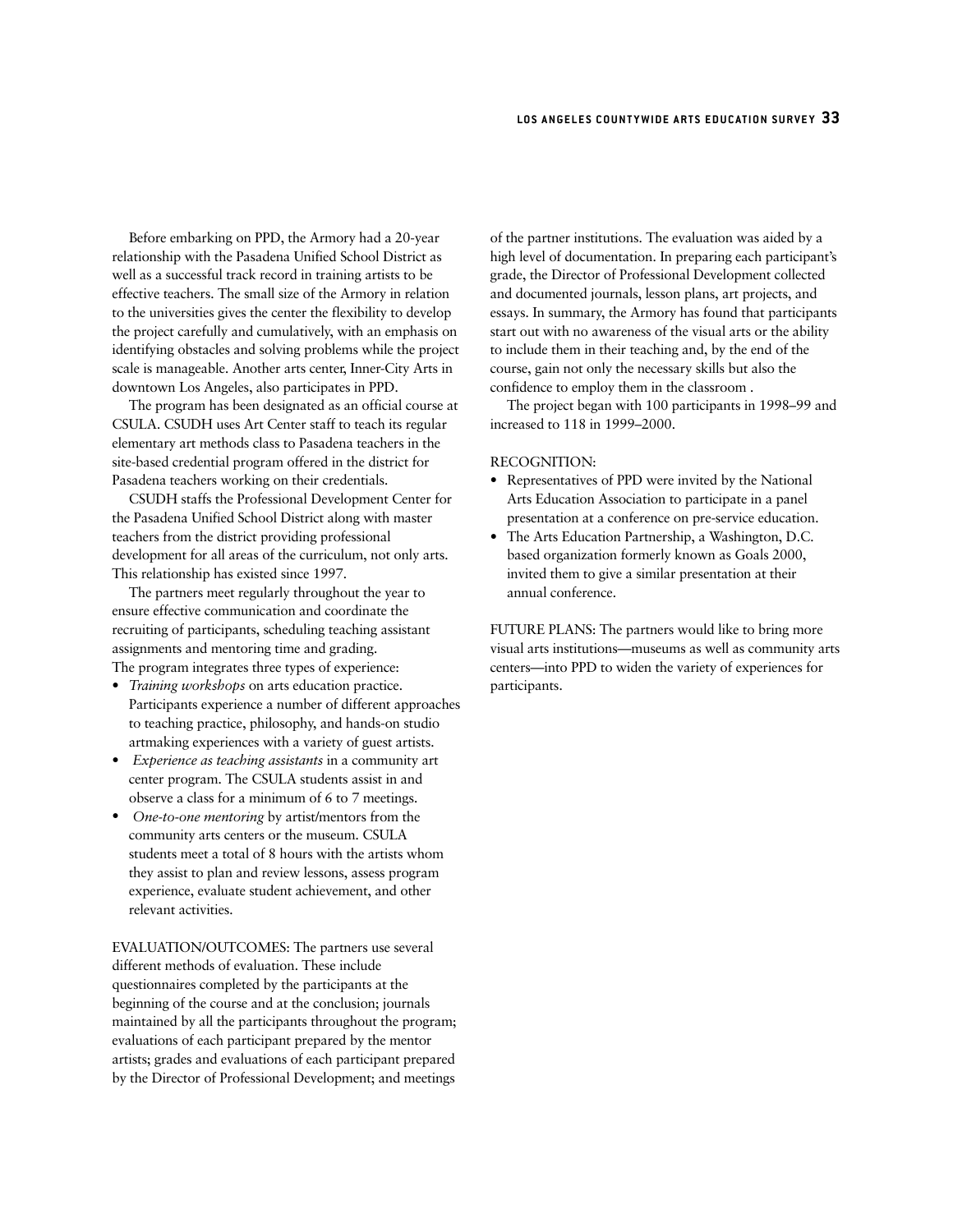

# **GLOSSARY OF TERMS**

**Adopt-a-School Funds:** Not usually monetary gifts, but in-kind services and benefits, provided by outside organizations.

**Art Adoption Year:** Once every seven years, the State Textbook Fund makes a budget available for schools to purchase state approved arts textbooks and other instructional materials.

**Arts Magnet Schools:** Magnet schools are schools of choice centered around a specific theme. Students apply for admission and must meet certain criteria.

**Arts Specialists:** Fully qualified teachers of the arts

**Arts Teachers:** General education teachers and others who teach the arts but do not hold arts credentials.

**Categorical Funds:** Funds received by schools through an application process with use restricted to implementing the requirements of categorical programs, such as School Improvement, all Title programs, Gifted-Talented. Schools must meet strong eligibility criteria for the particular program for which they apply.

**Charter Schools focussed on the arts:** Schools dedicated to the arts but not designated as arts magnets.

**Development Money:** Monies raised through fundraising, i.e., education foundations, PTOs, etc.

**Director of Curriculum:** A district level employee responsible for directing all areas of the curriculum. Sometimes this job is contained within the responsibilities of an assistant superintendent. In smaller districts it can fall within the responsibility of the superintendent or even a school principal. Some districts are large enough to divide the responsibility among several people.

**Discretionary School Site Funding:** A very small portion of the General Fund allocated to schools, for discretionary use, to support instructional programs.

**District Site Funds:** Portion of all incoming funds (e.g., General Fund, categorical funds, etc.) reserved by the district for administrative services.

**Framework and Standards:** The 'Visual and Performing Arts Framework for California Public Schools' published by the State Department of Education sets out guidelines on education within the four arts disciplines. Historically there have been several such frameworks but the current document was published in 1995. A draft of 'The State Standards for Student Success: Visual and Performing Arts' (also known as the 'Challenge Standards') is a companion document to the Framework, and provides detailed guidance on learning goals and approaches within each of the four components of each discipline. The Visual and Performing Arts Standards were adopted by the State Board of Education at the January 2001 meeting.

**General Fund:** Money allocated by the State to each school district, based upon enrollment (some districts also receive categorical funds).

**Gifted-Talented**: Show a certain level of talent, gifted based upon intellectual level of ability (small apportionment of money to students qualified as gifted-talented).

**Goals 2000 Funds:** Funds received from the national *Goals 2000* program for all disciplines to implement the *Goals 2000* standards.

**Integrated arts education and interdisciplinary arts education:** Integrated arts education is the practice of introducing arts into another discipline. Interdisciplinary arts education combines arts with a number of other disciplines.

**Open Response Questions:** Questions that invite the respondent to use their own words without choices. Closed response questions offer a number of alternative answers.

**PTA/PTO/PTSA Funds:** Money derived from membership subscriptions for parent-teacher associations or groups, or gifts or profits resulting from the fundraising activities of such organizations.

**School Improvement Funds:** Categorical funds allocated directly to the schools to implement School Improvement Plans.

**Sequential Education or Sequential Curriculum:** Progressive education, building from one level of understanding or experience to the next. (As opposed to an ad hoc approach, where lessons do not build towards specific learning goals.)

**Student Body Funds:** Funds raised by students in high school and sometime middle school for a variety of purposes (e.g. purchase of band uniforms, senior gift to the school, etc.)

**Title Funds:** Categorical funds allocated for specific purposes, (i.e., assisting bi-lingual, low-achieving students, etc.)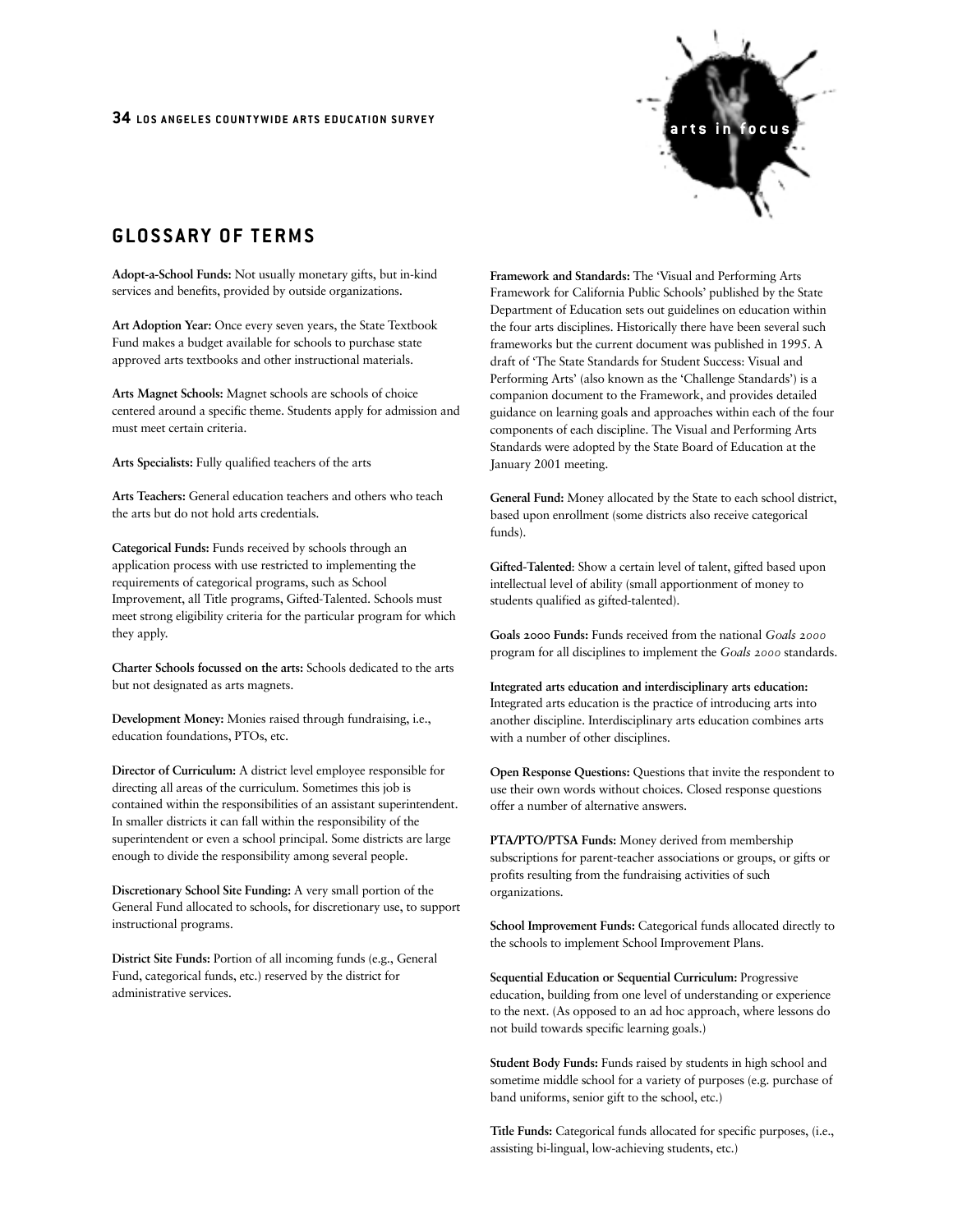# **DISTRICTS AND INTERVIEWEES**

- 1. ABC Unified School District, Dr. Mary Sieu, Assistant Superintendent, Academic Services
- 2. Acton-Agua Dulce Unified School District, Margaret Gonder, Principal
- 3. Alhambra Elementary and Unified School Districts, Dr. Julie Haddon, Assistant Superintendent, Denise Jaramillo, Director of Curriculum (Two districts)
- 4. Antelope Valley Unified School District, Cheryl Holt, Curriculum Specialist
- 5. Arcadia Unified School District, Cindy Laureano, District Curriculum Coordinator
- 6. Azusa Unified School District, Mary Delk, Director Student Achievement, 6-12
- 7. Baldwin Park Unified School District, Danny Wagner, Music Coordinator
- 8. Bassett Unified School District, Dr. Robert Nero, Superintendent
- 9. Bellflower Unified School District, Dr. Brian Jacobs, Director of Curriculum
- 10. Beverly Hills Unified School District, Mr. Gil Young, Coordinator, Visual and Performing Arts
- 11. Bonita Unified School District, Lois Wurmbrand, Senior Director, Secondary Education
- 12. Burbank Unified School District, Andrea Canady, Director of Elementary Education
- 13. Castaic Union School District, Dr. Diann DePasquale, Director of Educational Services
- 14. Centinela Valley Union High School District, Dr. Cheryl White, Assistant Superintendent, Educational Services
- 15. Charter Oak Unified School District, Rob Arias, Director of Education
- 16. Claremont Unified School District, David Rose, Assistant Superintendent, and Dave Paul, Principal
- 17. Compton Unified School District, Dr. Lilly Nelson, Assistant Superintendent Instruction and Curriculum, and Barbara Richardson, Curriculum Specialist
- 18. Covina Valley Unified School District, Dennis Tzreciak, Director of Curriculum
- 19. Culver City Unified School District, Dr. Thomas Nase, Assistant Superintendent, Educational Services
- 20. Downey Unified School District, Linda Kennedy, Director of Curriculum
- 21. Duarte Unified School District, Julie Gutierrez, Assistant Superintendent
- 22. Eastside Union School District, Gail Schmidt, Curriculum Specialist
- 23. El Monte City Elementary School District, Barbara Gera, Director, Instructional Services
- 24. El Monte Union High School District, Nick Salerno, Assistant Superintendent
- 25. El Rancho Unified School District, Norbert Genis, Assistant Superintendent
- 26. El Segundo Unified School District, Sheralyn Smith, Assistant Superintendent
- 27. Garvey School District, Virginia Peterson, Assistant Superintendent
- 28. Glendale Unified School District, Dr. Mary McKee, Director of Curriculum
- 29. Glendora Unified School District, Lois Green, Assistant Superintendent
- 30. Gorman Elementary School District, Mrs. Esther Pereira, Superintendent
- 31. Hacienda-La Puente Unified School District, Dr. Barbara Nakaoka, Assistant Superintendent
- 32. Hawthorne School District, Debbie Case, Director of Curriculum
- 33. Hermosa Beach City School District, Ms Kim Basua, Arts Coordinator
- 34. Hughes-Elizabeth Lakes Union School District, Dr. Robert A. Haley, Superintendent
- 35. Inglewood Unified School District, Norma Reed, Director of Curriculum
- 36. Keppel Union Elementary School District, Dr John Cox, Superintendent, and Roberta Zapf, Director of Curriculum
- 37. Los Angeles County High School for the Arts, Los Angeles County Division of Alternative Education, David Flores, Director of Alternative Education
- 38. La Cañada Unified School District, Jim Stratton, Assistant Superintendent
- 39. Lancaster School District, Dr. Barbara Walkington, Curriculum and Instruction Director.
- 40. Las Virgenes Unified School District, Jim Christiansen, Assistant Superintendent, Madge Lamb, Director Elementary Education
- 41. Lawndale School District, Dorinda Dee, Assistant Superintendent, Robin Potchka, Professional Development Center Coordinator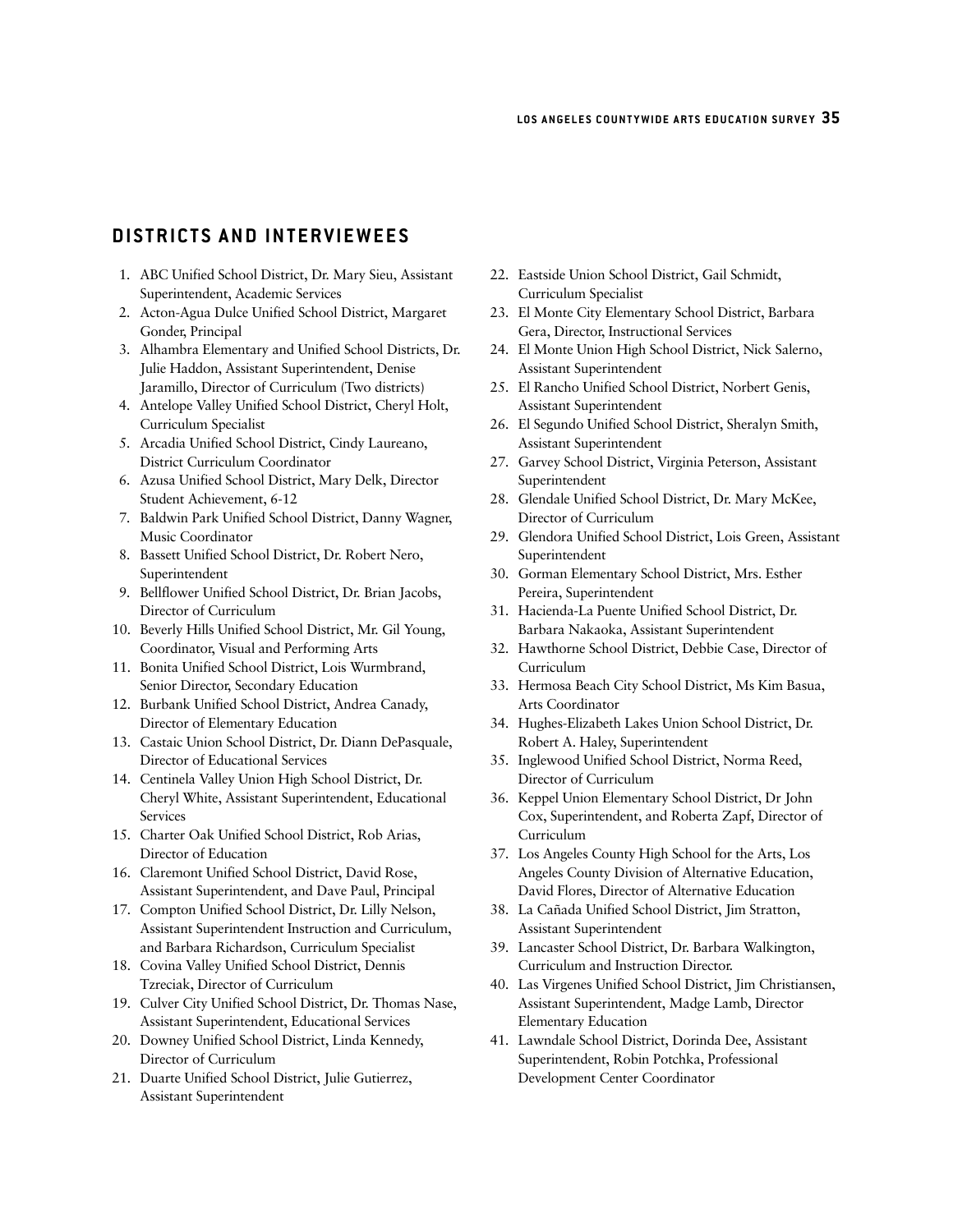- 42. Lennox School District, Marlene Wilson, Deputy Superintendent
- 43. Little Lake City School District, Dr. Yvonne Koga, Assistant Superintendent, Educational Services
- 44. Long Beach Unified School District, Christine Dominguez, Assistant Superintendent, Curriculum
- 45. Los Angeles Unified School District, Richard Burrows, Director of Arts Education
- 46. Los Nietos Unified School District, Dr. Maria S. Robledo, Director of Instructional Services
- 47. Lowell Joint School District, Pat Ahern, Assistant Superintendent
- 48. Lynwood Unified School District, Barbara Johnson, Director of Curriculum, and Melanie Andrews, Director of Visual & Performing Arts
- 49. Manhattan Beach Unified School District, Kate Nelson, Assistant Superintendent, and Janey Perle, Director of Curriculum
- 50. Monrovia Unified School District**,** Richard Hill, former Assistant Superintendent
- 51. Montebello Unified School District, Roxanne Torosian, Coordinator at District Office, Jan Hale, Professional Development Services, Visual Arts
- 52. Mountain View School District, Tim Murphy, Assistant Superintendent
- 53. Newhall School District, Paul Cordeiro, Assistant Superintendent
- 54. Norwalk-La Mirada Unified School District, Dr. Roberta De Luca, Assistant Superintendent
- 55. Palos Verdes Peninsular Unified School District, Rosemary Clare, Director of Curriculum
- 56. Paramount Unified School District, Michelle Lawrence, Superintendent
- 57. Pasadena Unified School District, Janetta Keck, Arts Coordinator
- 58. Pomona Unified School District, Linda Troyer, Head of Visual and Performing Arts Department
- 59. Redondo Beach Unified School District, Marcee Mioni, Executive Director, Educational Services
- 60. Rosemead School District, Rex Comer, Director of Instructional Services
- 61. Rowland Unified School District**,** Fern Sheldon, Arts Coordinator
- 62. San Gabriel Unified School District, Berjou Koukeyan, Assistant Superintendent, Educational Services
- 63. San Marino Unified School District, Billie Jean Knight, Assistant Superintendent, Instructional Services
- 64. Santa Monica-Malibu Unified School District**,** Pat Henderson, Coordinator, K-12 Fine Arts Education
- 65. Saugus Union School District, Joan Lucid, Assistant Superintendent
- 66. South Pasadena Unified School District, Dr. Mike Hendricks, Assistant Superintendent, Instructional Services
- 67. South Whittier School District, Cecilia Laidemitt, Assistant Superintendent
- 68. Sulphur Springs Union School District, Dr. Kathy Wright, Assistant Superintendent
- 69. Temple City Unified School District, Jennifer Merkel, Coordinator of Curriculum
- 70. Torrance Unified School District, Dr. Dennis J. Puckett, Director of Curriculum
- 71. Valle Lindo School District, Dr. Mary Louise Labruderie, Superintendent
- 72. Walnut Valley Unified School District, Nancy Hogg, Administrative Director, Curriculum Instruction, and Beverly Bullis, Elementary Music Specialist
- 73. West Covina Unified School District, Dr. Marty Evans, Assistant Superintendent, Educational Services
- 74. Westside Union School District, Regina Rossall, Assistant Superintendent
- 75. Whittier City School District, Dr. Keni Cox, Assistant Superintendent, Instructional Services
- 76. Whittier Union High School District, Bonnie Jo Panagos, Director of Educational Services
- 77. William S. Hart Unified High School District, Leslie Crunelle, Assistant Superintendent, Educational Services
- 78. Wilsona Elementary School District, Dr. Mary Gerard, Superintendent
- 79. Wiseburn School District, Dr. Don Brann, Superintendent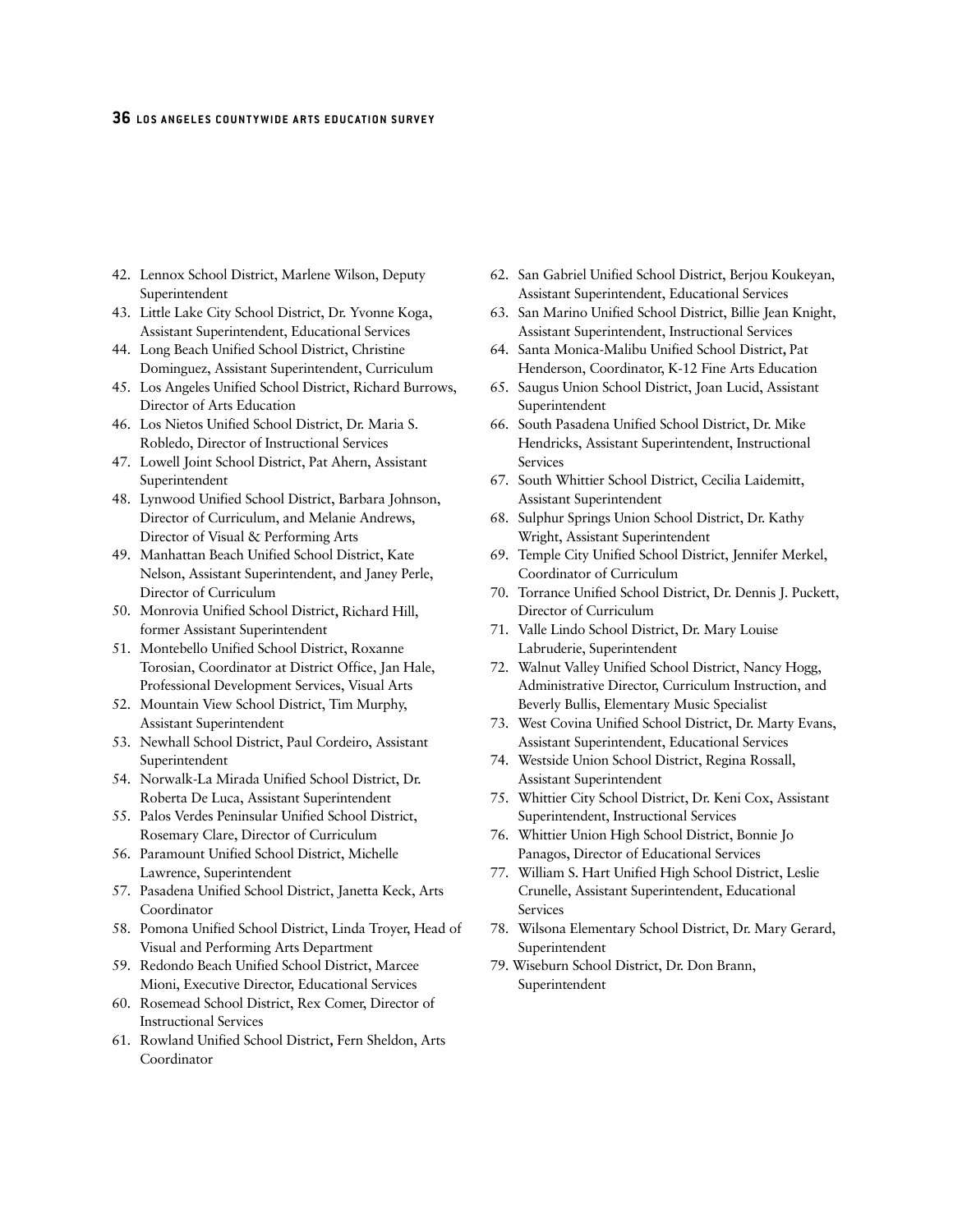# **L.A. COUNTY SCHOOL DISTRICTS BY COMPOSITION OF DISTRICT**

## **UNIFIED SCHOOL DISTRICTS**

ABC Unified Acton-Agua Dulce Alhambra Arcadia Azusa Baldwin Park Bassett Bellflower Beverly Hills Bonita Burbank Charter Oak Claremont Compton Covina Valley Culver City Downey Duarte El Rancho El Segundo Glendale Glendora Gorman Elementary Hacienda-La Puente Inglewood La Cañada Las Virgenes

Long Beach Los Angeles Lynwood Manhattan Beach Monrovia Montebello Norwalk-La Mirada Palos Verdes Paramount Pasadena Pomona Redondo Beach Rowland San Gabriel San Marino Santa Monica-Malibu South Pasadena Temple City TorranceWhittier Union Walnut Valley West Covina

#### **ELEMENTARY & MIDDLE SCHOOL DISTRICTS**

Castaic Union Eastside Union Garvey Hawthorne Hughes-Elizabeth Lakes Keppel Union Lancaster Lawndale Lennox Little Lake City Los Nietos Lowell Joint Mountain View Rosemead South Whittier Westside Union Whittier City Wilsona Wiseburn

#### **ELEMENTARY DISTRICTS**

El Monte City Hermosa Beach Newhall Saugus Union Sulphur Springs Valle Lindo

#### **HIGH SCHOOL DISTRICTS**

Antelope Valley Centinela Valley El Monte Union Whittier Union William S. Hart Union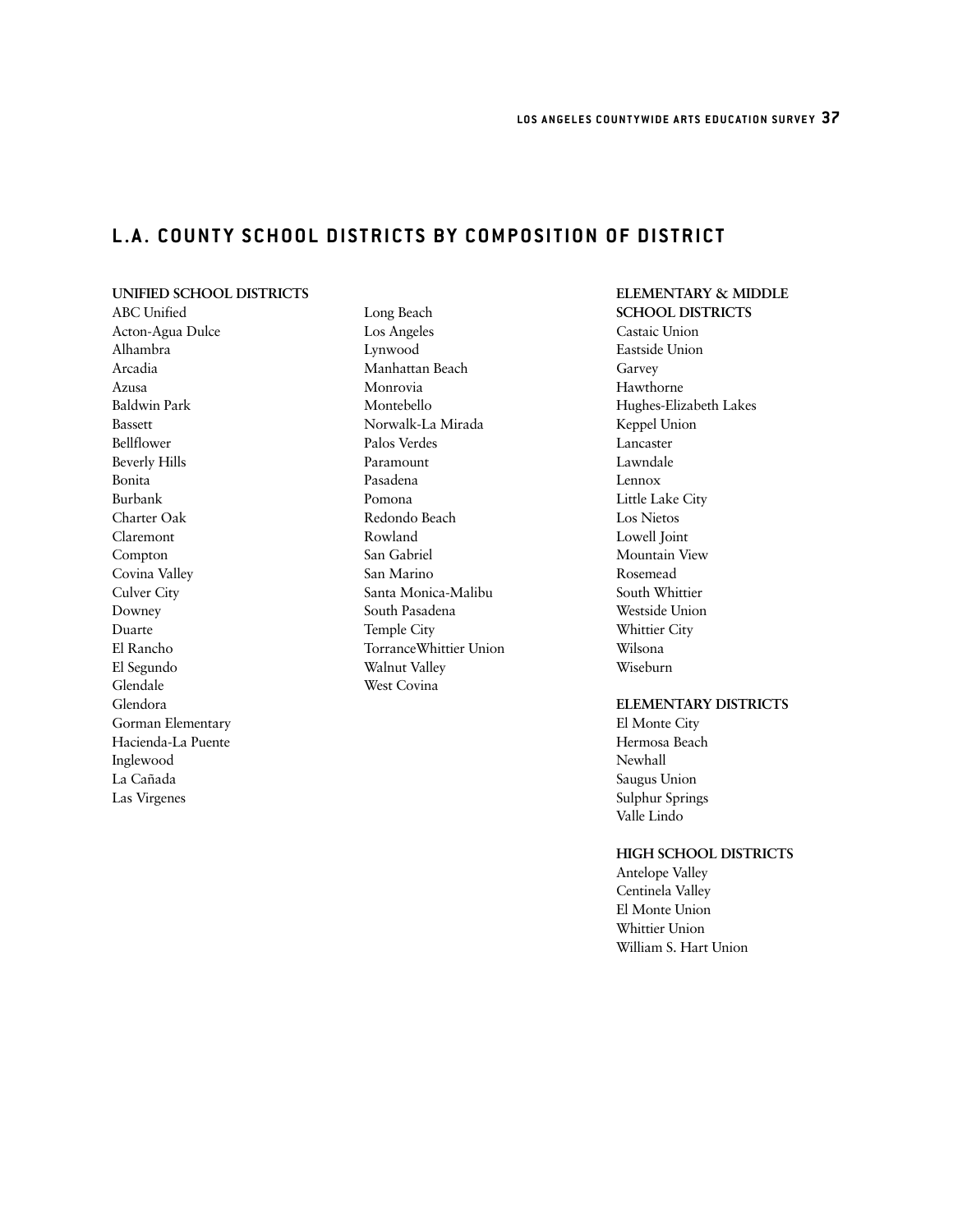# **L.A. COUNTY SCHOOL DISTRICTS RANKED BY PERCENT OF FREE OR DISCOUNTED LUNCH PROGRAM ELIGIBLE STUDENTS**

**OVER 60% QUALIFY** Bassett Compton Duarte Eastside Union El Monte City El Monte Union El Rancho Garvey Gorman Hawthorne Inglewood Keppel Lawndale Lennox Little Lake City Los Angeles County Div. of Alternative Education Los Angeles USD Los Nietos Lynwood Monrovia Monte Union Montebello Mountain View Paramount Pasadena Pomona Rosemead South Whittier Valle Lindo Westside Union Whittier City Wilsona

**LESS THAN 60% QUALIFY**  ABC Unified Acton-Agua Dulce Alhambra Antelope Valley Union Arcadia Azusa Baldwin Park Bellflower Beverly Hills Bonita Burbank Castaic Union Centinela Valley Charter Oak Claremont Covina Valley Culver City Downey El Segundo Glendale Glendora Hacienda-La Puente Hermosa Beach Hughes-Elizabeth Lakes La Cañada Lancaster Las Virgenes Long Beach Lowell Joint Manhattan Beach Newhall Norwalk-La Mirada Palos Verdes

Redondo Beach Rowland San Gabriel San Marino Santa Monica -Malibu Saugus Union South Pasadena Sulphur Springs Temple City Torrance Walnut Valley Whittier Union William S. Hart Union West Covina Wiseburn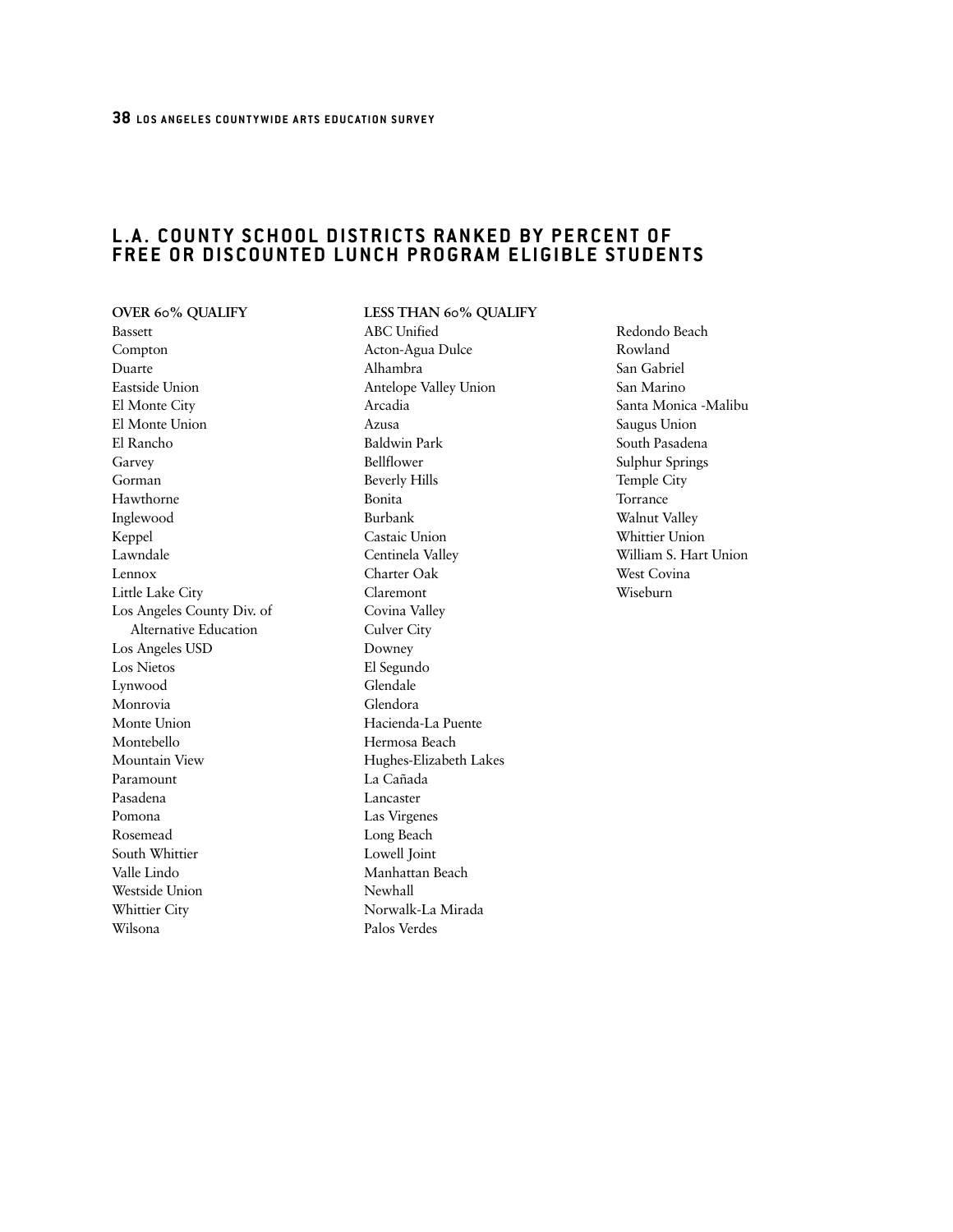23,415 Torrance 30,000 Glendale 34,000 Pomona 34,131 Compton 34,500 Montebello 93,000 Long Beach 711,000 Los Angeles

# **L.A. COUNTY SCHOOL DISTRICTS RANKED & GROUPED BY STUDENT POPULATION**

|       | GROUP ONE-UNDER 5,000   |        | GROUP TWO-5,000-10,000 |        | GROUP THREE-OVER 10,000 |
|-------|-------------------------|--------|------------------------|--------|-------------------------|
| 453   | Hughes-Elizabeth Lakes  | 5,100  | Little Lake            | 10,270 | Bonita                  |
| 980   | Hermosa Beach           | 5,400  | Sulphur Springs        | 10,300 | Mountain View           |
| 1,280 | Valle Lindo             | 5,430  | San Gabriel            | 11,000 | Las Virgenes            |
| 1,300 | Gorman Elementary       | 5,500  | <b>Beverly Hills</b>   | 11,112 | Whittier Union          |
| 1,700 | Wiseburn                | 5,600  | Temple City            | 11,600 | El Monte City           |
| 1,950 | Wilsona                 | 5,996  | Lawndale               | 12,000 | El Rancho               |
| 2,065 | Acton-Agua Dulce        | 6,000  | Culver City            | 12,500 | Santa Monica-Malibu     |
| 2,350 | Los Nietos              | 6,200  | Manhattan Beach        | 13,000 | Azusa                   |
| 2,400 | Eastside Union          | 6,300  | Newhall                | 14,000 | Covina Valley           |
| 2,781 | Castaic Union           | 6,500  | <b>Bassett</b>         | 14,300 | Lancaster               |
| 2,850 | El Segundo              | 6,500  | Westside Union         | 14,500 | Walnut Valley           |
| 2,881 | Keppel                  | 6,599  | Claremont              | 15,000 | Bellflower              |
| 3,000 | Los Angeles County      | 6,600  | Monrovia               | 15,000 | Burbank                 |
|       | Division of Alternative | 6,800  | Charter Oak            | 16,100 | William S. Hart Union   |
|       | Education               | 6,912  | Centinela Valley       | 17,000 | Antelope Valley Union   |
| 3,005 | San Marino              | 7,037  | Garvey                 | 17,000 | Inglewood               |
| 3,300 | Rosemead                | 7,086  | Lennox                 | 17,000 | Paramount               |
| 3,410 | Lowell Joint            | 7,200  | Whittier City          | 17,500 | <b>Baldwin Park</b>     |
| 3,914 | South Pasadena          | 7,500  | Redondo Beach          | 18,000 | Lynwood                 |
| 4,200 | Duarte                  | 8,062  | Glendora               | 18,800 | Rowland                 |
| 4,310 | La Canada               | 9,200  | Saugus Union           | 19,650 | Alhambra                |
| 4,500 | South Whittier          | 9,400  | El Monte Union         | 21,000 | Downey                  |
|       |                         | 9,400  | Hawthorne              | 22,000 | Hacienda-La Puente      |
|       |                         | 9,500  | Arcadia                | 22,322 | ABC Unified             |
|       |                         | 10,000 | Palos Verdes           | 23,000 | Pasadena                |
|       |                         | 10,000 | West Covina            | 23,140 | Norwalk-La Mirada       |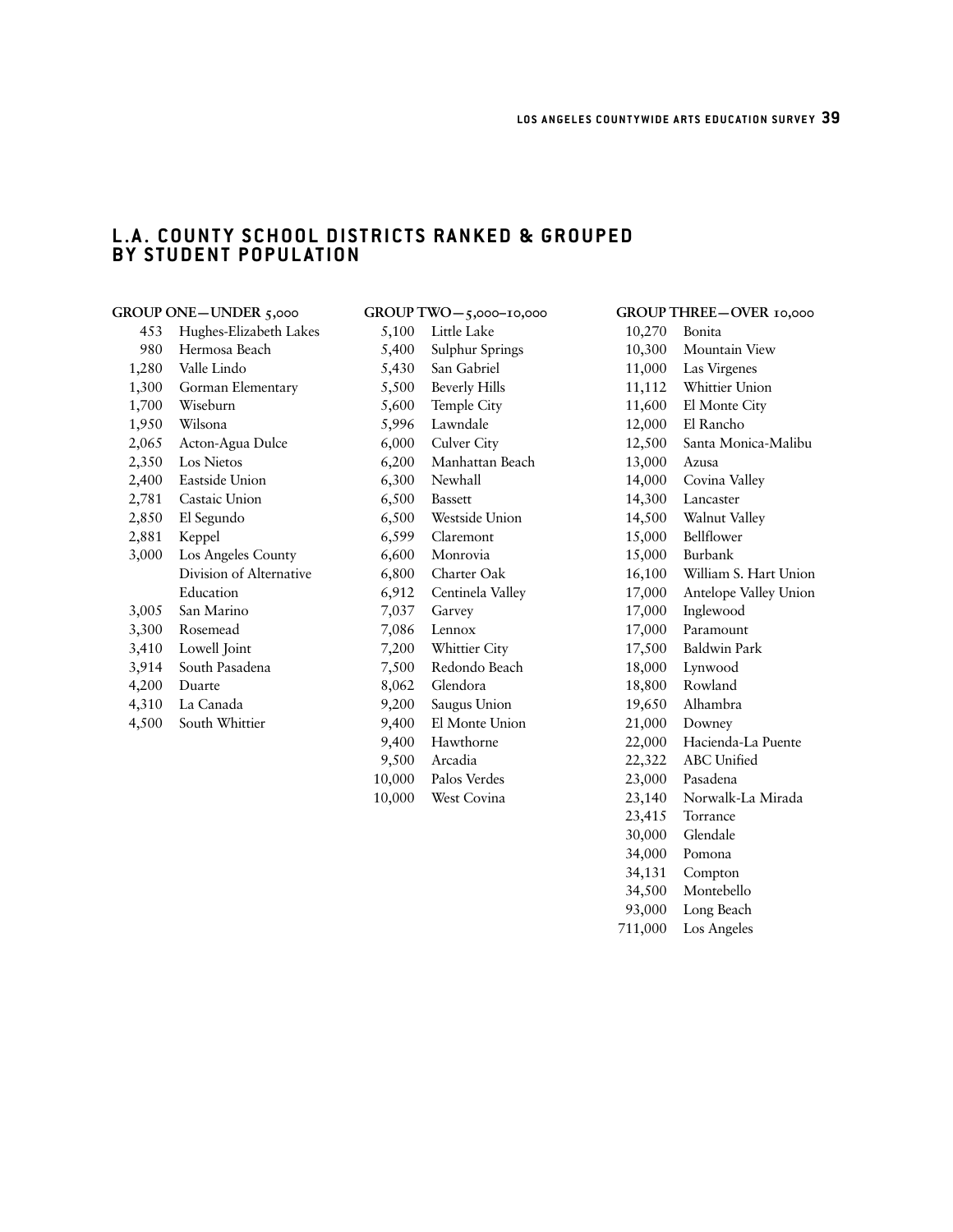# **L.A. COUNTYWIDE ARTS EDUCATION SURVEY QUESTIONS**

This is a simplified, much abbreviated rendition of the questions covered in the survey, both closed response and open-ended. The survey forms were completed by interviewers during personal interviews.

Number of students \_\_\_\_\_\_\_\_\_\_\_\_\_\_\_\_\_\_\_ Number of Schools: Elem \_\_\_\_\_\_\_\_\_ Mid \_\_\_\_\_\_\_\_\_ High \_\_\_\_\_\_\_

Interviewer's notes: (demographics, district, annual budget)

#### **A. DISTRICT SUPPORT**

- 1. Does your district have a current policy or mission statement on the provision of arts education for elementary, middle and high schools?
- 2. Does your district have a written plan for implementing arts education? (explore)
- 3. Does your district have an arts education supervisor or coordinator? (explore)
- 4. How many arts specialists are teaching in your district at each level? (explore)
- 5. Is there any kind of district-wide committee for arts education? (explore)
- 6. Does the district have minimum requirements for weekly instruction in the arts? (explore)
- 7. Are there arts magnet or arts focussed charter schools in your district?
- 8. What are the sources of funding for arts education in your district? (explore in detail)
- 9. Approximately what percentage of the district's general budget is allocated for arts education?
- 10. Is this sufficient to introduce the *'Visual and Performing Arts Framework for California Public Schools'* and *'Challenge/State Standards for Student Success: Visual and Performing Arts'* into policy and practice?

#### **B. SCHOOL PROGRAMS**

11A. Does a sequential curriculum of arts education take place in your district?

11B. In your district, what arts courses do you provide that meet the UC or CSU entrance requirements?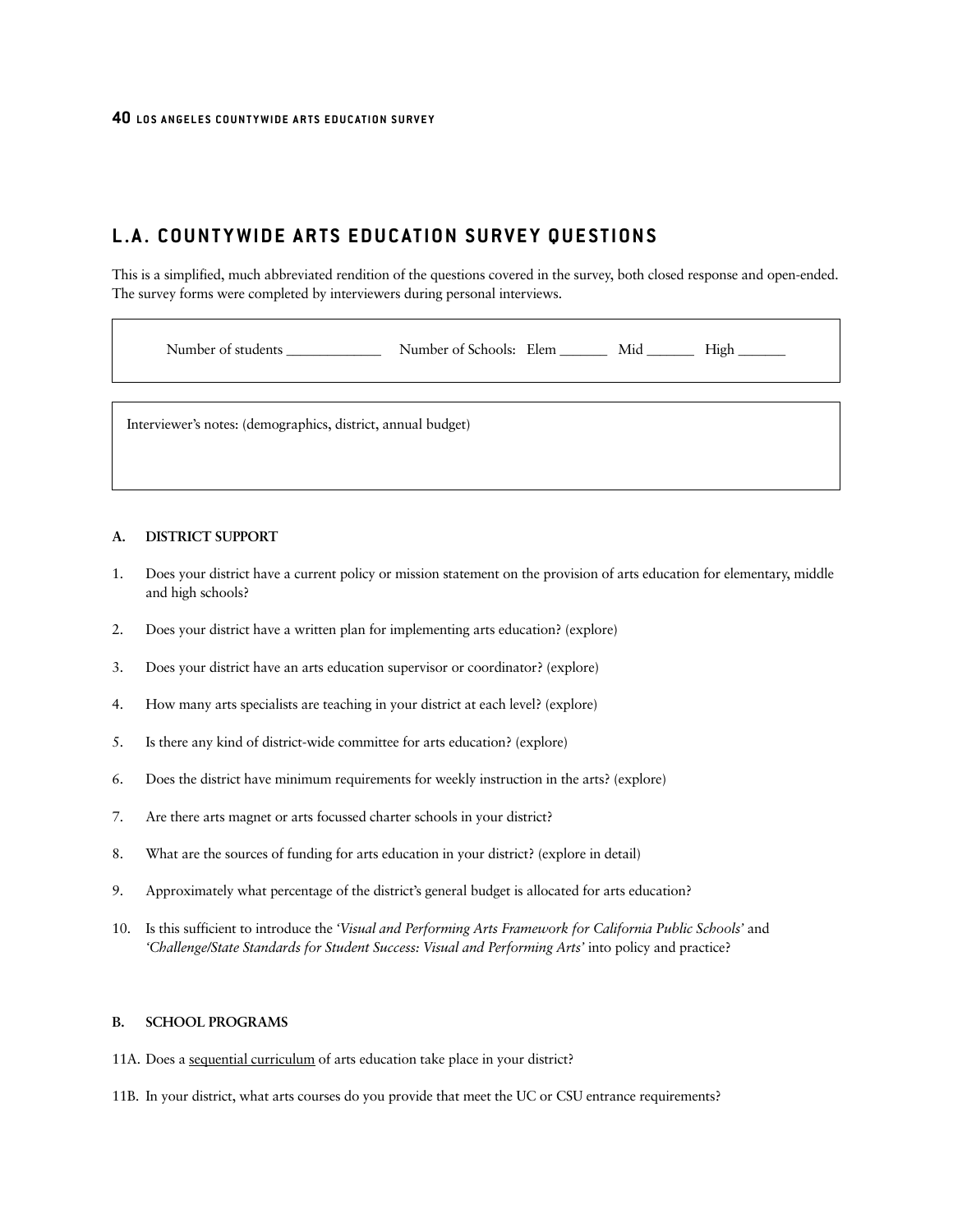- 12. Has the district provided the *'Visual and Performing Arts Framework for California Public Schools'* to art teachers?
- 13. To what extent is this *Framework* implemented within your current arts education policy?
- 14. To what extent is the *Framework* implemented within classroom teaching?
- 15. Has the district provided the *'Challenge Standards for Student Success: Visual and Performing Arts'* to art teachers?
- 16. To what extent are the *Challenge Standards* implemented within your current arts education policy?
- 17. To what extent are the *Challenge Standards* implemented within classroom teaching?
- 18. Which of the following forms of arts education take place within your district? And how are they funded? *(Please check all that apply)*

|                                | <b>VISUAL ARTS</b> | <b>THEATER</b> | <b>MUSIC</b> | <b>DANCE</b> | <b>HOW FUNDED?</b> |
|--------------------------------|--------------------|----------------|--------------|--------------|--------------------|
| Specific classroom instruction |                    |                |              |              |                    |
| Assembly programs              |                    |                |              |              |                    |
| After-school programs          |                    |                |              |              |                    |
| Field trips                    |                    |                |              |              |                    |
| Artist-in-Residency programs   |                    |                |              |              |                    |
| Other                          |                    |                |              |              |                    |

- 19. What are the main challenges facing your district in increasing arts education for all students at some time in their school career?
- 20. What professional development opportunities do art teachers within your district participate in?
- 21. What art resources are in regular use throughout your district?
- 22. Does the district evaluate arts education?
- 23. Do you use professional artists to provide arts education activities for school students in your district?
- 24. If professional artists participate, does your district provide paid time for teachers to collaborate in preparation, guidance or training?

#### **C. COMMUNITY INVOLVEMENT**

- 25. To what extent do parent or community volunteers participate in providing arts education?
- 26. If parents are active in your district, what roles do they play?
- 27. Are there any existing or very recent arts education partnerships involving 'outside' organizations such as non-profits or the business community?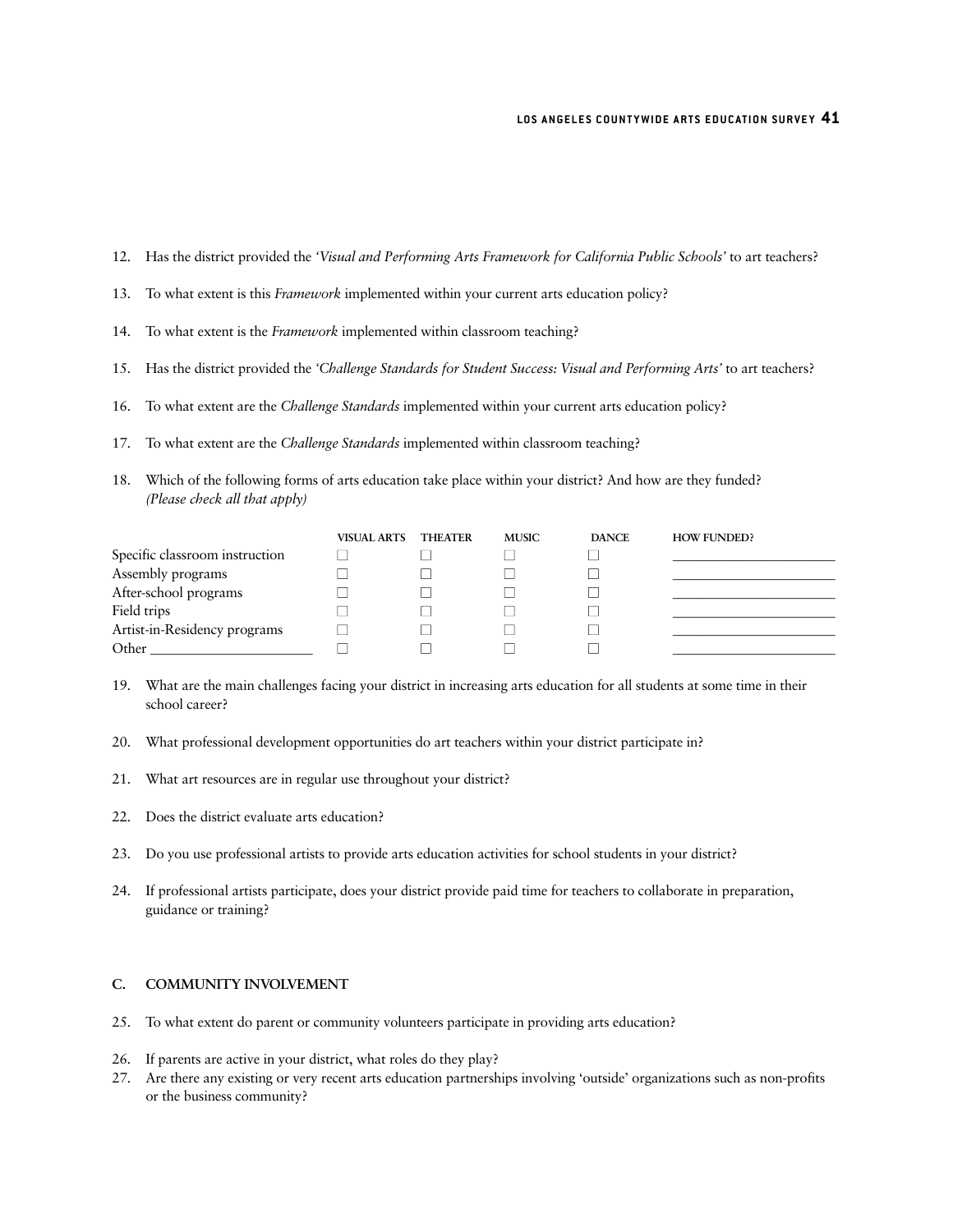- 28. If yes, which organizations?
- 29. Please briefly describe any outstanding achievements resulting from such partnerships? .
- 30. Do you have any interesting failures or lessons learned from such partnerships?
- 31. Can you name any schools or individuals from within your district with outstanding knowledge/experience of such partnerships? (for possible case studies)
- 32. How do you evaluate the effectiveness of such partnerships?
- 33. What do you look for—or would you look for—from partnerships in arts education?

#### **D. GENERAL QUESTIONS**

- 34. Do you think that arts education is of value to all students? (explore)
- 35. Do you have any interesting plans for future arts education in your district that you would like to tell us about? (explore)
- 36. How willing is your district to collaborate in more arts education partnerships? (explore)
- 37. How would you go about increasing arts education for all students if required to? (explore)
- 38. Do you wish to make any other comments on the topic of arts education? (end/thanks)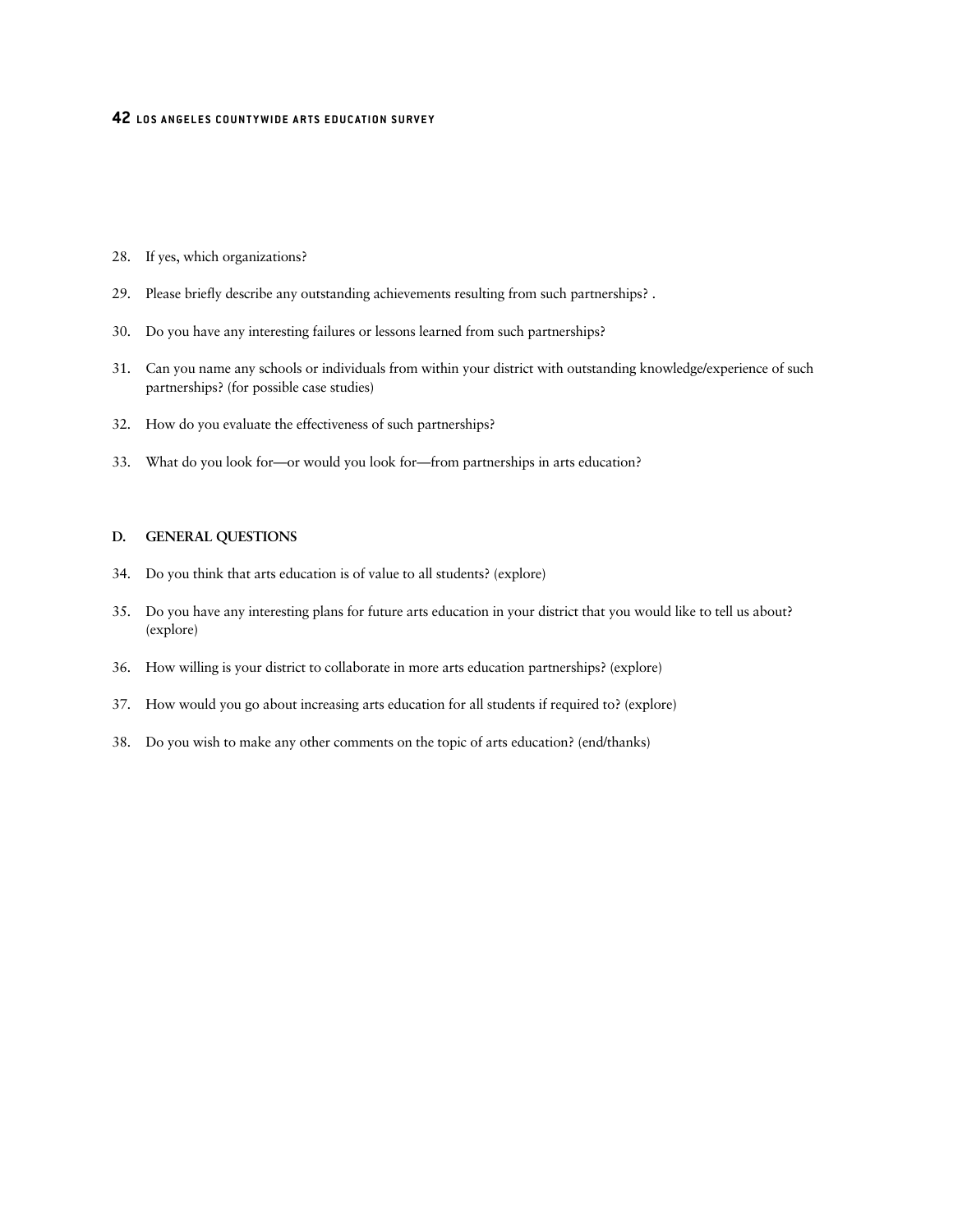# **BIBLIOGRAPHY**

This bibliography includes sources referred to in the Background section of this report, used by researchers in preparing this survey and selected from the reading list accompanying the *Visual and Performing Arts Framework for California Public Schools.*

*Aesthetic Persuasion: Pressing the Cause of Arts Education in American Schools.* Stephen S. Kaegan. Santa Monica, Calif.: The J. Paul Getty Trust Publications, 1990

*Art, Mind and Brain: A Cognitive Approach to Creativity,* Howard Gardner, New York: Basic Books, 1984

*The Arts: A Competitive Advantage for California.* Prepared by the Policy Economics Group. Sacramento: KMPG Peat Marwick and the California Arts Council, 1994.

*The Arts and Academic Improvement:What the Evidence Shows*, Winner & Hetland, Boston College & Harvard Graduate School of Education, 2000, from *Journal of Aesthetic Education*, University of Illinois Press, Vol. 34, nos. 3/4, Fall 2000.

*The Arts and Cognition*. Edited by David Perkins and Barbara Leondar. Baltimore: Johns Hopkins University Press. 1977.

**"The Arts as the Vanguard of Reform,"** A. Graham Down, *Basic Education*, Vol. 33 (March, 1989), 6-7

*The Arts Education Plan, Arts Orange County, March 15 1999* A 10-year plan built on research and discussion, with clearly stated goals. Internal report from Arts Orange County, Tel. 714 556 5160.

*Arts Education Research Agenda for the Future*. Prepared by Pelavin Associates, Inc., for the National Endowment for the Arts. Washington D.C.: U.S. Department of Education. 1994.

*Beyond Creating: The Place for Art in America's Schools*. Santa Monica, Calif.: The J. Paul Getty Trust Publications, 1985

*California Department of Education Visual and Performing Arts Challenge Standards* Current version is available from California Department of Education Publications, Tel. 1 800 995 4099, and is downloadable from *http://www.cde.ca.gov*.

*California Department of Education Visual and Performing Arts Framework for California Public Schools, K-12, 1995* Available from California Department of Education Publications, Tel. 1 800 995 4099.

*Champions of Change: The Impact of Arts on Learning*, Edward B. Fiske, 1999

Available from California Department of Education Publications, Tel. 1 800 995 4099, and specialist bookshops.

*Changing Schools Through the Arts: How to Build on the Power of an Idea*, Jane Remer. New York: American Council for the Arts, 1990.

*Frames of Mind: The Theory of Multiple Intelligences*, Howard Gardner. New York: Basic Books, Inc., 1993

*The Intelligent Eye: Learning to Think by Looking at Art* (Occasional Papers, No. 4), David N. Perkins, J. Paul Getty Museum Publications, 1994

*Involvement in the Arts and Success in Secondary School*, James S. Catterall, Washington D.C.: Americans for the Arts. Monograph Series V. 1, No. 9, January 1998

*The Power of the Arts to Transform Education: Summary Report*. Washington, D.C.: Arts Education Partnership, John F. Kennedy Center for the Performing Arts, and the J. Paul Getty Trust, 1993.

*Prisoners of Time*, Report of the National Education Commission on Time and Learning, 1994 Available from U.S. Government Printing Office, Washington, DC 20402-9328

*Smart Schools: Better Thinking and Learning for Every Child* , David Perkins, Free Press, 1995

*Strengthening the Arts in California Schools: A Design for the Future.* Sacramento: Caliifornia Department of Education, 1990.

*Things That Make Us Smart*, Donald A. Norman. Reading, Mass.: Addison-Wesley Publishing Co., Inc., 1993.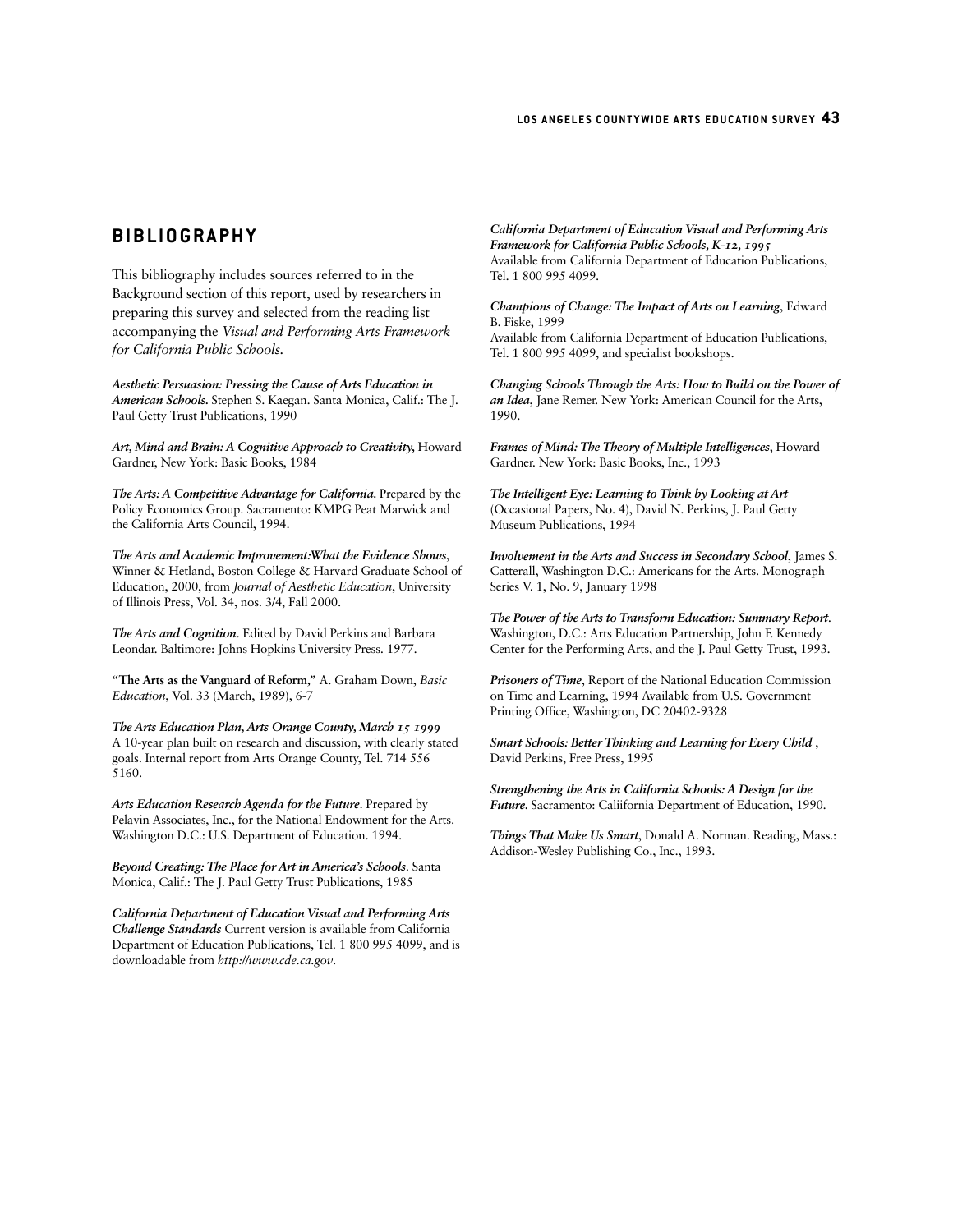For information about this survey contact:

Los Angeles County Arts Commission

374 Kenneth Hahn Hall of Administration

500 W. Temple Street

Los Angeles, CA 90012

Tel: (213) 974-1343

The full report can be downloaded at www.lacountyarts.org.